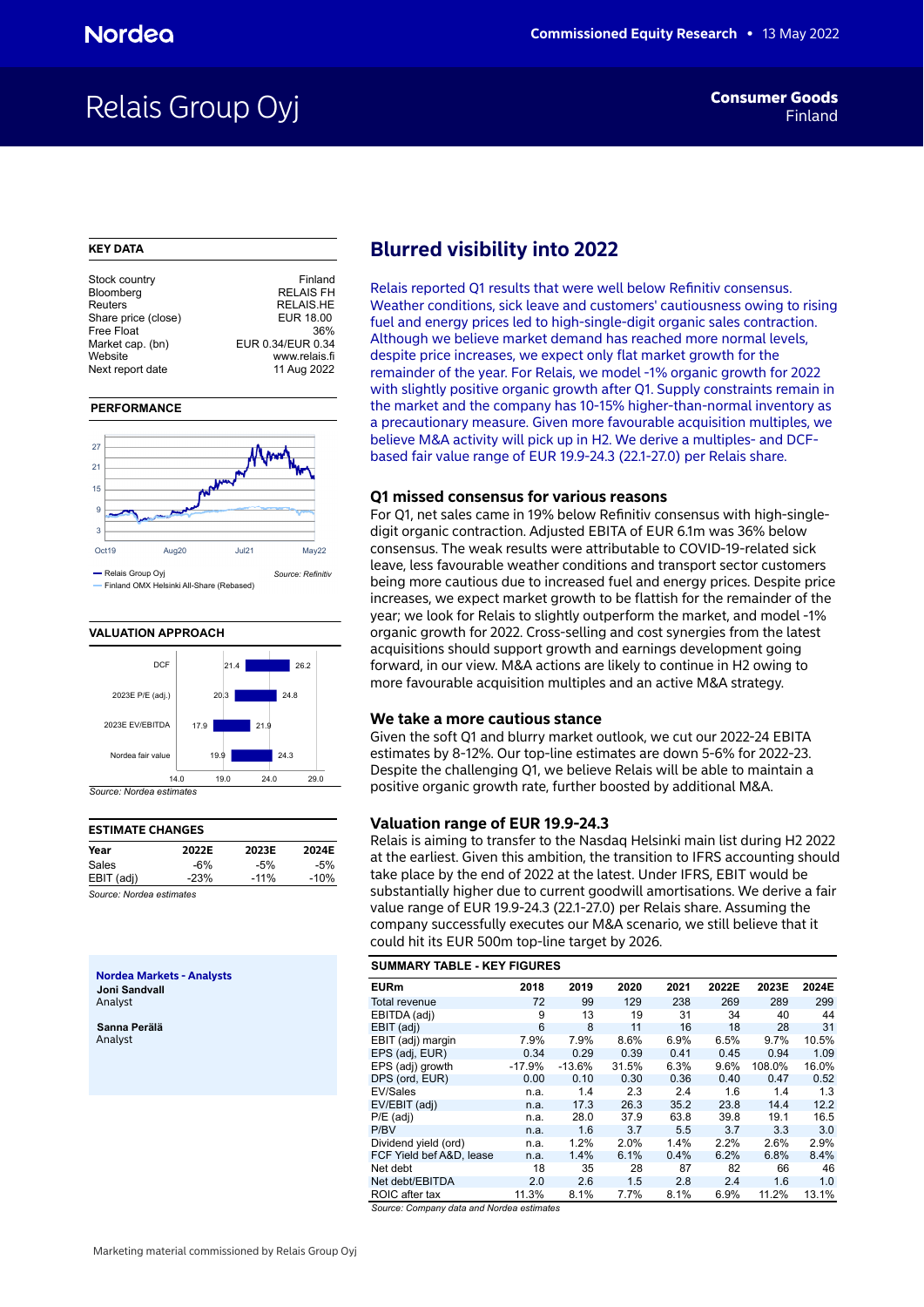## **Q1 2022 deviation and results takeaways**

Relais reported Q1 adjusted EBITA of EUR 6.1m, 36% below Refinitiv consensus and 32% below our estimate. Net sales totalled EUR 61.9m, 19% below consensus and 17% below our estimate. Reported EBIT was EUR 2.5m, 49% below consensus. The market situation was exceptionally challenging during Q1, with less favourable weather conditions, extensive sick leave reducing workshop invoicing, lower market demand owing to cost increases and cautious transport sector customers. The market situation improved somewhat in March after an exceptionally challenging January-February, while the outlook remains blurry. Our initial take is that the consensus EBITA estimate could decrease significantly.

| <b>OUR ESTIMATES VS CONSENSUS AND Q1 ACTUAL FIGURES</b> |         |          |        |                   |                  |                  |          |         |                   |               |           |
|---------------------------------------------------------|---------|----------|--------|-------------------|------------------|------------------|----------|---------|-------------------|---------------|-----------|
|                                                         | Actual  | NDA est. |        | <b>Deviation</b>  | <b>Consensus</b> | <b>Deviation</b> |          | Actual  |                   | <b>Actual</b> |           |
| <b>EURm</b>                                             | Q1 2022 | Q1 2022  |        | vs. actual        | Q1 2022          | vs. actual       |          | Q4 2021 | q/q               | Q1 2021       | y/y       |
| <b>Sales</b>                                            | 61.9    | 74.8     | $-13$  | $-17%$            | 76.0             | $-14$            | $-19%$   | 73.5    | $-16%$            | 53.5          | 16%       |
| Gross profit                                            | 28.0    | 31.0     | $-3$   | $-10%$            | 36               | $-8$             |          | 31.8    | $-12%$            | 21.3          | 31%       |
| Gross margin                                            | 45.3%   | 41.5%    |        | 3.8 <sub>pp</sub> | 47.4%            |                  |          | 43.3%   | 2.0 <sub>pp</sub> | 39.9%         | 5.4pp     |
| Adj. EBITA                                              | 6.1     | 9.0      | (2.9)  | $-32%$            | 9.5              | $-3.4$           | $-36%$   | 8.8     | $-30%$            | 7.4           | $-17%$    |
| Adj. EBITA margin                                       | 9.9%    | 12.0%    |        | $-2.1pp$          | 12.5%            |                  | $-2.6pp$ | 11.9%   | $-2.0pp$          | 13.8%         | $-4.0pp$  |
| <b>EBITA</b>                                            | 6.1     | 9.0      | $-2.9$ | $-32%$            |                  |                  |          | 8.8     | $-30%$            | 7.4           | $-17%$    |
| <b>EBITA</b> margin                                     | 9.9%    | 12.0%    |        | $-214%$           |                  |                  |          | 11.9%   | $-2.0pp$          | 13.8%         | $-4.0pp$  |
| <b>EBIT</b>                                             | 2.5     | 5.5      | $-3.0$ | $-54%$            | 5.0              | $-2.5$           | $-49%$   | 5.3     | $-52%$            | 4.6           | $-45%$    |
| EBIT margin                                             | 4.1%    | 7.4%     |        | $-332%$           | 6.6%             |                  | $-2.5pp$ | 7.2%    | $-3.1pp$          | 8.6%          | $-4.5$ pp |
| <b>PTP</b>                                              | 1.7     | 4.8      | $-3.2$ | $-65%$            | 4.0              | $-2.3$           | -58%     | 4.4     | $-62%$            | 3.2           | $-48%$    |
| Adj. EPS                                                | 0.22    | 0.35     |        | $-37%$            | 0.33             | $-0.1$           | $-34%$   | 0.35    | $-37%$            | 0.25          | $-13%$    |
| <b>EPS</b>                                              | 0.02    | 0.17     |        | $-88%$            | 0.24             | $-0.22$          | $-92%$   | 0.16    | $-88%$            | 0.10          | $-80%$    |

*Source: Company data, Refinitiv and Nordea estimates*

## **Q1 missed on all fronts**

Relais' Q1 net sales totalled EUR 61.9m, up 16% y/y but 19% below Refinitiv consensus and 17% below our estimate. According to management, Q1 (especially January-February) was exceptionally challenging for multiple reasons. A mild winter reduced demand for electrical spare parts, extensive sick leave due to the Omicron variant of COVID-19 reduced workshop invoicing, general cost increases reduced market demand and transport sector customers were cautious. Omicron also reduced private car traffic.

Adjusted EBITA totalled EUR 6.1m, down 17% y/y, 36% below consensus and 32% below our estimate. Q1 EBIT totalled EUR 2.5m, 49% below consensus and 54% below our estimate. Amortisation-adjusted EPS totalled EUR 0.22, below consensus of EUR 0.33 and our estimate of EUR 0.35.

## **No numeric guidance for 2022**

Overall market growth in the Nordic countries is expected to be low this year and probably below last year's growth. Although overall market demand appears reasonably stable, it is still below last year, with a blurry outlook due to a lack of components and semi-conductors, the increase in raw material prices, challenges in global logistics chains and the weakened political and security situation. Due to the uncertainty, Relais has not provided numerical guidance for 2022.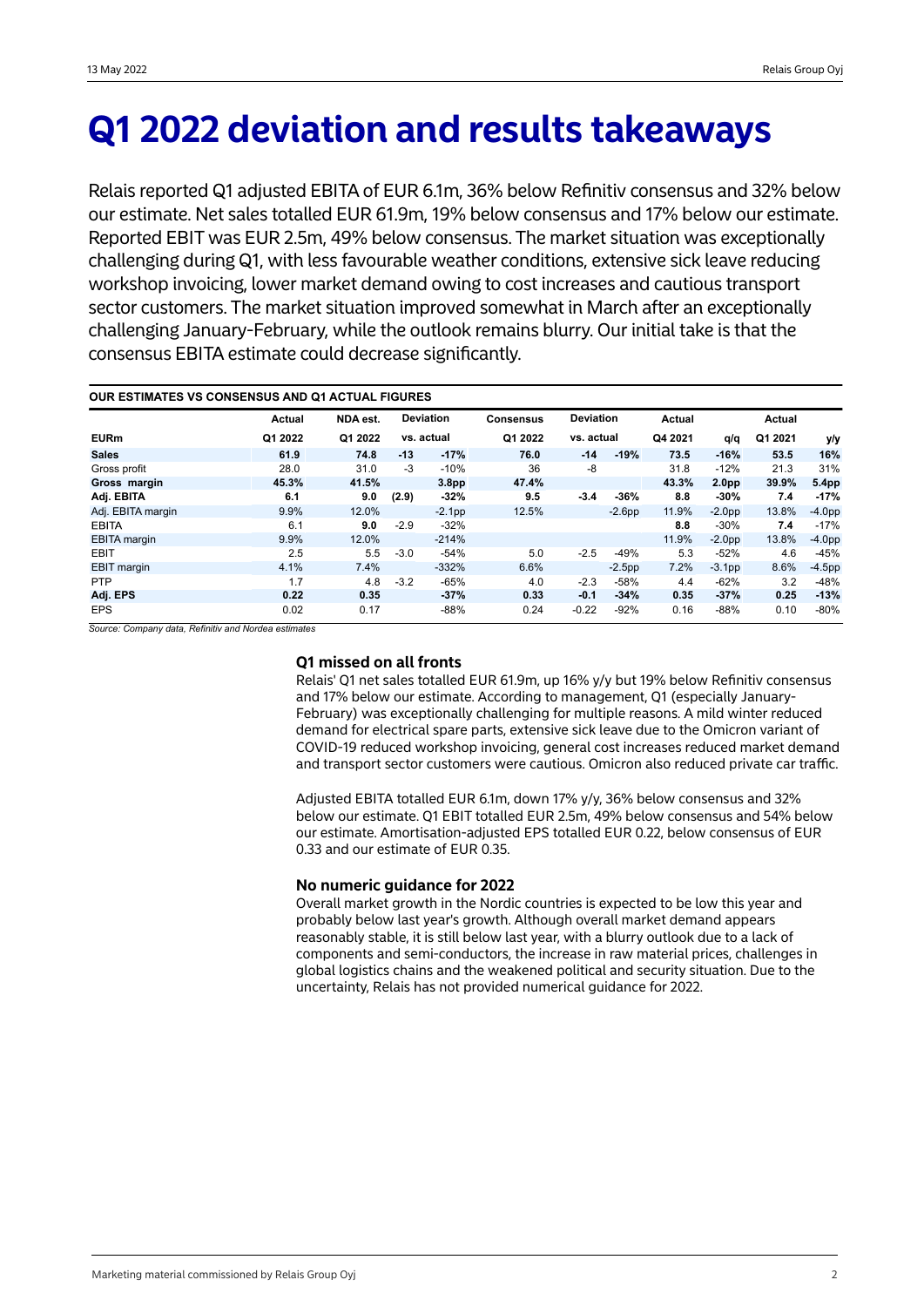## **Takeaways from the conference call**

- In Q1, Relais posted a single-digit organic contraction, in line with the market. We believe the EBITA miss was mainly due to lower repair business sales, which carry a higher gross margin but lower EBITA.
- $\bullet$  Management believes the decline in demand among transport sector customers is temporary, and that demand is most likely delayed to the future.
- y Management noted decreasing valuation multiples and said acquisitions will likely continue in the summer and during H2, rather than in Q2.
- Management said the spare part supply chain is healthy, but is more concerned about lighting products that are shipped from China. If the COVID-19-related lockdowns in China persist and harbours close, logistics delays are possible. At the moment, Relais has a good overview for the next six months of shipments. Inventory levels are currently 10-15% higher than normal as a precautionary measure, which partly caused the decrease in cash assets.
- $\bullet$  Management believes that the company's market environment is normalising and the worst is over. COVID-19-related sick leave is no longer affecting the business and the recovery is expected to be faster in Sweden than in Finland. The performance of the lighting business, contributing approximately a quarter of sales, will be assessed in H2.
- Relais has increased its prices by 2-10%, depending on the product category, and continues to hike prices to compensate for cost inflation. Management seemed confident that price increases will mitigate cost inflation.
- Relais sees huge cross-selling potential between the acquired companies, both past and future.

## **Growth strategy leans on M&A**

In addition to organic growth, Relais has made a substantial number of acquisitions over the past decade. Given its pro forma revenue target of EUR 500m by 2026, we believe company will most likely continue to accelerate its acquisition spree.

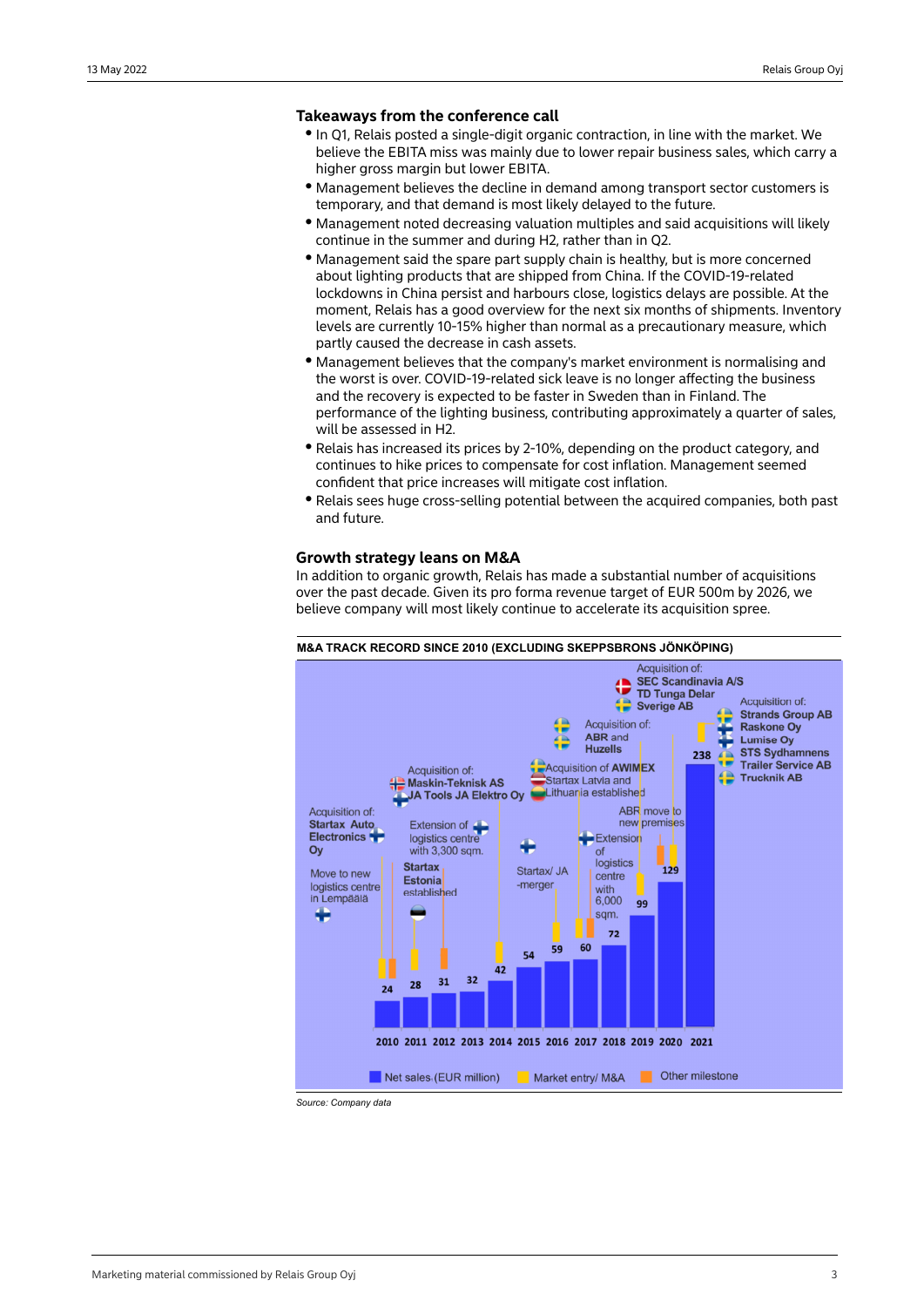## **M&A scenario**

Relais's strategy focuses on high growth via M&A. Due to the uncertainty regarding timing, deal size and deal valuation, we do not include M&A in our estimates. We have created an M&A scenario, however, that simulates how much Relais could grow sales and EBITA via M&A without raising additional equity capital or exceeding its current covenants. The company has indicated that it has a good pipeline of potential bolt-on acquisitions, in addition to its acquisitions from 2021-22. With successful M&A execution, we believe Relais could reach net sales of EUR 505m by 2026 while keeping its net gearing around 100%. We thus believe it could add shareholder value through acquisitions with compelling multiples going forward.

Recent acquisitions increase net debt/EBITDA to ~2.4x for 2022E

## **First full cash acquisition**

A substantial part of the Skeppsbrons Jönköping AB, Raskone and Lumise acquisitions was financed by a directed share issue, but the Sydhamnens Trailer Service (STS) acquisition was made with cash only. We believe the company will continue making acquisitions in 2022 and could have at least EUR 15m of firepower in 2022 despite its latest acquisitions. Without new debt or acquisitions, we estimate that Relais could deleverage its balance sheet to net gearing of ~40% by 2024 (from ~90% in 2022E).



With M&A fully financed by cash flow and debt, Relais could maintain its net gearing around 100% for 2022E-26E

*Source: Company data and Nordea estimates*

## **With successful M&A, total net sales could reach EUR 508m by 2026**

Assuming deal EV/EBITA multiples of 8x, further M&A could increase the company's EBITA by EUR ~4m for 2023E and EUR ~23m for 2026E. We assume that the acquired companies will have an EBITA margin of 12.5%, implying that Relais could add EUR ~185m to net sales by 2026 based on our M&A assumptions. We model 5% organic growth for the acquired businesses while maintaining an estimated EBITA margin of 12.5%. Our estimates do not include any costs related to the acquisitions, such as advisory fees or restructuring costs. We assume that M&A actions would be equally spread across the year, i.e. we model the acquisitions during the middle of the year.

We argue that our assumptions are conservative considering recent acquisitions, and we think larger targets could command slightly higher multiples. Relais has made multiple acquisitions in 2020-22: SEC Scandinavia was acquired at ~5.5x EV/EBITDA, TD Tunga Delar at ~7x and the EV/EBITDA multiple for Strands Group is 7.3x based on 2020 EBITDA of SEK 25m. The Raskone acquisition was made at a 6.5x 2020 EV/ EBITDA multiple, excluding potential synergies, which Relais expects to be significant. The Lumise acquisition was made at a 9.4x LTM EV/EBITDA, while we note that the high online share of sales commands higher multiples. The STS acquisition was made at 7.7-9.5x EV/EBITDA multiples, excluding synergies but including a full earn-out. If we assume full earn-out and EUR 0.5-1m in anticipated synergies, however, the acquisition will be carried out with 5.2-6.7x EV/EBITDA multiples. The latest Skeppsbrons Jönköping AB acquisition was made at 6.0x 2021 EV/EBITDA.

Acquisitions could add EUR ~185m to net sales by 2026 without stretching the balance sheet too much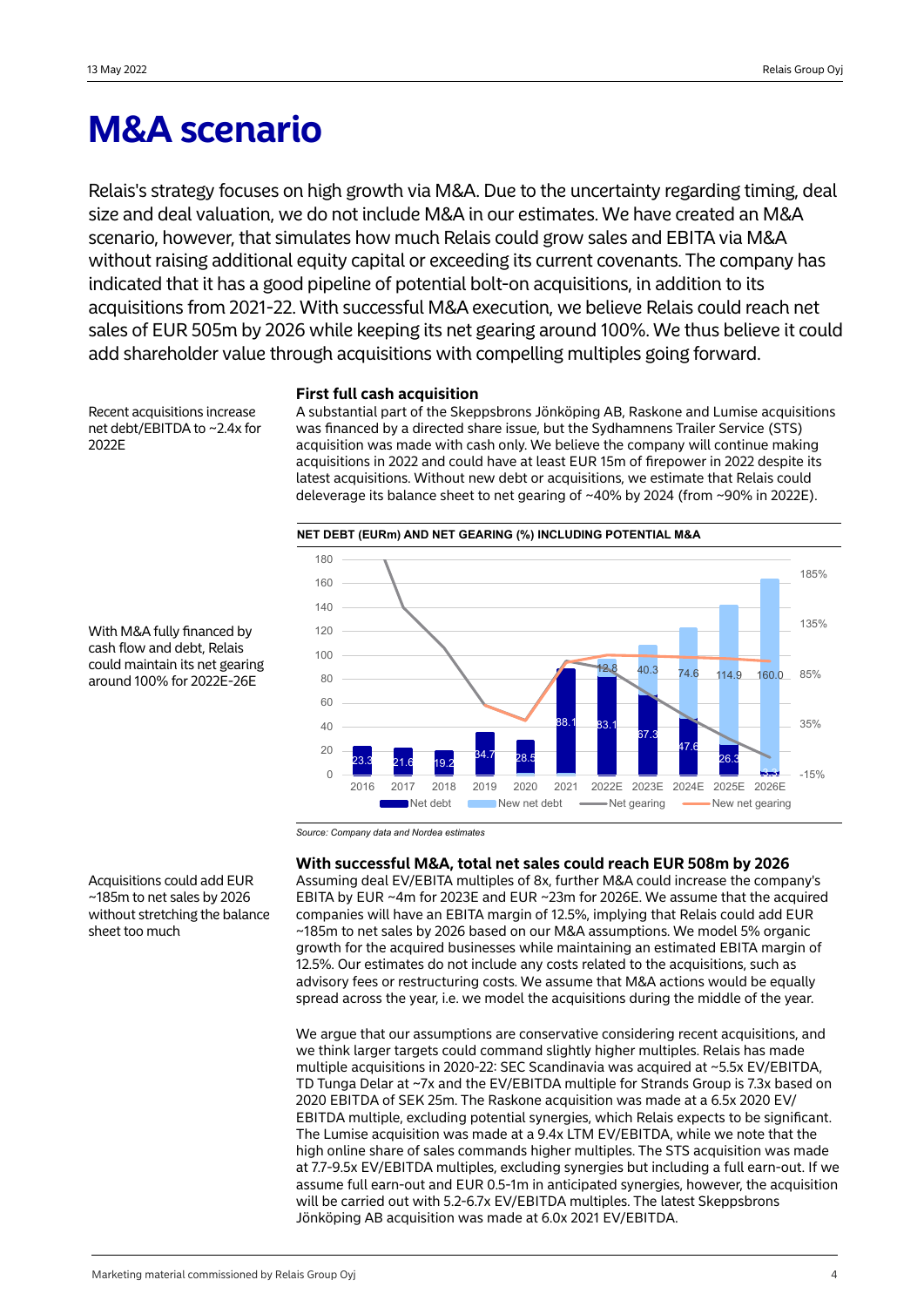### **M&A SCENARIO SALES ESTIMATES (EURm)**









*Source: Company data and Nordea estimates*

In our illustrative scenario, acquisitions are financed with debt. We assume 50% of the deal value to be goodwill, which is amortised over ten years. The depreciation level is set at 0.5% of net sales and we use a 2% interest rate and 21% tax rate assumption.

| <b>ILLUSTRATIVE M&amp;A SCENARIO</b>     |       |       |       |       |       |       |       |       |       |       |       |
|------------------------------------------|-------|-------|-------|-------|-------|-------|-------|-------|-------|-------|-------|
| <b>Current estimates, EURm</b>           | 2016  | 2017  | 2018  | 2019  | 2020  | 2021  | 2022E | 2023E | 2024E | 2025E | 2026E |
| <b>Sales</b>                             | 59    | 60    | 72    | 99    | 129   | 238   | 269   | 289   | 299   | 310   | 321   |
| EBITA adi.                               | 10.2  | 8.1   | 8.4   | 13.0  | 18.7  | 29.3  | 32.1  | 38.3  | 41.8  | 45.2  | 48.7  |
| -margin %                                | 17.3% | 13.4% | 11.6% | 13.1% | 14.5% | 12.3% | 11.9% | 13.3% | 14.0% | 14.6% | 15.2% |
| Cash                                     | 0.8   | 1.5   | 2.3   | 29.6  | 34.7  | 11.8  | 6.8   | 7.6   | 12.3  | 18.6  | 26.6  |
| Equity                                   | 9.0   | 14.2  | 17.2  | 63.7  | 72.4  | 89.2  | 91.3  | 101.6 | 113.6 | 127.3 | 142.9 |
| Net debt                                 | 23.3  | 21.6  | 19.2  | 34.7  | 28.5  | 88.1  | 83.1  | 67.3  | 47.6  | 26.3  | 3.3   |
| Net gearing                              | 257%  | 152%  | 112%  | 54%   | 39%   | 99%   | 91%   | 66%   | 42%   | 21%   | 2%    |
| Net debt/EBITDA                          | 2.2x  | 2.6x  | 2.2x  | 2.6x  | 1.5x  | 2.8x  | 2.4x  | 1.7x  | 1.1x  | 0.6x  | 0.1x  |
| Deal(s) size                             |       |       |       |       |       |       | 15    | 30    | 40    | 50    | 60    |
| EV/EBITA assumption, x                   |       |       |       |       |       |       | 8x    | 8x    | 8x    | 8x    | 8x    |
| EV/Sales assumption, x                   |       |       |       |       |       |       | 1.0x  | 1.0x  | 1.0x  | 1.0x  | 1.0x  |
|                                          |       |       |       |       |       |       | 2022E | 2023E | 2024E | 2025E | 2026E |
| Cumulative sales increase from M&A       |       |       |       |       |       |       | 8     | 32    | 70    | 121   | 185   |
| Cumulative EBITA increase from M&A       |       |       |       |       |       |       | 1.0   | 4.0   | 8.8   | 15.1  | 23.1  |
| - margin %                               |       |       |       |       |       |       | 12.5% | 12.5% | 12.5% | 12.5% | 12.5% |
| New estimates after additional M&A, EURm |       |       | 2018  | 2019  | 2020  | 2021  | 2022E | 2023E | 2024E | 2025E | 2026E |
| Sales, EURm                              |       |       | 72    | 99    | 129   | 238   | 277   | 321   | 370   | 431   | 505   |
| EBITA, EURm                              |       |       | 8.4   | 13.0  | 18.7  | 29.3  | 33.1  | 42.3  | 50.6  | 60.3  | 71.8  |
| -margin %                                |       |       | 11.6% | 13.1% | 14.5% | 12.3% | 11.9% | 13.2% | 13.7% | 14.0% | 14.2% |
| Cash                                     | 0.8   | 1.5   | 2.3   | 29.6  | 34.7  | 11.8  | 7.4   | 10.8  | 21.1  | 37.1  | 60.1  |
| Equity                                   | 9.0   | 14.2  | 17.2  | 63.7  | 72.4  | 89.2  | 91.7  | 103.7 | 119.4 | 139.8 | 165.8 |
| Net debt                                 | 23.3  | 21.6  | 19.2  | 34.7  | 28.3  | 86.6  | 95.9  | 107.6 | 122.2 | 141.2 | 163.3 |
| Net gearing                              | 257%  | 152%  | 112%  | 54%   | 39%   | 97%   | 105%  | 104%  | 102%  | 101%  | 99%   |
| EBITDA adj.                              | 10.6  | 8.3   | 8.7   | 13.3  | 19.1  | 31.0  | 35.2  | 44.6  | 53.3  | 63.6  | 75.7  |
| ND/EBITDA                                | 2.2x  | 2.6x  | 2.2x  | 2.6x  | 1.5x  | 2.8x  | 2.7x  | 2.4x  | 2.3x  | 2.2x  | 2.2x  |

*Source: Company data and Nordea estimates*

## **Compounder effect could be substantial**

In the table below, we illustrate the potential "compounder effect" for Relais, as the company targets growth through acquisitions going forward. The table presents the impact on Relais's "multiple arbitrage" opportunity, assuming different annual acquisition volumes (x-axis) and the EV/EBITA multiple paid in the potential acquisitions (y-axis). We note the following:

**Acquisition cost on x-axis:** The annual acquisition amount is in EURm. Based on our calculations, we estimate that Relais could make acquisitions of EUR 15-60m annually during 2022-26, financed with cash flow and debt, and still stay below 100% gearing and ~2x net debt/EBITDA by the end of the year. We limit the range in this table to EUR 5-75m of annual acquisitions and believe a narrowed range of EUR 20-60m annually could be realistic for 2022-25.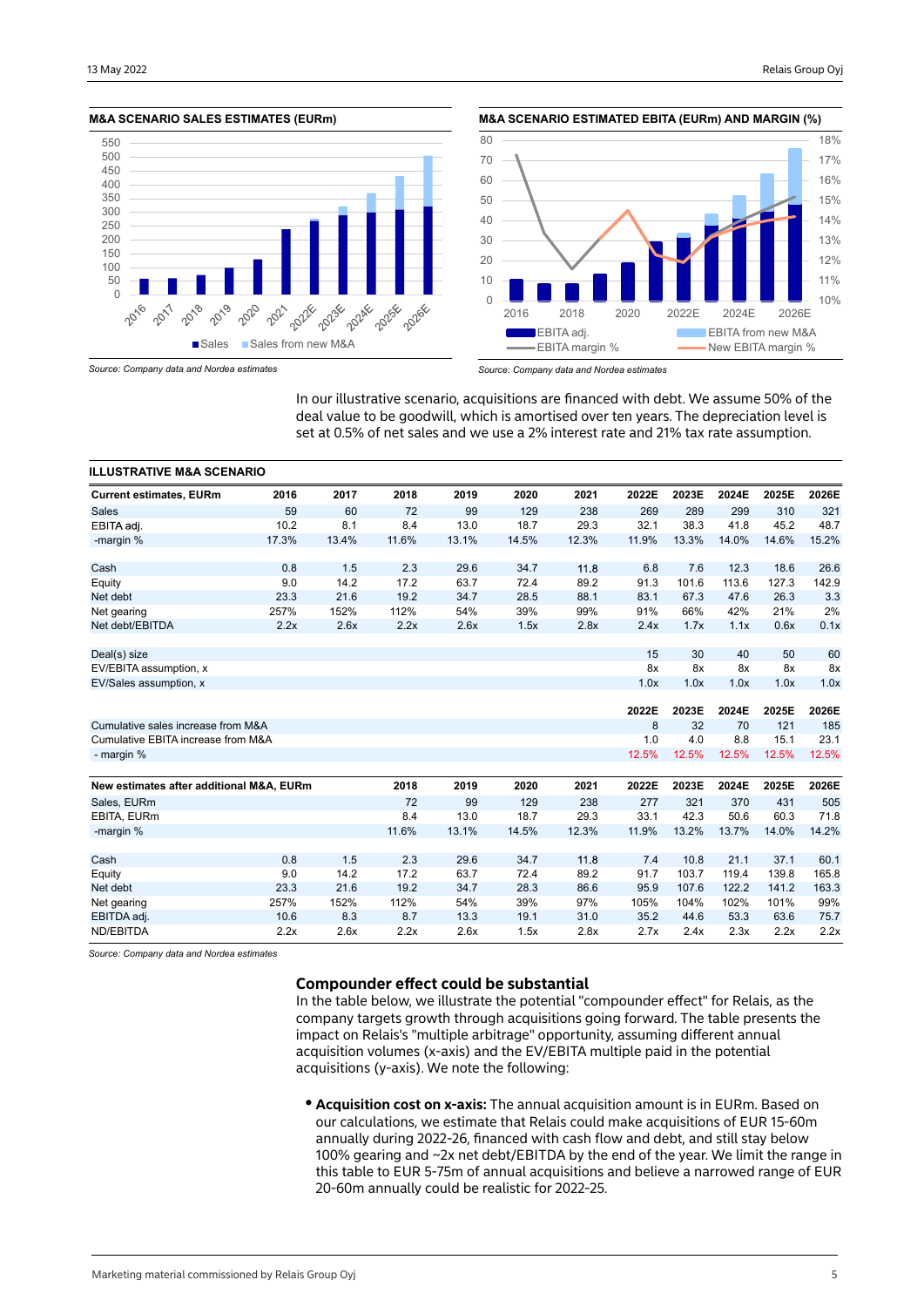- **Acquisition multiple on y-axis:** Historically, Relais has made acquisitions at an EV/ EBIT(D)A of ~6.5x. In the table below, we highlight the value creation based on our M&A scenario, where we use 1x EV/sales and 8x EV/EBITA multiples. We also highlight what we believe could be the annual transaction volume range (EUR 20-60m) and likely EV/EBITA acquisition multiples (6-10x), with the midpoint suggesting EUR 20m in annual value creation.
- **EBITA margin:** We assume that Relais will buy companies with an EBITA margin of 12.5%, derived from EV/sales of 1x and EV/EBITA of 8x.
- **Relais valuation multiple:** Based on the current valuation of Relais, we use an EV/ EBITA multiple of 12x on average for Relais, i.e. if it makes acquisitions at an EV/ EBITA multiple of above 12x, our simulation models a negative contribution from M&A. This is highly simplified, as there could be good grounds to pay a high multiple, e.g. synergy potential, strategic acquisitions, etc.

## **ILLUSTRATIVE VALUE CREATION MATRIX (EURm)**

|                        |                         |                |                |                |                |                |             | <b>Acquisition cost, EURm</b> |       |             |       |       |                 |             |             |                |
|------------------------|-------------------------|----------------|----------------|----------------|----------------|----------------|-------------|-------------------------------|-------|-------------|-------|-------|-----------------|-------------|-------------|----------------|
|                        |                         | 5              | 10             | 15             | 20             | 25             | 30          | 35                            | 40    | 45          | 50    | 55    | 60              | 65          | 70          | 75             |
|                        | 3                       | 15             | 30             | 45             | 60             | 75             | 90          | 105                           | 120   | 135         | 150   | 165   | 180             | 195         | 210         | 225            |
|                        | $\overline{\mathbf{4}}$ | 10             | 20             | 30             | 40             | 50             | 60          | 70                            | 80    | 90          | 100   | 110   | 120             | 130         | 140         | 150            |
|                        | 5                       | $\overline{7}$ | 14             | 21             | 28             | 35             | 42          | 49                            | 56    | 63          | 70    | 77    | 84              | 91          | 98          | 105            |
| $\mathbf{\widehat{z}}$ | 6                       | 5              | 10             | 15             | 20             | 25             | 30          | 35                            | 40    | 45          | 50    | 55    | 60              | 65          | 70          | 75             |
|                        |                         | $\overline{4}$ | $\overline{7}$ | 11             | 14             | 18             | 21          | 25                            | 29    | 32          | 36    | 39    | 43              | 46          | 50          | 54             |
|                        | 8                       | 3              | 5              | 8              | 10             | 13             | 15          | 18                            | 20    | 23          | 25    | 28    | 30              | 33          | 35          | 38             |
|                        | Ι9                      | $\overline{2}$ | 3              | 5 <sub>1</sub> | $\overline{7}$ | 8              | 10          | 12                            | 13    | 15          | 17    | 18    | 20              | 22          | 23          | 25             |
| <b>EV/EBITA</b>        | 10                      | 1              | 2              | 3.             | 4              | 5              | 6           | 7                             | 8     | 9           | 10    | 11    | 12 <sub>l</sub> | 13          | 14          | 15             |
|                        | 11                      | $\mathbf{0}$   | $\mathbf{1}$   |                | 2              | $\overline{2}$ | 3           | 3                             | 4     | 4           | 5     | 5     | 5               | 6           | 6           | $\overline{7}$ |
| multiple,              | 12                      | $\mathbf 0$    | 0              | $\mathbf 0$    | $\mathbf 0$    | $\mathbf 0$    | $\mathbf 0$ | 0                             | 0     | $\mathbf 0$ | 0     | 0     | $\mathbf 0$     | $\mathbf 0$ | $\mathbf 0$ | 0              |
|                        | 13                      | $\mathbf{0}$   | $-1$           | $-1$           | $-2$           | $-2$           | $-2$        | $-3$                          | $-3$  | $-3$        | $-4$  | $-4$  | $-5$            | $-5$        | $-5$        | $-6$           |
|                        | 14                      | $-1$           | $-1$           | $-2$           | $-3$           | $-4$           | $-4$        | $-5$                          | $-6$  | $-6$        | $-7$  | $-8$  | -9              | $-9$        | $-10$       | $-11$          |
|                        | 15                      | $-1$           | $-2$           | $-3$           | $-4$           | $-5$           | $-6$        | $-7$                          | $-8$  | $-9$        | $-10$ | $-11$ | $-12$           | $-13$       | $-14$       | $-15$          |
| Acquisition            | 16                      | $-1$           | $-3$           | $-4$           | $-5$           | $-6$           | $-8$        | $-9$                          | $-10$ | $-11$       | $-13$ | $-14$ | $-15$           | $-16$       | $-18$       | $-19$          |
|                        | 17                      | $-1$           | $-3$           | $-4$           | $-6$           | $-7$           | $-9$        | $-10$                         | $-12$ | $-13$       | $-15$ | $-16$ | $-18$           | $-19$       | $-21$       | $-22$          |
|                        | 18                      | $-2$           | $-3$           | $-5$           | $-7$           | $-8$           | $-10$       | $-12$                         | $-13$ | $-15$       | $-17$ | $-18$ | $-20$           | $-22$       | $-23$       | $-25$          |
|                        | 19                      | $-2$           | $-4$           | $-6$           | $-7$           | $-9$           | $-11$       | $-13$                         | $-15$ | $-17$       | $-18$ | $-20$ | $-22$           | $-24$       | $-26$       | $-28$          |
|                        | 20                      | $-2$           | $-4$           | $-6$           | $-8$           | $-10$          | $-12$       | $-14$                         | $-16$ | $-18$       | $-20$ | $-22$ | $-24$           | $-26$       | $-28$       | $-30$          |
|                        | 21                      | $-2$           | $-4$           | $-6$           | $-9$           | $-11$          | $-13$       | $-15$                         | $-17$ | $-19$       | $-21$ | $-24$ | $-26$           | $-28$       | $-30$       | $-32$          |
|                        | 22                      | $-2$           | $-5$           | $-7$           | $-9$           | $-11$          | $-14$       | $-16$                         | $-18$ | $-20$       | $-23$ | $-25$ | $-27$           | $-30$       | $-32$       | $-34$          |
|                        | 23                      | $-2$           | $-5$           | $-7$           | $-10$          | $-12$          | $-14$       | $-17$                         | $-19$ | $-22$       | $-24$ | $-26$ | $-29$           | $-31$       | $-33$       | $-36$          |

*Source: Nordea estimates*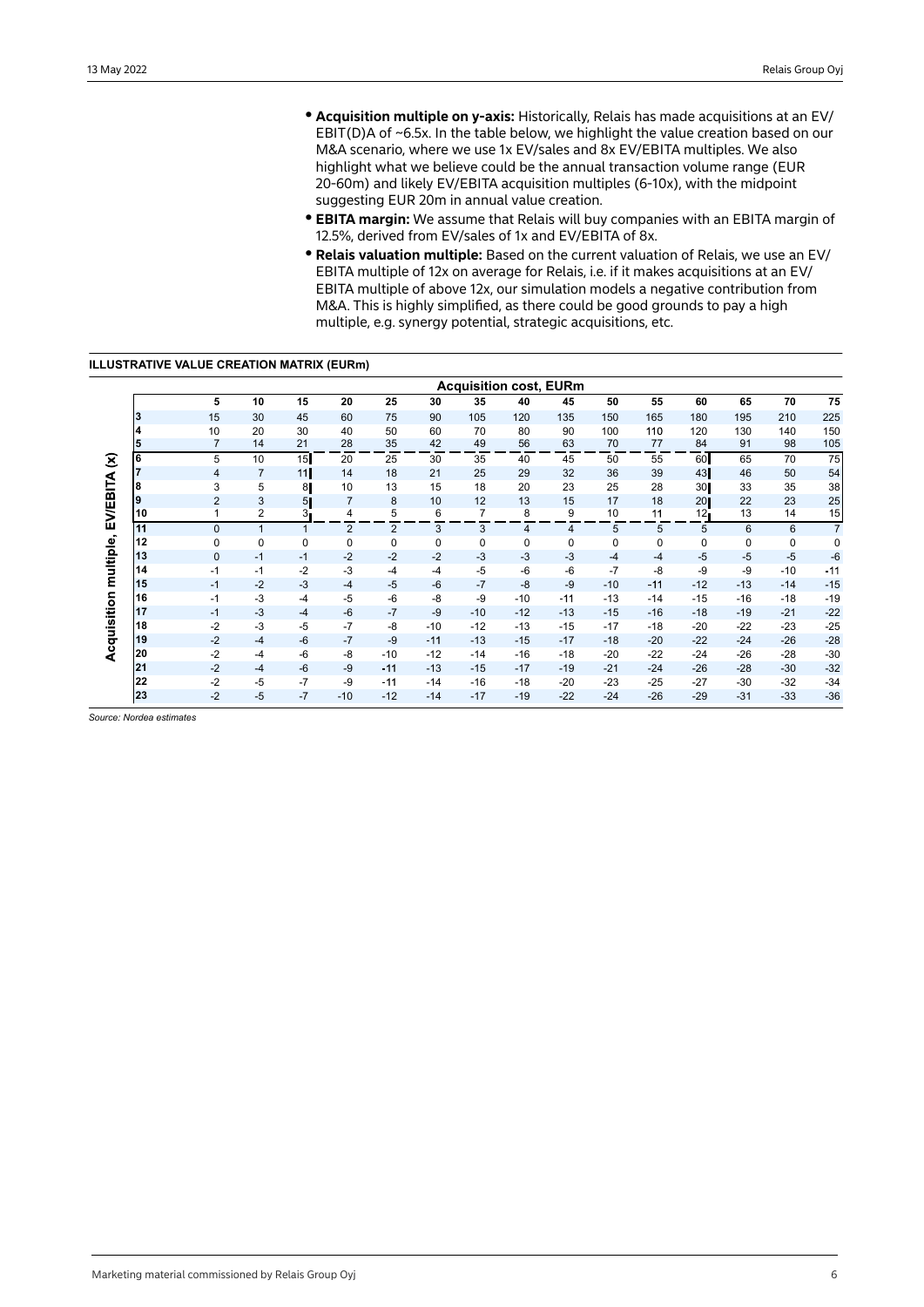## **Estimate revisions**

## **Estimate revisions**

Following the Q1 results, we cut the 2022E-24E top line by 5-6%. Despite price hikes, we now model 1% lower organic sales for 2022E. We expect consumers to remain more cautious due to inflation, which could cause lower mileage. Owing to expected lower volumes, we cut 2022E adjusted EBITA by 12% and 2023E-24E by 8%. We lower our dividend assumptions by 5-11% for 2022E-24E.

| <b>ESTIMATE REVISIONS</b> |          |                      |       |       |          |               |       |       |                   |                   |                   |                   |
|---------------------------|----------|----------------------|-------|-------|----------|---------------|-------|-------|-------------------|-------------------|-------------------|-------------------|
|                           |          | <b>New estimates</b> |       |       |          | Old estimates |       |       |                   | Difference %      |                   |                   |
| <b>EURm</b>               | Q2 2022E | 2022E                | 2023E | 2024E | Q2 2022E | 2022E         | 2023E | 2024E | Q2 2022E          | 2022E             | 2023E             | 2024E             |
| <b>Sales</b>              | 60.5     | 269                  | 289   | 299   | 62.7     | 286           | 304   | 315   | $-4%$             | $-6%$             | $-5%$             | $-5%$             |
| Gross profit              | 26.6     | 119                  | 129   | 134   | 27.6     | 124           | 132   | 137   | $-4%$             | $-4%$             | $-2%$             | $-3%$             |
| Gross margin              | 44.0%    | 44.1%                | 44.5% | 44.6% | 44.0%    | 43.3%         | 43.5% | 43.6% | 0.0 <sub>pp</sub> | 0.9 <sub>pp</sub> | 1.1 <sub>pp</sub> | 1.1 <sub>pp</sub> |
| Adj. EBITA                | 6.1      | 32.1                 | 38.3  | 41.8  | 7.1      | 36.6          | 41.7  | 45.3  | $-14%$            | $-12%$            | -8%               | -8%               |
| Adj. EBITA margin         | 10.1%    | 11.9%                | 13.3% | 14.0% | 11.3%    | 12.8%         | 13.7% | 14.4% | $-1.2pp$          | $-0.9pp$          | $-0.5$ pp         | $-0.4$ pp         |
| <b>EBITA</b>              | 6.1      | 32.1                 | 38.3  | 41.8  | 7.1      | 36.6          | 41.7  | 45.3  | $-14%$            | $-12%$            | $-8%$             | $-8%$             |
| <b>EBITA</b> margin       | 10.1%    | 11.9%                | 13.3% | 14.0% | 11.3%    | 12.8%         | 13.7% | 14.4% | $-1.2$ pp         | $-0.9pp$          | $-0.5$ pp         | $-0.4$ pp         |
| <b>EBIT</b>               | 2.6      | 17.6                 | 27.9  | 31.5  | 3.7      | 22.8          | 31.3  | 34.9  | $-31%$            | $-23%$            | $-11%$            | $-10%$            |
| <b>EBIT</b> margin        | 4.2%     | 6.5%                 | 9.7%  | 10.5% | 5.9%     | 8.0%          | 10.3% | 11.1% | $-1.7$ pp         | $-1.5$ pp         | $-0.6pp$          | $-0.6$ pp         |
| <b>PTP</b>                | 1.9      | 14.6                 | 25.0  | 28.6  | 3.0      | 20.0          | 28.5  | 32.1  | $-38%$            | $-27%$            | $-12%$            | $-11%$            |
| <b>EPS</b>                | 0.04     | 0.45                 | 0.94  | 1.09  | 0.09     | 0.70          | 1.09  | 1.24  | $-56%$            | $-36%$            | $-14%$            | $-12%$            |
| <b>DPS</b>                |          | 0.40                 | 0.47  | 0.52  |          | 0.45          | 0.50  | 0.55  |                   | $-11%$            | $-6%$             | $-5%$             |

*Source: Nordea estimates*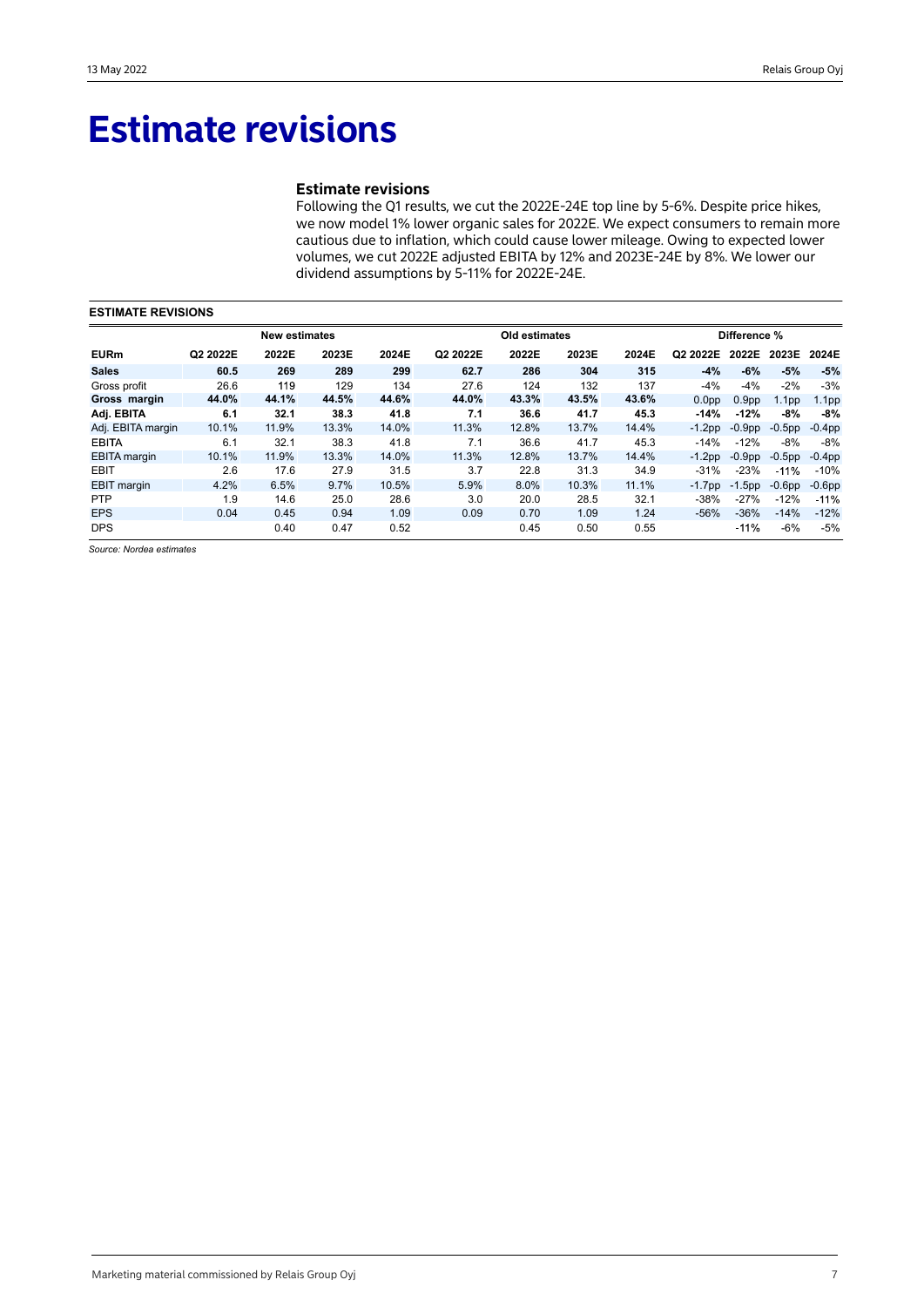## **Valuation**

We value Relais using a variety of methods, including a peer multiples-based valuation and a discounted cash flow (DCF) model. We only include organic growth potential in our valuation approach and exclude any impact from potential future M&A. Using a combination of valuation methods, we derive a fair valuation range of EUR 19.9-24.3 (22.0-26.9) per share.

Our valuation does not include M&A

## **Background**

We acknowledge the company's ambition to continue growing at an accelerated pace, which includes a significant M&A component. Because the potential targets, their sizes and fundamentals are unknown, however, we refrain from including any speculative M&A in our estimates.

We use a range of valuation methods to derive a fair value for Relais. In our analysis, we compare the company to a group of peers that we consider relevant, using valuation multiples such as EV/EBITDA and P/E. We also use a standard DCF model. The table below shows the peer group.

### **PEER VALUATION TABLE**

|                               |       | EV / Sales       |       |       | EV / EBITDA | <b>EV/EBIT</b> |       |       |       | P/E   |             |             |
|-------------------------------|-------|------------------|-------|-------|-------------|----------------|-------|-------|-------|-------|-------------|-------------|
|                               | 2022E | 2023E            | 2024E | 2022E | 2023E       | 2024E          | 2022E | 2023E | 2024E | 2022  | 2023E 2024E |             |
| Peer group                    |       |                  |       |       |             |                |       |       |       |       |             |             |
| Advance Auto Parts Inc        | 1.1x  | 1.1x             | 1.0x  | 8.9x  | 8.2x        | 7.2x           | 11.2x | 10.2x | 9.6x  | 14.7  | 12.9        | 11.2        |
| Auto Partner Sa               | 0.9x  | 0.7x             | 0.7x  | 8.2x  | 6.4x        | 6.1x           | 8.8x  | 6.9x  | 6.6x  |       |             |             |
| Autozone Inc                  | 2.8x  | 2.6x             | 2.5x  | 12.1x | 11.6x       | 11.0x          | 13.7x | 13.2x | 12.6x | 17.3  | 15.8        | 14.4        |
| Inter Cars Sa                 | 0.5x  | 0.5x             |       | 7.0x  | 6.8x        |                | 7.9x  | 7.6x  |       | 8.6   | 8.3         |             |
| Camping World Holdings Inc    | 0.7x  | 0.7x             |       | 6.5x  | 7.2x        |                | 7.4x  | 8.3x  |       | 4.9   | 5.5         |             |
| Dometic Group Ab (Publ)       | 1.3x  | 1.3x             | 1.2x  | 7.8x  | 7.2x        | 6.8x           | 10.1x | 9.3x  | 8.7x  | 10.1  | 9.1         | 8.6         |
| <b>Halfords Group Plc</b>     | 0.5x  | 0.5x             | 0.5x  | 3.3x  | 3.1x        | 2.9x           | 7.2x  | 6.9x  | 6.2x  | 6.6   | 6.6         | 6.0         |
| Mekonomen Ab                  | 0.9x  | 0.8x             | 0.8x  | 6.5x  | 6.1x        | 5.9x           | 11.2x | 10.1x | 9.5x  | 9.1   | 8.1         | 7.7         |
| O'Reilly Automotive Inc       | 3.0x  | 2.9x             | 2.7x  | 13.2x | 12.4x       | 11.6x          | 14.6x | 13.7x | 12.9x | 18.4  | 16.5        | 15.0        |
| Thule Group Ab                | 3.1x  | 2.9x             | 2.7x  | 13.1x | 12.1x       | 11.2x          | 14.0x | 12.9x | 11.9x | 17.3  | 16.0        | 14.8        |
| Peer group average            | 1.5x  | 1.4x             | 1.5x  | 8.7x  | 8.1x        | 7.8x           | 10.6x | 9.9x  | 9.8x  | 11.9  | 11.0        | 11.1        |
| Peer group median             | 1.0x  | 1.0x             | 1.1x  | 8.0x  | 7.2x        | 7.0x           | 10.6x | 9.7x  | 9.6x  | 10.1x | 9.1x        | 11.2        |
| US peers' average             | 1.9x  | 1.8x             | 2.1x  | 10.2x | 9.8x        | 9.9x           | 11.7x | 11.4x | 11.7x | 13.8x |             | 12.7x 13.5x |
| European peers' average       | 1.2x  | 1.1x             | 1.2x  | 7.7x  | 6.9x        | 6.6x           | 9.9x  | 9.0x  | 8.6x  | 10.3x | 9.6x        | 9.3x        |
| Relais (Nordea)               | 2.3x  | 1.5x             | 1.3x  | 18.0x | 11.9x       | 9.6x           | 34.0x | 23.1x | 14.0x | 63.8x | 39.8x       | 19.1x       |
| difference to median          | 137%  | 57%              | 19%   | 126%  | 65%         | 38%            | 220%  | 137%  | 46%   | 532%  | 336%        | 72%         |
|                               |       |                  |       |       |             |                |       |       |       |       |             |             |
| Compounders                   |       |                  |       |       |             |                |       |       |       |       |             |             |
| Addtech Ab                    | 3.1   | 2.8              | 2.6   | 21.5  | 19.4        | 18.1           | 30.0  | 26.7  | 24.7  | 39.9  | 35.1        | 32.3        |
| Bergman & Beving Ab           | 0.9   | 0.9              | 0.9   | 8.6   | 7.9         | 7.6            | 14.3  | 12.7  | 11.9  | 13.2  |             |             |
| Beijer Alma Ab                | 1.8   | 1.7              | 1.6   | 9.5   | 8.5         | 7.9            | 12.2  | 11.0  | 10.1  | 15.0  | 13.5        | 12.4        |
| Beijer Ref Ab (Publ)          | 2.4   | 2.2              | 2.0   | 19.9  | 17.1        | 16.0           | 26.0  | 22.6  | 20.4  | 39.9  | 34.1        | 30.6        |
| Bufab Ab (Publ)               | 1.8   | 1.7              | 1.6   | 12.6  | 11.6        | 11.1           | 15.4  | 14.0  | 13.3  | 16.8  | 15.2        | 14.2        |
| Indutrade Ab                  | 3.2   | 3.0              | 2.9   | 17.9  | 17.1        | 16.3           | 24.4  | 23.4  | 22.2  | 28.3  | 26.6        | 25.0        |
| Lagercrantz Group Ab          | 3.1   | 2.8              | 2.7   | 15.4  | 14.4        | 12.5           | 21.4  | 19.5  | 18.2  | 32.6  | 29.0        | 27.5        |
| Lifco Ab (Publ)               | 4.0   | 3.8              | 3.7   | 18.1  | 17.5        | 16.2           | 22.8  | 21.9  | 20.7  | 29.0  | 27.7        | 26.0        |
| Sdiptech Ab (Publ)            | 3.7   | 3.2              | 2.8   | 16.7  | 13.9        | 12.2           | 21.9  | 17.9  | 15.5  | 24.7  | 20.1        | 17.5        |
| Volati Ab                     | 1.7   | 1.5              | 1.5   | 13.1  | 11.6        | 10.9           | 19.0  | 16.2  | 15.1  | 22.0  | 18.9        | 17.5        |
| Compounders average           | 2.6   | 2.4              | 2.2   | 15.3  | 13.9        | 12.9           | 20.7  | 18.6  | 17.2  | 26.1  | 24.4        | 22.6        |
| <b>Compounders median</b>     | 2.7   | 2.5              | 2.3   | 16.0  | 14.2        | 12.3           | 21.6  | 18.7  | 16.9  | 26.5  | 26.6        | 25.0        |
|                               |       |                  |       |       |             |                |       |       |       |       |             |             |
| Total average                 | 2.0   | 1.9              | 1.9   | 12.0  | 11.0        | 10.7           | 15.7  | 14.3  | 13.9  | 19.4  | 17.7        | 17.5        |
| <b>Total median</b>           | 1.8   | $\overline{1.7}$ | 1.8   | 12.3  | 11.6        | 11.1           | 14.1  | 13.0  | 12.7  | 17.3  | 15.9        | 14.9        |
| Total average (70%/30%)       | 1.7   | 1.6              | 1.7   | 10.0  | 9.3         | 8.9            | 12.6  | 11.7  | 11.2  | 14.7  | 13.7        | 13.4        |
| Total median (70%/30%)        | 1.5   | 1.4              | 1.5   | 10.4  | 9.3         | 8.6            | 13.9  | 12.4  | 11.8  | 15.0  | 14.4        | 15.3        |
|                               |       |                  |       |       |             |                |       |       |       |       |             |             |
| Relais (Nordea)               | 2.3   | 1.5              | 1.3   | 18.0  | 11.9        | 9.6            | 34.0  | 23.1  | 14.0  | 63.8  | 39.8        | 19.1        |
| difference to weighted median | 55%   | 7%               | $-9%$ | 73%   | 28%         | 12%            | 144%  | 86%   | 19%   | 325%  | 177%        | 25%         |

*Source: Refinitiv and Nordea estimates*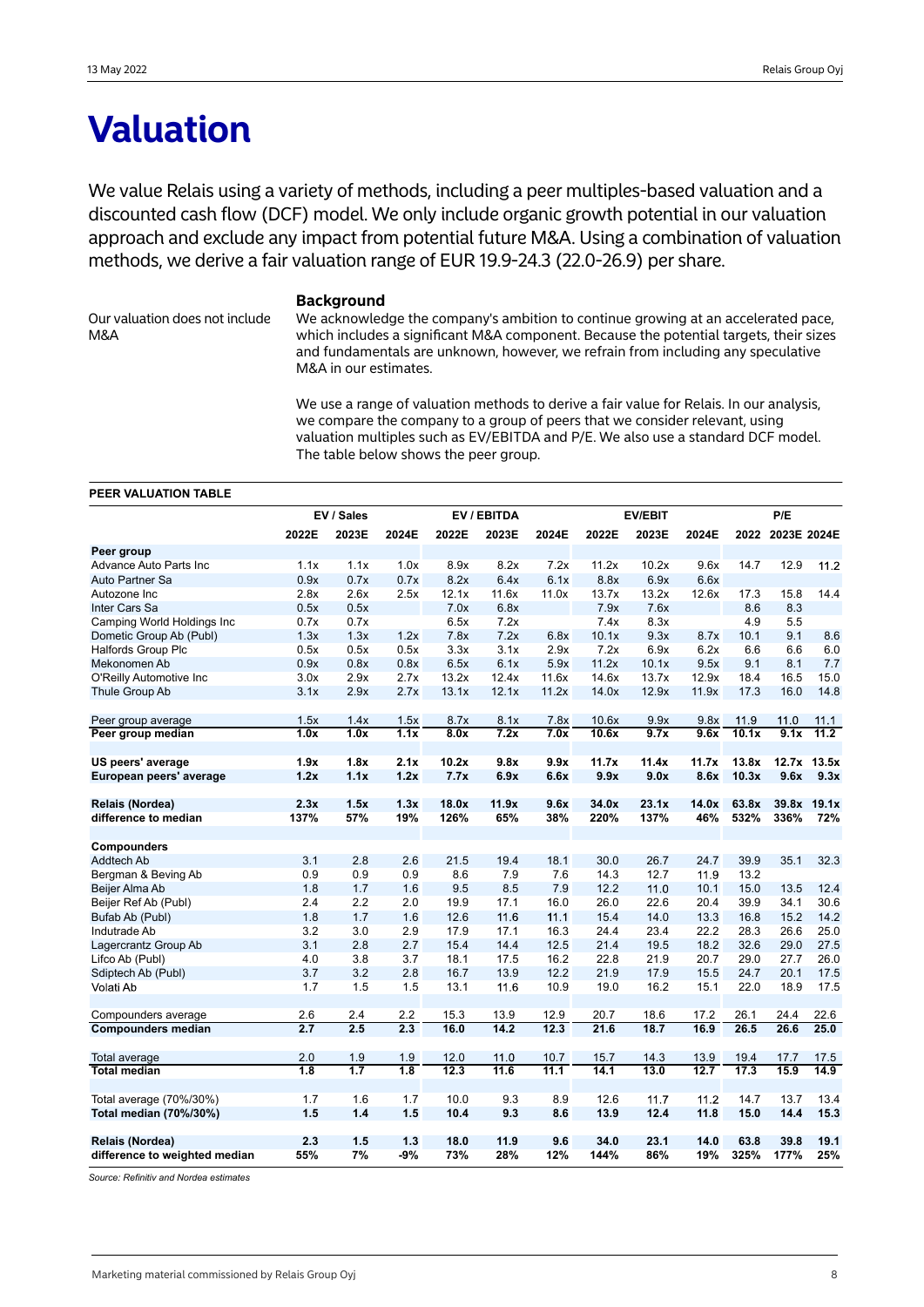## **EV/EBITDA-based valuation of EUR 17.9-21.9 per share**

Based on our EUR 44m EBITDA estimate for 2023 and an accepted valuation multiple range of 9.6-11.4x (midpoint: 10.5x), we arrive at a fair value range of EUR 17.9-21.9 (19.9-24.3) per share for Relais. In addition to auto parts peers, we believe that one should look at Swedish compounders when valuing Relais. Using a 70% weight for the auto parts peer group and a 30% weight for the compounder peer group, the median EV/EBITDA would be 9.3x for 2023E.

## **P/E-based valuation of EUR 20.3-24.8 per share**

Using a EUR 1.71 amortisation-adjusted EPS estimate for 2023, we arrive at a fair value range of EUR 20.3-24.8 (23.1-28.2) per share using P/E multiples of 13.1-16.0x (midpoint: 14.5x).

## **DCF-based valuation of EUR 21.4-26.2 per share**

In our DCF model, we value Relais based on the current business, assuming no additional value-adding acquisitions. We also assume a sales CAGR of 4.3% for 2022-27, followed by a 2.5% CAGR in perpetuity, meaning that organic growth is roughly the same as the average rate of inflation. We also assume that Relais will gradually improve its profitability level and maintain an adjusted EBIT margin of 13.5% in the long run. We use a 4% cost of debt in our DCF model, as the current level is unlikely to persist in the long term. We also assign a long-term equity weight of 50%.

| <b>WACC COMPONENTS</b>      |              | <b>DCF VALUATION</b>             |          |             |  |  |  |  |
|-----------------------------|--------------|----------------------------------|----------|-------------|--|--|--|--|
| <b>WACC components</b>      |              | <b>DCF</b> value                 | Value    | Per share   |  |  |  |  |
| Risk-free interest rate     | 2.5%         | <b>NPV FCFF</b>                  | 477-567  | $25.2 - 30$ |  |  |  |  |
| Market risk premium         | 4.0%         | (Net debt)                       | $-87$    | -4.6        |  |  |  |  |
| Forward looking asset beta  | nm           | Market value of associates       | $\Omega$ | 0.0         |  |  |  |  |
| Beta debt                   | 0.1          | (Market value of minorities)     | $\Omega$ | 0.0         |  |  |  |  |
| Forward looking equity beta | $1.5 - 2.1$  | Surplus values                   | $\Omega$ | 0.0         |  |  |  |  |
| Cost of equity              | $8.6 - 11%$  | (Market value preference shares) | $\Omega$ | 0.0         |  |  |  |  |
| Cost of debt                | 4.0%         | Share based adjustments          | $\Omega$ | 0.0         |  |  |  |  |
| Tax-rate used in WACC       | 30%          | Other adjustments                | 0        | 0.0         |  |  |  |  |
| Equity weight               | 50%          | Time value                       | 15       | 0.8         |  |  |  |  |
| <b>WACC</b>                 | $5.7 - 6.9%$ | <b>DCF Value</b>                 | 405-495  | 21.4-26.2   |  |  |  |  |

*Source: Nordea estimates*

*Source: Nordea estimates*

### **DCF ASSUMPTIONS**

| <b>Averages and assumptions</b>   | 2022-27 | 2028-32 | 2033-37 | 2038-42 | 2043-47 | 2048-52  | Sust. |
|-----------------------------------|---------|---------|---------|---------|---------|----------|-------|
| Sales growth, CAGR                | 4.3%    | 2.5%    | 2.5%    | 2.5%    | 2.5%    | 2.5%     |       |
| EBIT-margin, excluding associates | 10.5%   | 13.5%   | 13.5%   | 13.5%   | 13.5%   | 1.9%     |       |
| Capex/depreciation, x             | 0.2     | 0.2     | 1.0     | 1.0     | 1.0     | 1.0      |       |
| Capex/sales                       | 0.8%    | 0.8%    | 0.8%    | 0.8%    | $0.8\%$ | 0.8%     |       |
| NWC/sales                         | 25%     | 25%     | 25%     | 25%     | 25%     | 25%      |       |
| FCFF, CAGR                        | 23.2%   | 4.2%    | 2.5%    | 2.5%    | 2.5%    | $-43.0%$ | 2.5%  |

*Source: Nordea estimates*

## **DCF valuation sensitivity**

To test the robustness of our base-case scenario, we perform a sensitivity analysis by varying our EBIT margin, sales growth and WACC assumptions. The DCF-derived fair value is especially sensitive to WACC assumptions, implying that changes in the company's risk profile could significantly impact the fair value in either direction.

When we use sensitivities of  $\pm 0.5$  pp for WACC,  $\pm 0.5$  pp for sales growth and  $\pm 0.5$  pp for the EBIT margin, our DCF model yields a value range of EUR 21.1-27.1 per share.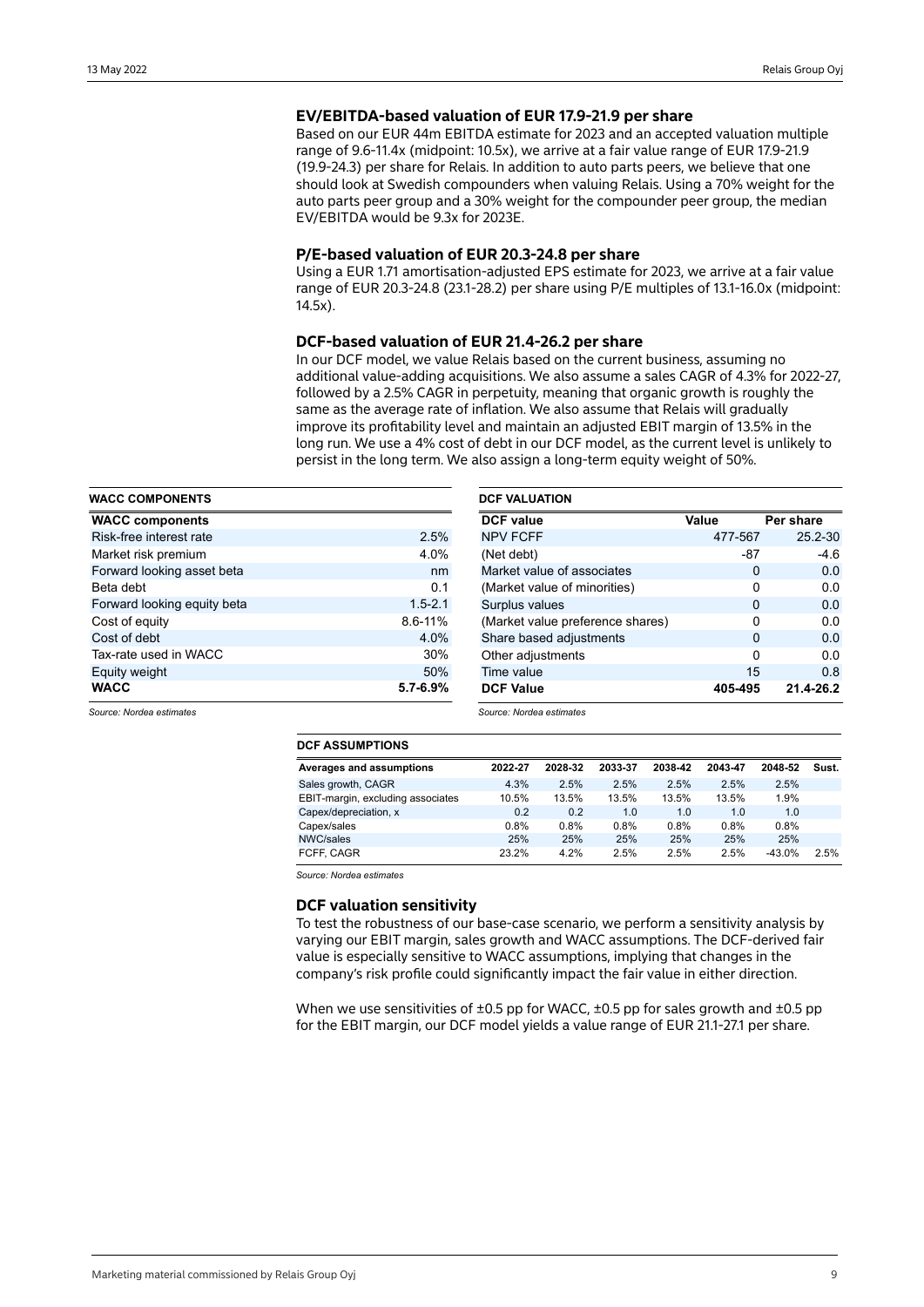| <b>SENSITIVITY OF OUR DCF MODEL (EUR/SHARE)</b> |           |          |           |                     |           |          |
|-------------------------------------------------|-----------|----------|-----------|---------------------|-----------|----------|
|                                                 |           |          |           | <b>WACC</b>         |           |          |
|                                                 |           | 5.3%     | 5.8%      | 6.3%                | 6.8%      | 7.3%     |
|                                                 | $+1.0pp$  | 31.4     | 28.5      | 26.2                | 24.1      | 22.4     |
| <b>EBIT margin</b>                              | $+0.5$ pp | 29.7     | 27.1      | 25.0                | 23.1      | 21.5     |
| change                                          |           | 27.9     | 25.7      | 23.8                | 22.1      | 20.6     |
|                                                 | $-0.5$ pp | 26.2     | 24.3      | 22.6                | 21.1      | 19.7     |
|                                                 | $-1.0pp$  | 24.5     | 22.9      | 21.4                | 20.1      | 18.9     |
|                                                 |           |          |           |                     |           |          |
|                                                 |           |          |           | <b>WACC</b>         |           |          |
|                                                 |           | 5.3%     | 5.8%      | 6.3%                | 6.8%      | 7.3%     |
|                                                 | $+1.0pp$  | 29.7     | 27.2      | 25.1                | 23.3      | 21.6     |
| Sales growth                                    | $+0.5$ pp | 28.8     | 26.5      | 24.5                | 22.7      | 21.1     |
| change                                          |           | 27.9     | 25.7      | 23.8                | 22.1      | 20.6     |
|                                                 | $-0.5$ pp | 27.1     | 25.0      | 23.2                | 21.6      | 20.1     |
|                                                 | $-1.0pp$  | 26.4     | 24.4      | 22.6                | 21.1      | 19.7     |
|                                                 |           |          |           |                     |           |          |
|                                                 |           |          |           | Sales growth change |           |          |
|                                                 |           | $-1.0pp$ | $-0.5$ pp |                     | $+0.5$ pp | $+1.0pp$ |
|                                                 | $+1.0pp$  | 24.7     | 25.4      | 26.2                | 27.0      | 27.9     |
| <b>EBIT margin</b>                              | $+0.5$ pp | 23.6     | 24.3      | 25.0                | 25.7      | 26.5     |
| change                                          |           | 22.6     | 23.2      | 23.8                | 24.5      | 25.1     |
|                                                 | $-0.5$ pp | 21.6     | 22.1      | 22.6                | 23.2      | 23.7     |
|                                                 | $-1.0pp$  | 20.6     | 21.0      | 21.4                | 21.9      | 22.4     |
|                                                 |           |          |           |                     |           |          |

*Source: Nordea estimates*

## **Valuation conclusion**

Assuming that Relais can deliver revenue growth and an operating profit margin in line with our expectations, we estimate a fair value range of EUR 19.9-24.3 (22.0-26.9) per share based on our different valuation approaches. This range is represented by the red lines in the chart below.

## **VALUATION RANGE (EUR/SHARE)**



*Source: Nordea estimates*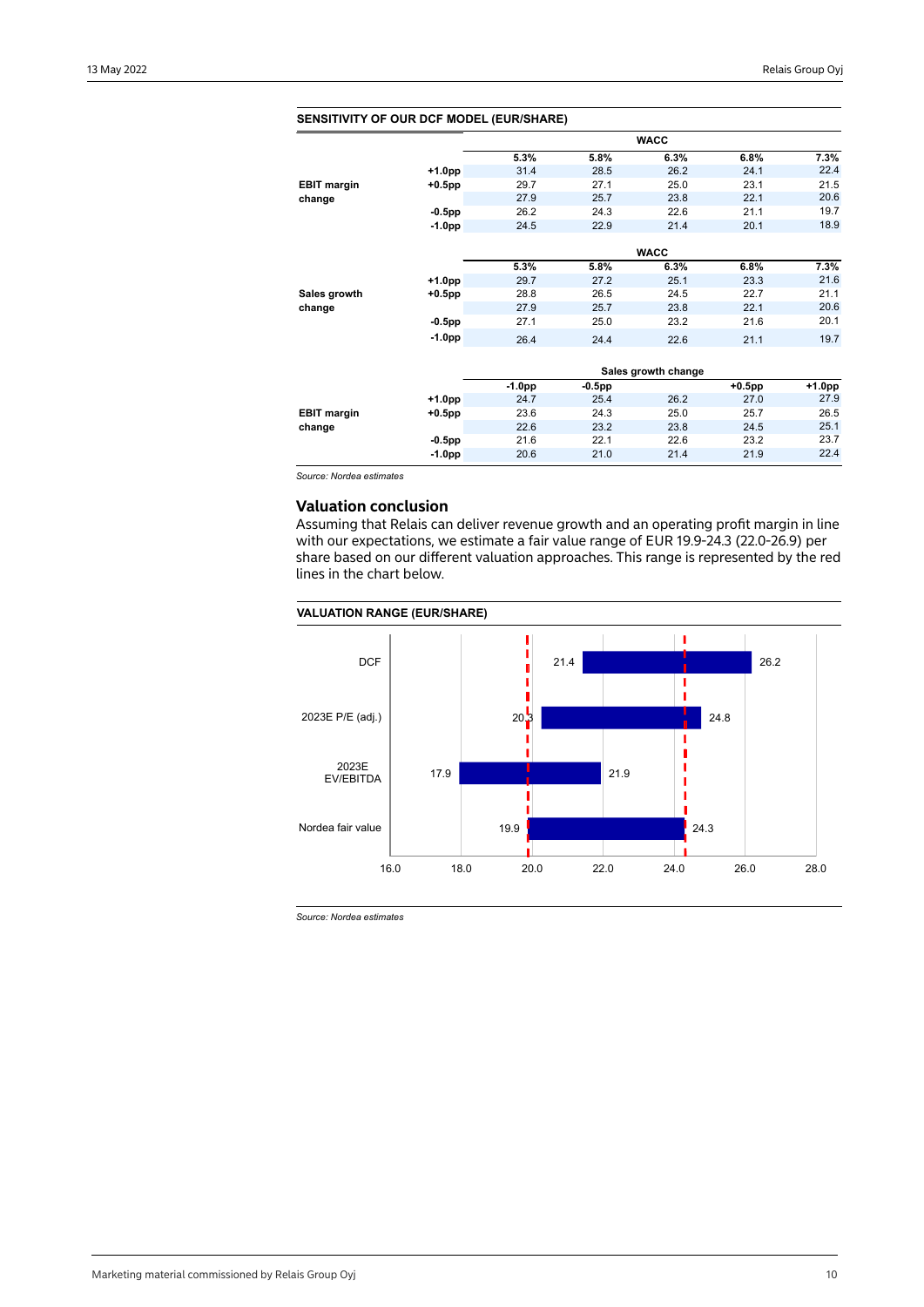# **Detailed estimates**

### **DETAILED ESTIMATES**

| <b>EURm</b>                   | Q1 21  | Q2 21       | Q3 21        | Q4 21        |                |              | Q1 22 Q2 22E Q3 22E Q4 22E |              | 2018        | 2019         | 2020         | 2021         | 2022E        | 2023E        | 2024E       |
|-------------------------------|--------|-------------|--------------|--------------|----------------|--------------|----------------------------|--------------|-------------|--------------|--------------|--------------|--------------|--------------|-------------|
| <b>Net sales</b>              | 54     | 52          | 59           | 74           | 62             | 60           | 68                         | 79           | 72          | 99           | 129          | 238          | 269          | 289          | 299         |
| Sales growth                  | 80%    | 79%         | 79%          | 97%          | 16%            | 16%          | 16%                        | 7%           | 20%         | 37%          | 30%          | 85%          | 13%          | 7%           | 4%          |
| of which organic              | 9%     | 9%          | 9%           | 9%           | $-9%$          | 0%           | 2%                         | 2%           | 10%         | 2%           | 3%           | 9%           | $-1%$        | 6%           | 4%          |
| of which FX                   | 3%     | 2%          | 1%           | 0%           | 0%             | 0%           | 0%                         | 0%           | 0%          | $-1%$        | 1%           | 1%           | 0%           | 0%           | 0%          |
| of which structural           | 68%    | 67%         | 69%          | 88%          | 25%            | 16%          | 14%                        | 5%           | 10%         | 36%          | 27%          | 74%          | 15%          | 1%           | 0%          |
|                               |        |             |              |              |                |              |                            |              |             |              |              |              |              |              |             |
| Other operating income        | 0.9    | 0.7         | 0.5          | 0.9          | 0.7            | 0.5          | 0.5                        | 0.5          | 0.4         | 0.5          | 1.0          | 3.1          | 2.2          | 2.2          | 2.2         |
| Materials and services        | $-32$  | $-30$       | $-33$        | $-42$        | $-34$          | $-34$        | $-38$                      | -45          | $-48$       | $-66$        | $-84$        | $-137$       | $-150$       | $-160$       | $-166$      |
|                               |        |             |              |              |                |              |                            |              |             |              |              |              |              |              |             |
| <b>Gross profit</b>           | 21.3   | 21.8        | 25.9         | 31.8         | 27.9           | 26.6         | 30.0                       | 34.4         | 24.3        | 33.1         | 45.0         | 100.8        | 118.8        | 128.8        | 133.6       |
| Gross margin %                | 39.9%  | 41.7%       | 44.1%        | 43.3%        | 45.0%          | 44.0%        | 44.2%                      | 43.5%        | 33.6%       | 33.4%        | 34.9%        | 42.4%        | 44.1%        | 44.5%        | 44.6%       |
|                               |        |             |              |              |                |              |                            |              |             |              |              |              |              |              |             |
| Staff costs                   | $-9$   | $-11$       | $-10$        | $-14$        | $-14$          | $-13$        | $-13$                      | $-15$        | $-10$       | $-12$        | $-17$        | $-45$        | $-55$        | $-59$        | $-61$       |
| Other operating costs         | $-5$   | $-6$        | $-7$         | -9           | -8             | $-7$         | $-7$                       | $-9$         | -6          | $-8$         | $-10$        | $-28$        | $-32$        | $-32$        | $-31$       |
|                               |        |             |              |              |                |              |                            |              |             |              |              |              |              |              |             |
| <b>EBITDA</b>                 | 7.6    | 5.4         | 8.7          | 9.3          | 6.6            | 6.7          | 10.4                       | 10.5         | 8.7         | 13.3         | 19.1         | 31.0         | 34.2         | 40.5         | 44.0        |
| EBITDA margin %               | 14.3%  | 10.3%       | 14.8%        | 12.6%        | 10.7%          | 11.0%        | 15.3%                      | 13.3%        | 12.1%       | 13.5%        | 14.8%        | 13.0%        | 12.7%        | 14.0%        | 14.7%       |
|                               |        |             |              |              |                |              |                            |              |             |              |              |              |              |              |             |
| D&A                           | $-3.1$ | $-3.9$      | $-3.7$       | $-3.9$       | $-4.1$         | $-4.1$       | $-4.2$                     | $-4.2$       | $-3.0$      | $-5.5$       | $-8.0$       | $-14.6$      | $-16.6$      | $-12.5$      | $-12.6$     |
| of which depreciations        | $-0.3$ | $-0.6$      | $-0.4$       | $-0.5$       | $-0.5$         | $-0.5$       | $-0.5$                     | $-0.6$       | $-0.3$      | $-0.4$       | $-0.4$       | $-1.7$       | $-2.1$       | $-2.1$       | $-2.2$      |
| of which amortizations        | $-2.8$ | $-3.3$      | $-3.3$       | $-3.4$       | $-3.6$         | $-3.6$       | $-3.7$                     | $-3.7$       | $-2.7$      | $-5.1$       | $-7.6$       | $-12.9$      | $-14.5$      | $-10.4$      | $-10.4$     |
|                               |        |             |              |              |                |              |                            |              |             |              |              |              |              |              |             |
| <b>EBITA</b>                  | 7.4    | 4.8         | 8.3          | 8.8          | 6.1            | 6.1          | 9.8                        | 10.0         | 8.4         | 13.0         | 18.7         | 29.3         | 32.1         | 38.3         | 41.8        |
|                               |        |             |              |              |                |              |                            |              |             |              |              |              |              |              |             |
| <b>NRI</b>                    | 0.0    | 0.0         | 0.0          | 0.0          | 0.0            | 0.0          | 0.0                        | 0.0          | 0.0         | 0.0          | 0.0          | 0.0          | 0.0          | 0.0          | 0.0         |
|                               |        |             |              |              |                |              |                            |              |             |              |              |              |              |              |             |
| Adj. EBITA                    | 7.4    | 4.8         | 8.3          | 8.8          | 6.1            | 6.1          | 9.8                        | 10.0         | 8.4         | 13.0         | 18.7         | 29.3         | 32.1         | 38.3         | 41.8        |
| Adj. EBITA margin %           | 13.8%  | 9.2%<br>12% | 14.2%<br>53% | 11.9%<br>52% | 9.9%<br>$-17%$ | 10.1%<br>28% | 14.5%<br>18%               | 12.6%<br>14% | 11.6%<br>4% | 13.1%<br>55% | 14.5%<br>44% | 12.3%<br>56% | 11.9%<br>10% | 13.3%<br>19% | 14.0%<br>9% |
| -growth y/y                   | 131%   |             |              |              |                |              |                            |              |             |              |              |              |              |              |             |
| <b>EBITA Bridge</b>           |        |             |              |              |                |              |                            |              |             |              |              |              | 2.8          | 6.2          | 3.5         |
| Organic                       |        |             |              |              |                |              |                            |              |             |              |              |              | $-0.9$       | 7.7          | 4.8         |
| <b>FX</b>                     |        |             |              |              |                |              |                            |              |             |              |              |              | 0.0          | 0.0          | 0.0         |
| Structural                    |        |             |              |              |                |              |                            |              |             |              |              |              | 4.2          | 0.4          | 0.0         |
| Cost vs price                 |        |             |              |              |                |              |                            |              |             |              |              |              | $-0.5$       | $-1.9$       | $-1.3$      |
|                               |        |             |              |              |                |              |                            |              |             |              |              |              |              |              |             |
| <b>EBIT</b>                   | 4.6    | 1.5         | 5.0          | 5.3          | 2.5            | 2.6          | 6.2                        | 6.3          | 5.7         | 7.9          | 11.1         | 16.4         | 17.6         | 27.9         | 31.5        |
| EBIT margin %                 | 8.6%   | 2.9%        | 8.5%         | 7.2%         | 4.1%           | 4.2%         | 9.1%                       | 8.0%         | 7.9%        | 7.9%         | 8.6%         | 6.9%         | 6.5%         | 9.7%         | 10.5%       |
|                               |        |             |              |              |                |              |                            |              |             |              |              |              |              |              |             |
| Net financials                | $-1.4$ | $-0.2$      | $-0.8$       | $-0.9$       | $-0.9$         | $-0.7$       | $-0.7$                     | $-0.7$       | $-0.9$      | $-5.4$       | $-0.7$       | $-3.3$       | $-3.0$       | $-2.9$       | $-2.9$      |
|                               |        |             |              |              |                |              |                            |              |             |              |              |              |              |              |             |
| <b>PTP</b>                    | 3.2    | 1.3         | 4.2          | 4.4          | 1.7            | 1.9          | 5.5                        | 5.6          | 4.8         | 2.5          | 10.4         | 13.1         | 14.6         | 25.0         | 28.6        |
|                               |        |             |              |              |                |              |                            |              |             |              |              |              |              |              |             |
| Tax                           | $-1.3$ | $-1.0$      | $-1.8$       | $-1.3$       | $-1.3$         | $-1.1$       | $-1.8$                     | $-1.9$       | $-1.5$      | $-1.9$       | $-3.4$       | $-5.3$       | $-6.1$       | $-7.4$       | $-8.2$      |
|                               |        |             |              |              |                |              |                            |              |             |              |              |              |              |              |             |
| Minority interest             | 0.0    | 0.0         | 0.0          | 0.0          | 0.0            | 0.0          | 0.0                        | 0.0          | $-0.2$      | $-0.2$       | $-0.1$       | $-0.1$       | $-0.1$       | 0.0          | 0.0         |
|                               |        |             |              |              |                |              |                            |              |             |              |              |              |              |              |             |
| Net profit for equity         | 1.9    | 0.4         | 2.4          | 3.1          | 0.4            | 0.7          | 3.6                        | 3.7          | 3.1         | 0.4          | 6.9          | 7.7          | 8.5          | 17.6         | 20.4        |
| Net profit                    | 2.0    | 0.4         | 2.4          | 3.1          | 0.4            | 0.8          | 3.6                        | 3.8          | 3.3         | 0.6          | 7.0          | 7.8          | 8.6          | 17.6         | 20.4        |
|                               |        |             |              |              |                |              |                            |              |             |              |              |              |              |              |             |
| EPS (undiluted)               | 0.11   | 0.02        | 0.13         | 0.17         | 0.02           | 0.04         | 0.20                       | 0.21         | 0.36        | 0.03         | 0.41         | 0.43         | 0.47         | 0.98         | 1.13        |
| Adj. EPS (excl. amortization) | 0.26   | 0.20        | 0.32         | 0.36         | 0.22           | 0.24         | 0.40                       | 0.41         | 0.67        | 0.75         | 0.87         | 1.15         | 1.27         | 1.55         | 1.71        |
|                               |        |             |              |              |                |              |                            |              |             |              |              |              |              |              |             |
| <b>DPS</b>                    |        |             |              |              |                |              |                            |              |             | 0.10         | 0.30         | 0.36         | 0.40         | 0.47         | 0.52        |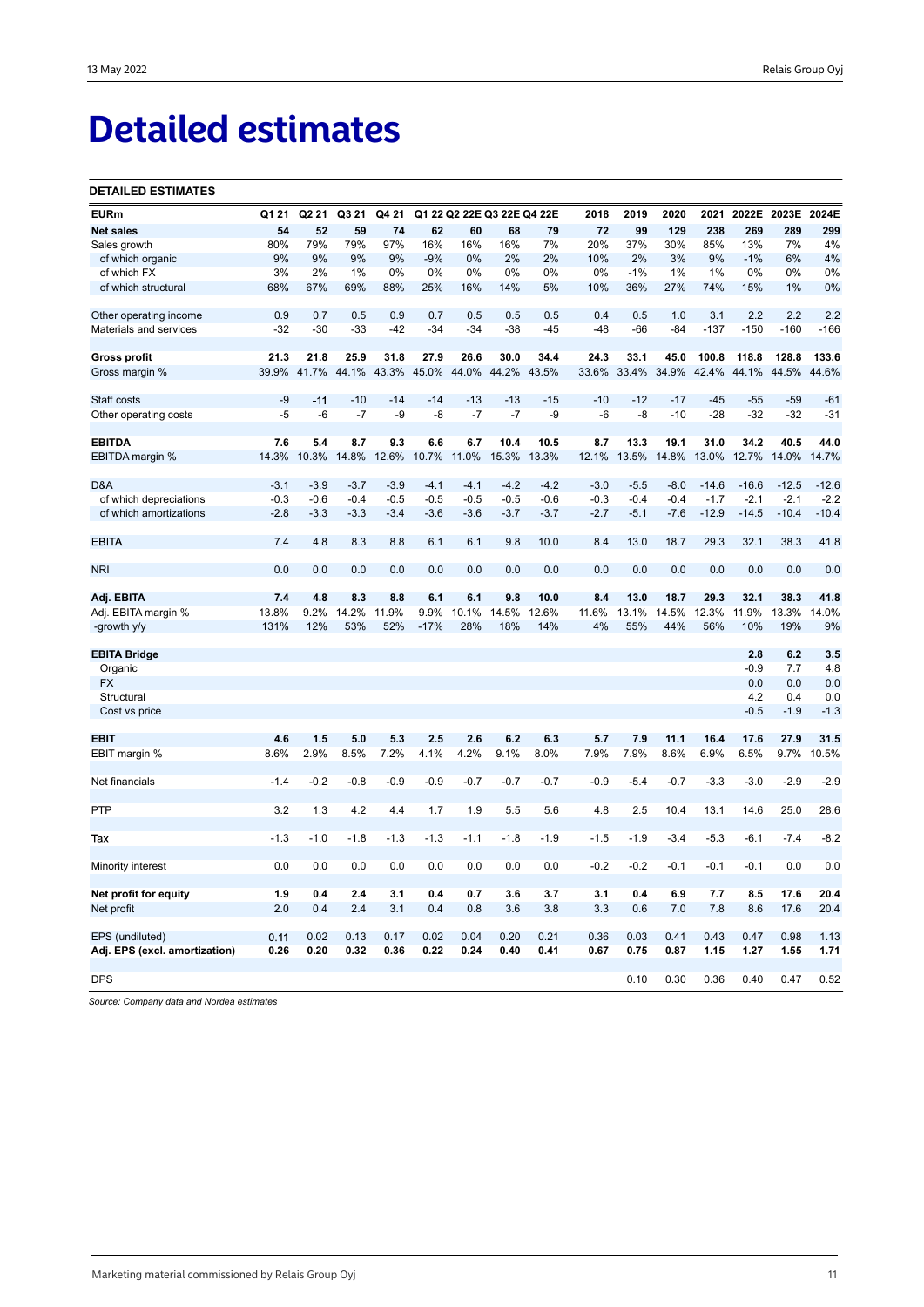## **Risk factors**

Below, we list the main risk factors that we find relevant for Relais Group. The purpose of this is not to provide a comprehensive picture of all the risks that the company may face, but instead to highlight those that we find the most relevant. The main risks we identify relate to the general economy in the Nordics, car spare parts sales and the vehicle service business. The COVID-19 situation also continues to create uncertainty regarding consumer behaviour and the availability of goods.

A sluggish economy could negatively affect car service and spare parts sales

## **General economy**

The car service industry is to some extent dependent on the general economy. In times of strong economic activity, people are more inclined to spend money on car service and upgrades. Typically, unemployment rates decrease at such times, which also increases consumers' disposable income.

Despite the easing of COVID-19-related restrictions, the outlook for Nordic economies has suffered from geopolitical tensions. If people start cutting back on car service spending and/or postpone servicing their cars, Relais could see a negative impact on its sales and earnings. After recent acquisitions, Relais is also more dependent on commercial vehicles and related services, which could be affected if economic activity deteriorates. Recent additions to the service business should improve business predictability, however, with lower seasonality.

## **Increasing competition**

The auto parts market is still very fragmented. If other players take a more active role in market consolidation, this could hurt the sales prospects for Relais and profitability if competitors become more aggressive on pricing.

## **Dependency on suppliers**

As Relais is importing its goods and not producing spare parts or equipment itself, the company could be severely affected if its suppliers cannot deliver products as agreed or if the quality of products decreases significantly.

The coronavirus situation has created supply-side problems and extra freight costs, which have not been solved yet. A prolonged situation could hamper demand for Relais's spare parts and equipment.

## **Risks related to expansion**

Relais's ambitions to grow quickly do not come without costs, investments and risks. M&A could increase costs temporarily, but also in the long term if acquisitions fail or integration is executed poorly. Hence, it is important for the company to maintain good cost control and clear M&A execution plans, so as not to hamper earnings.

## **Dependency on key employees**

Relais depends heavily on the efforts of its management team and the board of directors. These key persons have substantial knowledge of running listed companies as well as broad sector knowledge. Should these people leave, it could take some time to find replacements. If key employees join a competitor or start a competing business, this could significantly hamper Relais's business, leading to the loss of clients or even suppliers. Also, because Relais does not fully integrate acquired companies, its dependence on acquired key employees is high. Should Relais fail to incentivise employees in acquired companies, it could have a direct impact on sales and earnings.

## **Financial position**

A share issue could dilute current shareholders' ownership

Relais has high growth ambitions, and hence we do not rule out the need for additional equity to support future M&A activity. An equity issue could dilute the current shareholders' ownership.

Competitors consolidating the market could hamper Relais's growth prospects

Disturbances by suppliers may affect product availability

If not executed well, high M&A activity may increase costs

Key employees leaving could lead to the loss of clients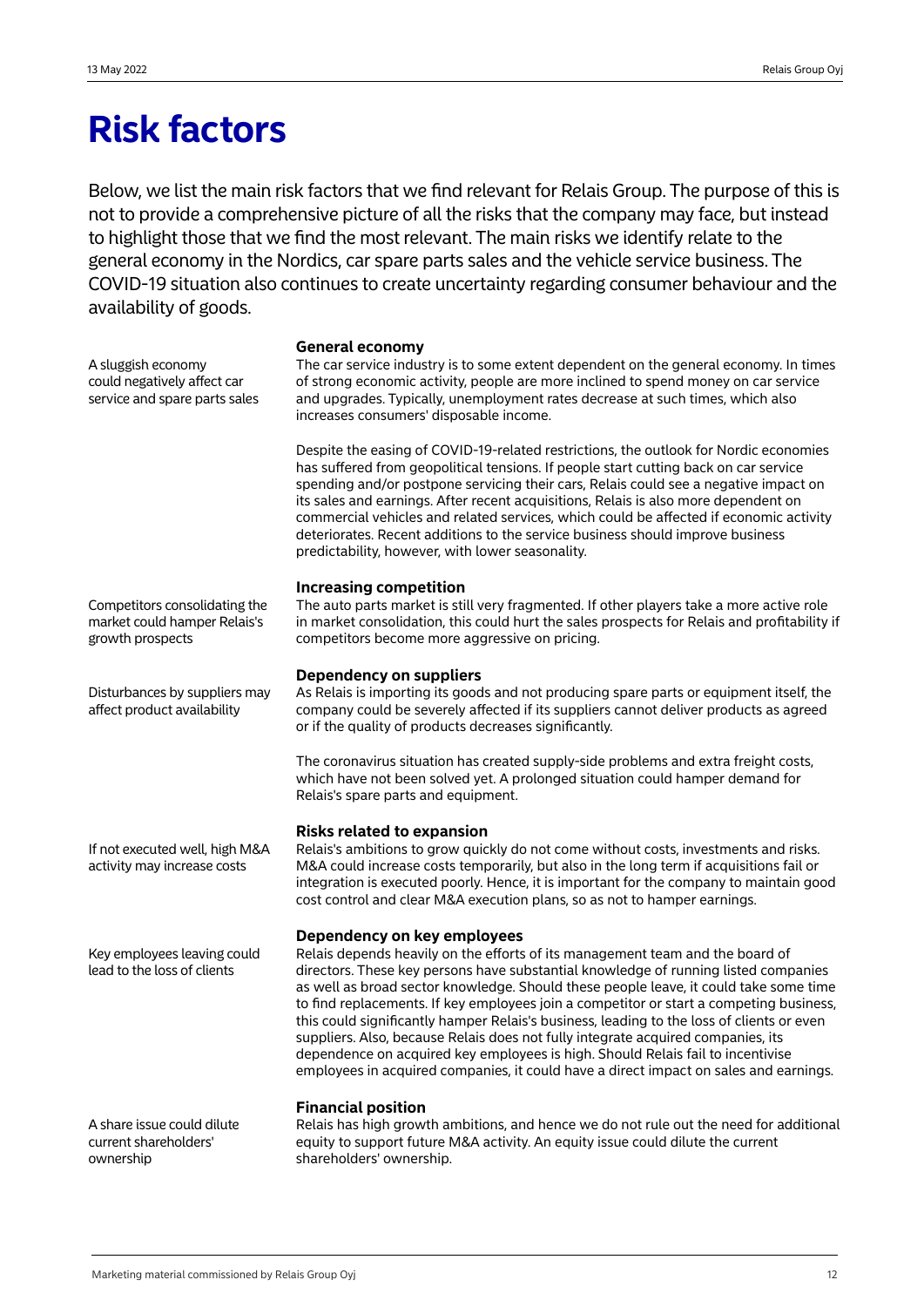A significant writedown of goodwill could worsen its financial position

## **Substantial amount of intangible assets**

Due to M&A, Relais has accumulated significant goodwill on its balance sheet. If a future test – for example, if the company switches to IFRS accounting standards – shows a significant decline in the value of goodwill, this could have a huge impact on the balance sheet and earnings. A weakening balance sheet could limit the potential for new financing and thus have a negative impact on future M&A and operations.

## **IT systems**

Relais depends on its IT systems and any disruption to these could affect the company's daily business, costs and reputation. Slow adoption of or adaptation to new technology could leave Relais in a disadvantageous position versus its competitors.

Crucial IT system failures or slow adoption of new technology could put Relais in a disadvantageous position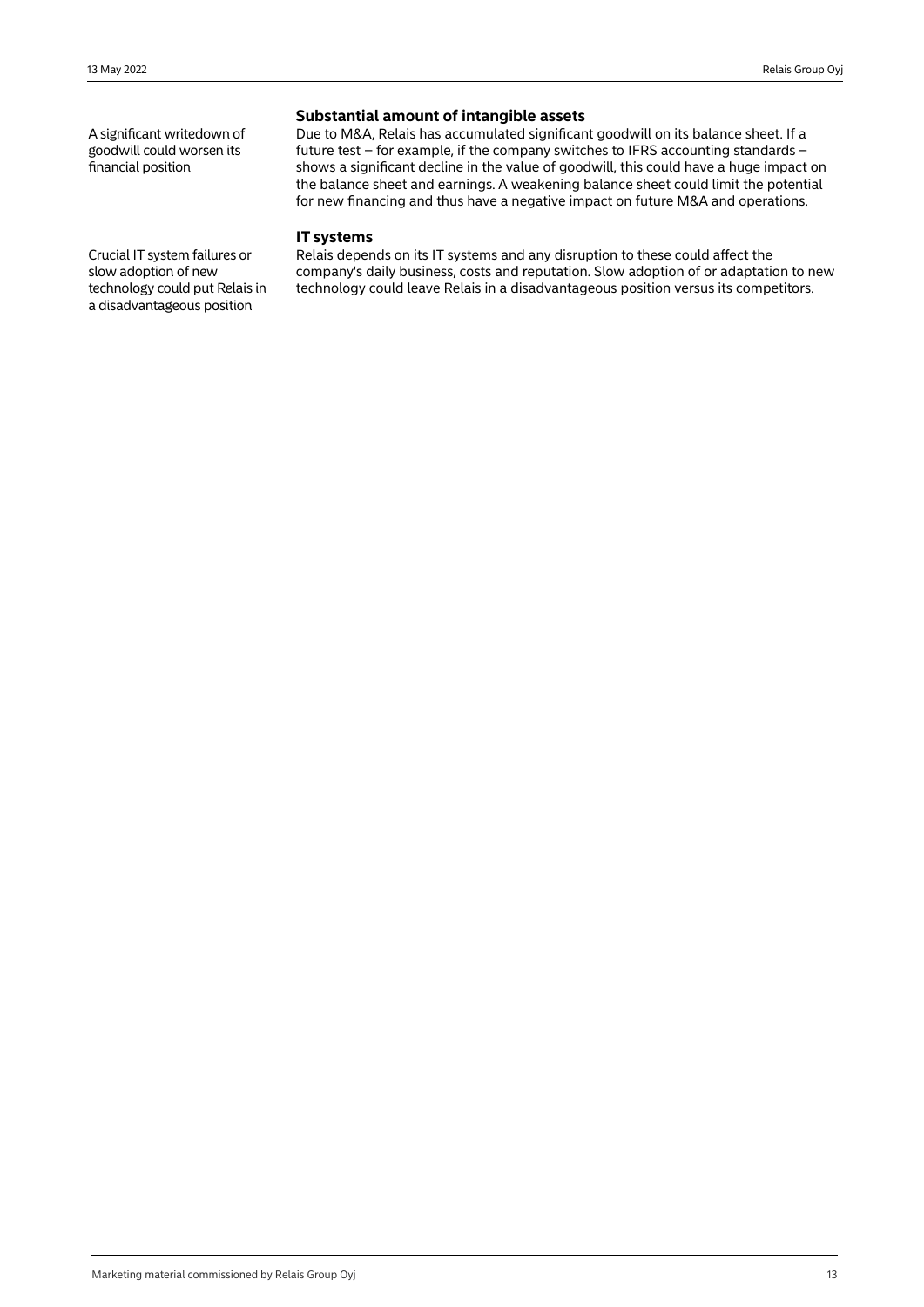# **Reported numbers and forecasts**

| <b>INCOME STATEMENT</b>                     |              |       |                |             |              |              |                |             |         |              |             |
|---------------------------------------------|--------------|-------|----------------|-------------|--------------|--------------|----------------|-------------|---------|--------------|-------------|
| <b>EURm</b>                                 | 2014         | 2015  | 2016           | 2017        | 2018         | 2019         | 2020           | 2021        | 2022E   | 2023E        | 2024E       |
| <b>Total revenue</b>                        | 42           | 54    | 59             | 60          | 72           | 99           | 129            | 238         | 269     | 289          | 299         |
| Revenue growth                              | 31.3%        | 28.6% | 9.1%           | 2.6%        | 19.9%        | 36.6%        | 30.3%          | 84.5%       | 13.2%   | 7.4%         | 3.5%        |
| of which organic                            | 7.0%         | 8.8%  | 9.5%           | $-0.8%$     | 9.5%         | 2.0%         | 3.0%           | 9.1%        | $-0.9%$ | 6.0%         | 3.5%        |
| of which FX                                 | 0.0%         | 0.0%  | 0.0%           | 0.0%        | 0.0%         | $-1.1%$      | 0.7%           | 1.4%        | $-0.1%$ | 0.0%         | 0.0%        |
| <b>EBITDA</b>                               | $\mathbf 0$  | 0     | 9              | 8           | 9            | 13           | 19             | 31          | 34      | 40           | 44          |
| Depreciation and impairments PPE            | $\mathbf 0$  | 0     | 0              | 0           | 0            | 0            | 0              | $-2$        | $-2$    | -2           | $-2$        |
| of which leased assets                      | $\mathbf 0$  | 0     | $\pmb{0}$      | $\pmb{0}$   | 0            | $\mathbf 0$  | $\mathbf 0$    | $\mathbf 0$ | $\bf 0$ | $\mathbf 0$  | $\mathbf 0$ |
| <b>EBITA</b>                                | $\mathbf 0$  | 0     | 9              | 8           | 8            | 13           | 19             | 29          | 32      | 38           | 42          |
| Amortisation and impairments                | $\mathbf 0$  | 0     | $-2$           | $-2$        | -3           | $-5$         | $-8$           | $-13$       | $-14$   | -10          | $-10$       |
| EBIT                                        | n.a.         | n.a.  | 7              | 6           | 6            | 8            | 11             | 16          | 18      | 28           | 31          |
| of which associates                         | $\mathbf 0$  | 0     | 0              | 0           | 0            | $\bf 0$      | $\mathbf 0$    | 0           | 0       | 0            | $\mathbf 0$ |
| Associates excluded from EBIT               | $\mathbf 0$  | 0     | 0              | 0           | 0            | 0            | $\mathbf 0$    | 0           | 0       | 0            | $\mathbf 0$ |
| Net financials                              | $\mathbf 0$  | 0     | $-1$           | $-1$        | $-1$         | $-5$         | $-1$           | $-3$        | $-3$    | $-3$         | $-3$        |
| of which lease interest                     | $\mathbf 0$  | 0     | 0              | 0           | $\mathbf 0$  | 0            | $\mathbf 0$    | $\mathbf 0$ | 0       | 0            | $\mathbf 0$ |
| Changes in value, net                       | $\mathbf 0$  | 0     | $-2$           | $\pmb{0}$   | 0            | $\pmb{0}$    | $\overline{0}$ | $\mathbf 0$ | 0       | $\mathbf 0$  | $\mathbf 0$ |
| Pre-tax profit                              | 0            | 0     | 4              | 5           | 5            | 2            | 10             | 13          | 15      | 25           | 29          |
| Reported taxes                              | $\mathbf 0$  | 0     | $-1$           | $-1$        | $-2$         | $-2$         | $-3$           | $-5$        | -6      | $-7$         | $-8$        |
| Net profit from continued operations        | 0            | 0     | 3              | 4           | 3            | $\mathbf{1}$ | $\overline{7}$ | 8           | 9       | 18           | 20          |
| Discontinued operations                     | $\mathbf 0$  | 0     | $\overline{0}$ | $\mathbf 0$ | $\mathbf{0}$ | $\mathbf 0$  | $\overline{0}$ | 0           | 0       | $\mathbf{0}$ | $\mathbf 0$ |
| Minority interests                          | $\mathbf 0$  | 0     | $-1$           | 0           | 0            | 0            | 0              | 0           | 0       | 0            | $\mathbf 0$ |
| Net profit to equity                        | $\mathbf{0}$ | 0     | $\overline{2}$ | 4           | 3            | $\mathbf 0$  | $\overline{7}$ | 8           | 8       | 18           | 20          |
| EPS, EUR                                    | n.a.         | n.a.  | 0.22           | 0.42        | 0.34         | 0.03         | 0.39           | 0.41        | 0.45    | 0.94         | 1.09        |
| DPS, EUR                                    | 0.00         | 0.00  | 0.00           | 0.00        | 0.00         | 0.10         | 0.30           | 0.36        | 0.40    | 0.47         | 0.52        |
| of which ordinary                           | 0.00         | 0.00  | 0.00           | 0.00        | 0.00         | 0.10         | 0.30           | 0.36        | 0.40    | 0.47         | 0.52        |
| of which extraordinary                      | 0.00         | 0.00  | 0.00           | 0.00        | 0.00         | 0.00         | 0.00           | 0.00        | 0.00    | 0.00         | 0.00        |
| Profit margin in percent                    |              |       |                |             |              |              |                |             |         |              |             |
| <b>EBITDA</b>                               | 0.0%         | 0.0%  | 15.2%          | 13.8%       | 12.1%        | 13.5%        | 14.8%          | 13.0%       | 12.7%   | 14.0%        | 14.7%       |
| <b>EBITA</b>                                | 0.0%         | 0.0%  | 14.5%          | 13.4%       | 11.6%        | 13.1%        | 14.5%          | 12.3%       | 11.9%   | 13.3%        | 14.0%       |
| EBIT                                        | n.a.         | n.a.  | 11.6%          | 10.2%       | 7.9%         | 7.9%         | 8.6%           | 6.9%        | 6.5%    | 9.7%         | 10.5%       |
|                                             |              |       |                |             |              |              |                |             |         |              |             |
| Adjusted earnings                           |              |       |                |             |              |              |                |             |         |              |             |
| EBITDA (adj)                                | $\mathbf 0$  | 0     | 11             | 8           | 9            | 13           | 19             | 31          | 34      | 40           | 44          |
| EBITA (adj)                                 | $\mathbf 0$  | 0     | 10             | 8           | 8            | 13           | 19             | 29          | 32      | 38           | 42          |
| EBIT (adj)                                  | $\mathbf{0}$ | 0     | 8              | 6           | 6            | 8            | 11             | 16          | 18      | 28           | 31          |
| EPS (adj, EUR)                              | n.a.         | n.a.  | 0.40           | 0.42        | 0.34         | 0.29         | 0.39           | 0.41        | 0.45    | 0.94         | 1.09        |
|                                             |              |       |                |             |              |              |                |             |         |              |             |
| Adjusted profit margins in percent          |              |       |                |             |              |              |                |             |         |              |             |
| EBITDA (adj)                                | 0.0%         | 0.0%  | 18.0%          | 13.8%       | 12.1%        | 13.5%        | 14.8%          | 13.0%       | 12.7%   | 14.0%        | 14.7%       |
| EBITA (adj)                                 | 0.0%         | 0.0%  | 17.3%          | 13.4%       | 11.6%        | 13.1%        | 14.5%          | 12.3%       | 11.9%   | 13.3%        | 14.0%       |
| EBIT (adj)                                  | 0.0%         | 0.0%  | 14.4%          | 10.2%       | 7.9%         | 7.9%         | 8.6%           | 6.9%        | 6.5%    | 9.7%         | 10.5%       |
| <b>Performance metrics</b>                  |              |       |                |             |              |              |                |             |         |              |             |
| CAGR last 5 years                           |              |       |                |             |              |              |                |             |         |              |             |
| Net revenue                                 | n.a.         | 17.6% | 16.0%          | 14.3%       | 17.8%        | 18.7%        | 19.0%          | 32.2%       | 34.8%   | 31.9%        | 24.8%       |
| <b>EBITDA</b>                               | n.m.         | n.m.  | n.m.           | n.m.        | n.m.         | n.m.         | n.m.           | 28.2%       | 32.6%   | 35.9%        | 27.0%       |
| <b>EBIT</b>                                 | n.a.         | n.a.  | n.a.           | n.a.        | n.a.         | n.a.         | n.a.           | 19.2%       | 23.4%   | 37.3%        | 32.0%       |
| <b>EPS</b>                                  | n.a.         | n.a.  | n.a.           | n.a.        | n.a.         | n.a.         | n.a.           | 13.6%       | 1.7%    | 22.5%        | 103.4%      |
| <b>DPS</b>                                  | n.m.         | n.m.  | n.m.           | n.m.        | n.m.         | n.m.         | n.m.           | n.m.        | n.m.    | n.m.         | 39.1%       |
| Average last 5 years                        |              |       |                |             |              |              |                |             |         |              |             |
| Average EBIT margin                         | n.a.         | n.a.  | n.a.           | n.a.        | n.a.         | n.a.         | 9.0%           | 7.9%        | 7.3%    | 7.9%         | 8.5%        |
| Average EBITDA margin                       | 0.0%         | 0.0%  | 4.1%           | 7.0%        | 9.0%         | 11.4%        | 13.9%          | 13.4%       | 13.2%   | 13.5%        | 13.8%       |
| <b>VALUATION RATIOS - ADJUSTED EARNINGS</b> |              |       |                |             |              |              |                |             |         |              |             |
| <b>EURm</b>                                 |              |       |                |             |              |              |                |             |         |              |             |
|                                             | 2014         | 2015  | 2016           | 2017        | 2018         | 2019         | 2020           | 2021        | 2022E   | 2023E        | 2024E       |
| $P/E$ (adj)                                 | n.a.         | n.a.  | n.a.           | n.a.        | n.a.         | 28.0         | 37.9           | 63.8        | 39.8    | 19.1         | 16.5        |
| EV/EBITDA (adj)<br>EV/EBITA (adj)           | n.a.         | n.a.  | n.a.           | n.a.        | n.a.         | 10.2         | 15.3           | 18.7        | 12.2    | 10.0<br>10.5 | 8.7         |
|                                             | n.a.         | n.a.  | n.a.           | n.a.        | n.a.         | 10.5         | 15.6           | 19.8        | 13.0    |              | 9.2         |
| EV/EBIT (adj)                               | n.a.         | n.a.  | n.a.           | n.a.        | n.a.         | 17.3         | 26.3           | 35.2        | 23.8    | 14.4         | 12.2        |
| <b>VALUATION RATIOS - REPORTED EARNINGS</b> |              |       |                |             |              |              |                |             |         |              |             |
| <b>EURm</b>                                 | 2014         | 2015  | 2016           | 2017        | 2018         | 2019         | 2020           | 2021        | 2022E   | 2023E        | 2024E       |
| P/E                                         | n.a.         | n.a.  | n.a.           | n.a.        | n.a.         | n.m.         | 37.9           | 63.8        | 39.8    | 19.1         | 16.5        |
| EV/Sales                                    | n.a.         | n.a.  | n.a.           | n.a.        | n.a.         | 1.37         | 2.26           | 2.43        | 1.55    | 1.39         | 1.28        |
| EV/EBITDA                                   | n.a.         | n.a.  | n.a.           | n.a.        | n.a.         | 10.2         | 15.3           | 18.7        | 12.2    | 10.0         | 8.7         |
| EV/EBITA                                    | n.a.         | n.a.  | n.a.           | n.a.        | n.a.         | 10.5         | 15.6           | 19.8        | 13.0    | 10.5         | 9.2         |
| EV/EBIT                                     | n.a.         | n.a.  | n.a.           | n.a.        | n.a.         | 17.3         | 26.3           | 35.2        | 23.8    | 14.4         | 12.2        |
| Dividend yield (ord.)                       | n.a.         | n.a.  | n.a.           | n.a.        | n.a.         | 1.2%         | 2.0%           | 1.4%        | 2.2%    | 2.6%         | 2.9%        |
| FCF yield                                   | n.a.         | n.a.  | n.a.           | n.a.        | n.a.         | -61.8%       | 2.9%           | 0.4%        | 3.4%    | 6.8%         | 8.4%        |
| FCF Yield bef A&D, lease adj                | n.a.         | n.a.  | n.a.           | n.a.        | n.a.         | 1.4%         | 6.1%           | 0.4%        | 6.2%    | 6.8%         | 8.4%        |
| Payout ratio                                | n.a.         | n.a.  | $0.0\%$        | $0.0\%$     | $0.0\%$      | 33.9%        | 77.4%          | 87.3%       | 88.5%   | 50.0%        | 47.7%       |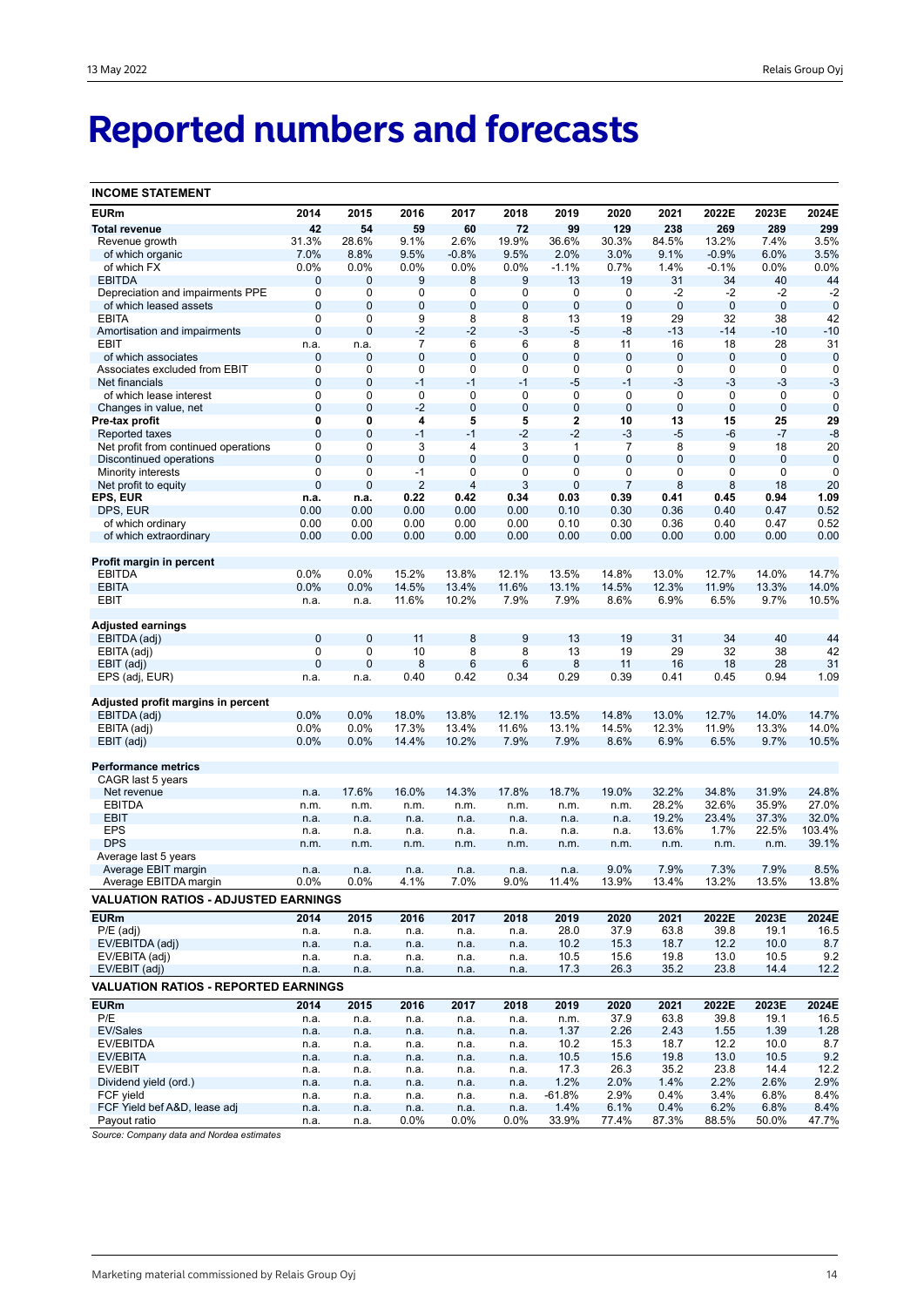## **BALANCE SHEET**

| $\mathbf 0$<br>$\mathbf 0$<br>5<br>$\overline{7}$<br>59<br>112<br>107<br>96<br>86<br>Intangible assets<br>5<br>54<br>of which R&D<br>0<br>$\Omega$<br>0<br>0<br>0<br>$\Omega$<br>0<br>0<br>$\mathbf 0$<br>0<br>0<br>$\overline{0}$<br>$\overline{0}$<br>$\overline{0}$<br>$\overline{2}$<br>$\overline{2}$<br>$\overline{2}$<br>of which other intangibles<br>$\overline{0}$<br>$\overline{0}$<br>$\overline{0}$<br>$\mathbf{1}$<br>$\overline{2}$<br>$\mathbf 0$<br>5<br>$\overline{7}$<br>5<br>54<br>58<br>110<br>105<br>95<br>84<br>of which goodwill<br>$\Omega$<br>$\overline{0}$<br>$\overline{0}$<br>$\overline{0}$<br>$\overline{0}$<br>$\overline{0}$<br>$\overline{0}$<br>$\overline{4}$<br>$\overline{0}$<br>$\overline{4}$<br>$\overline{4}$<br>Tangible assets<br>4<br>$\overline{0}$<br>$\overline{0}$<br>$\mathbf 0$<br>$\mathbf 0$<br>0<br>$\Omega$<br>$\mathbf 0$<br>0<br>0<br>0<br>0<br>of which leased assets<br>$\mathbf 0$<br>$\overline{0}$<br>$\overline{0}$<br>$\overline{0}$<br>$\overline{0}$<br>$\overline{0}$<br>$\overline{0}$<br>$\mathbf 0$<br>$\overline{0}$<br>$\overline{0}$<br>$\overline{0}$<br>Shares associates<br>$\overline{0}$<br>$\overline{0}$<br>$\overline{0}$<br>$\overline{0}$<br>$\overline{0}$<br>$\overline{0}$<br>$\overline{0}$<br>$\overline{0}$<br>$\overline{0}$<br>$\overline{0}$<br>$\overline{0}$<br>Interest bearing assets<br>Deferred tax assets<br>$\overline{0}$<br>$\mathbf 0$<br>$\overline{0}$<br>$\overline{0}$<br>$\overline{0}$<br>0<br>$\overline{0}$<br>0<br>$\overline{0}$<br>$\overline{0}$<br>$\mathbf 0$<br>$\overline{0}$<br>$\overline{0}$<br>Other non-IB non-current assets<br>$\mathbf 0$<br>$\mathbf 0$<br>0<br>0<br>$\mathbf 0$<br>0<br>0<br>0<br>$\mathbf 0$<br>$\mathbf 0$<br>$\mathbf 0$<br>$\Omega$<br>$\Omega$<br>$\mathbf 0$<br>$\Omega$<br>$\Omega$<br>$\Omega$<br>$\Omega$<br>$\overline{0}$<br>$\mathbf 0$<br>Other non-current assets<br>$\overline{0}$<br>$\overline{5}$<br>54<br>90<br>$\mathbf 0$<br>7<br>5<br>59<br>116<br>111<br>101<br>Total non-current assets<br>27<br>$\overline{0}$<br>26<br>29<br>43<br>44<br>82<br>88<br>91<br>Inventory<br>$\Omega$<br>73<br>$\overline{0}$<br>$\overline{0}$<br>5<br>$\overline{8}$<br>$\overline{8}$<br>12<br>30<br>13<br>27<br>33<br>34<br>Accounts receivable<br>$\mathbf 0$<br>$\overline{0}$<br>$\overline{0}$<br>$\overline{0}$<br>$\overline{0}$<br>$\mathbf{0}$<br>$\overline{0}$<br>$\mathbf{0}$<br>$\overline{0}$<br>$\overline{0}$<br>$\mathbf 0$<br>Short-term leased assets<br>$\overline{0}$<br>$\overline{0}$<br>$\overline{3}$<br>$\overline{2}$<br>$\overline{3}$<br>$\overline{3}$<br>$\overline{9}$<br>$\mathbf{1}$<br>$\overline{7}$<br>8<br>8<br>Other current assets<br>$\overline{0}$<br>$\overline{0}$<br>$\mathbf{1}$<br>$\overline{2}$<br>$\overline{2}$<br>30<br>35<br>12<br>$\overline{7}$<br>8<br>12<br>Cash and bank<br>42<br>Total current assets<br>0<br>$\mathbf 0$<br>35<br>37<br>88<br>95<br>119<br>127<br>137<br>146<br>$\mathbf 0$<br>Assets held for sale<br>n.a.<br>n.a.<br>n.a.<br>n.a.<br>n.a.<br>n.a.<br>n.a.<br>n.a.<br>n.a.<br>n.a.<br>0<br>47<br>142<br>154<br>235<br>238<br>237<br>236<br>Total assets<br>$\mathbf 0$<br>40<br>44<br>$\mathbf 0$<br>$\Omega$<br>6<br>72<br>101<br>113<br>Shareholders equity<br>11<br>17<br>64<br>89<br>91<br>$\overline{0}$<br>$\overline{0}$<br>$\overline{0}$<br>Of which preferred stocks<br>$\overline{0}$<br>$\overline{0}$<br>$\overline{0}$<br>$\overline{0}$<br>$\mathbf 0$<br>$\mathbf{0}$<br>$\mathbf{0}$<br>$\mathbf 0$<br>$\overline{0}$<br>$\overline{0}$<br>$\mathbf 0$<br>$\mathbf 0$<br>$\mathbf 0$<br>$\mathbf 0$<br>$\mathbf 0$<br>$\mathbf 0$<br>$\mathbf 0$<br>$\mathbf 0$<br>$\mathbf 0$<br>Of which equity part of hybrid debt<br>$\mathbf 0$<br>$\overline{0}$<br>3<br>3<br>$\overline{0}$<br>$\overline{0}$<br>$\overline{0}$<br>$\mathbf{1}$<br>$\overline{1}$<br>$\mathbf{1}$<br>Minority interest<br>$\overline{1}$<br>$\overline{0}$<br>$\overline{0}$<br>$\overline{9}$<br>14<br>17<br>64<br>72<br>89<br>91<br>102<br>114<br><b>Total Equity</b><br>$\mathbf{0}$<br>$\overline{0}$<br>$\overline{0}$<br>$\overline{0}$<br>$\overline{0}$<br>$\overline{2}$<br>3<br>3<br>3<br>3<br>3<br>Deferred tax<br>$\overline{0}$<br>15<br>51<br>Long term interest bearing debt<br>$\mathbf 0$<br>11<br>14<br>59<br>58<br>91<br>81<br>66<br>$\mathbf 0$<br>$\Omega$<br>$\mathbf 0$<br>$\Omega$<br>$\Omega$<br>$\Omega$<br>$\Omega$<br>$\mathbf 0$<br>$\Omega$<br>$\Omega$<br>$\Omega$<br>Pension provisions<br>$\overline{0}$<br>Other long-term provisions<br>$\mathbf 0$<br>$\mathbf 0$<br>$\mathbf 0$<br>$\mathbf 0$<br>$\mathbf 0$<br>$\mathbf 0$<br>0<br>$\mathbf 0$<br>0<br>$\mathbf 0$<br>$\overline{2}$<br>$\overline{2}$<br>$\overline{0}$<br>3<br>$\Omega$<br>$\overline{2}$<br>$\overline{0}$<br>$\Omega$<br>$\overline{2}$<br>$\overline{2}$<br>Other long-term liabilities<br>$\Omega$<br>$\overline{0}$<br>$\overline{0}$<br>$\overline{0}$<br>$\overline{0}$<br>$\overline{0}$<br>$\overline{0}$<br>$\overline{0}$<br>$\overline{0}$<br>$\overline{0}$<br>Non-current lease debt<br>$\mathbf 0$<br>0<br>$\mathbf 0$<br>$\overline{0}$<br>$\overline{0}$<br>$\overline{0}$<br>$\overline{0}$<br>$\overline{0}$<br>$\mathbf{0}$<br>$\overline{0}$<br>$\mathbf 0$<br>$\mathbf 0$<br>$\mathbf 0$<br>Convertible debt<br>$\overline{0}$<br>$\overline{0}$<br>$\overline{0}$<br>$\overline{0}$<br>$\overline{0}$<br>$\overline{0}$<br>$\overline{0}$<br>$\overline{0}$<br>$\overline{0}$<br>$\overline{0}$<br>$\overline{0}$<br>Shareholder debt<br>$\overline{0}$<br>$\overline{0}$<br>$\overline{0}$<br>$\mathbf{0}$<br>$\mathbf 0$<br>$\mathbf 0$<br>$\Omega$<br>0<br>$\Omega$<br>$\mathbf 0$<br>$\overline{0}$<br>Hybrid debt<br>0<br>$\mathbf 0$<br>18<br>12<br>16<br>62<br>61<br>96<br>86<br>71<br>56<br>Total non-current liabilities<br>$\overline{0}$<br>$\overline{0}$<br>$\overline{0}$<br>$\overline{0}$<br>$\overline{0}$<br>$\overline{0}$<br>$\overline{0}$<br>$\overline{0}$<br>$\overline{0}$<br>$\overline{0}$<br>$\overline{0}$<br>Short-term provisions<br>0<br>$\Omega$<br>3<br>4<br>$\overline{4}$<br>7<br>9<br>15<br>23<br>25<br>25<br>Accounts payable<br>$\overline{0}$<br>$\overline{0}$<br>$\overline{0}$<br>$\overline{0}$<br>$\overline{0}$<br>$\overline{0}$<br>$\overline{0}$<br>$\mathbf 0$<br>$\mathbf 0$<br>Current lease debt<br>$\mathbf 0$<br>$\overline{0}$<br>$\mathbf 0$<br>3<br>27<br>31<br>33<br>34<br>Other current liabilities<br>$\Omega$<br>4<br>5<br>6<br>8<br>$\overline{0}$<br>5<br>$\overline{0}$<br>8<br>12<br>$6\phantom{1}6$<br>5<br>8<br>8<br>Short term interest bearing debt<br>8<br>8<br>$\mathbf 0$<br>$\mathbf 0$<br>14<br>19<br>15<br>21<br>50<br>67<br>Total current liabilities<br>18<br>61<br>65<br>$\overline{0}$<br>$\overline{0}$<br>$\overline{0}$<br>$\overline{0}$<br>$\overline{0}$<br>$\overline{0}$<br>$\overline{0}$<br>$\mathbf 0$<br>0<br>$\Omega$<br>Liabilities for assets held for sale<br>0<br>$\overline{0}$<br>$\overline{0}$<br>40<br>143<br>235<br>237<br>236<br>Total liabilities and equity<br>45<br>48<br>155<br>238<br><b>Balance sheet and debt metrics</b><br>$\overline{0}$<br>22<br>Net debt<br>0<br>22<br>18<br>35<br>28<br>87<br>82<br>66<br>46<br>$\pmb{0}$<br>of which lease debt<br>$\mathbf 0$<br>0<br>$\mathbf 0$<br>0<br>0<br>$\mathbf 0$<br>$\mathbf 0$<br>$\mathbf 0$<br>0<br>$\mathbf 0$<br>0<br>$\Omega$<br>28<br>28<br>31<br>46<br>44<br>64<br>67<br>72<br>74<br>Working capital<br>0<br>Invested capital<br>$\mathbf 0$<br>33<br>35<br>36<br>100<br>103<br>180<br>178<br>172<br>164<br>$\overline{0}$<br>32<br>37<br>37<br>135<br>175<br>172<br>$\mathbf{0}$<br>128<br>188<br>180<br>Capital employed<br>19.1%<br><b>ROE</b><br>64.1%<br>44.7%<br>22.7%<br>1.0%<br>10.2%<br>9.6%<br>9.4%<br>18.3%<br>n.m.<br>n.m.<br><b>ROIC</b><br>35.9%<br>12.6%<br>11.3%<br>8.1%<br>7.7%<br>6.9%<br>11.2%<br>13.1%<br>8.1%<br>n.m.<br>n.m.<br><b>ROCE</b><br>53.4%<br>17.9%<br>15.7%<br>9.6%<br>10.1%<br>10.9%<br>9.9%<br>16.0%<br>18.4%<br>n.m.<br>n.m.<br>Net debt/EBITDA<br>2.5<br>2.6<br>2.0<br>2.6<br>1.5<br>2.8<br>2.4<br>1.6<br>1.0<br>n.m.<br>n.m.<br>Interest coverage<br>n.m.<br>n.m.<br>n.m.<br>n.m.<br>n.m.<br>n.m.<br>n.m.<br>n.m.<br>n.m.<br>n.a.<br>n.a.<br>15.2%<br>23.8%<br>34.7%<br>44.5%<br>42.6%<br>47.8%<br>Equity ratio<br>46.5%<br>37.8%<br>38.1%<br>n.m.<br>n.m.<br>40.6%<br>244.3%<br>152.2%<br>102.0%<br>54.3%<br>39.1%<br>97.1%<br>89.3%<br>64.7%<br>Net gearing<br>n.m.<br>n.m. | <b>EURm</b> | 2014 | 2015 | 2016 | 2017 | 2018 | 2019 | 2020 | 2021 | 2022E | 2023E | 2024E |
|-------------------------------------------------------------------------------------------------------------------------------------------------------------------------------------------------------------------------------------------------------------------------------------------------------------------------------------------------------------------------------------------------------------------------------------------------------------------------------------------------------------------------------------------------------------------------------------------------------------------------------------------------------------------------------------------------------------------------------------------------------------------------------------------------------------------------------------------------------------------------------------------------------------------------------------------------------------------------------------------------------------------------------------------------------------------------------------------------------------------------------------------------------------------------------------------------------------------------------------------------------------------------------------------------------------------------------------------------------------------------------------------------------------------------------------------------------------------------------------------------------------------------------------------------------------------------------------------------------------------------------------------------------------------------------------------------------------------------------------------------------------------------------------------------------------------------------------------------------------------------------------------------------------------------------------------------------------------------------------------------------------------------------------------------------------------------------------------------------------------------------------------------------------------------------------------------------------------------------------------------------------------------------------------------------------------------------------------------------------------------------------------------------------------------------------------------------------------------------------------------------------------------------------------------------------------------------------------------------------------------------------------------------------------------------------------------------------------------------------------------------------------------------------------------------------------------------------------------------------------------------------------------------------------------------------------------------------------------------------------------------------------------------------------------------------------------------------------------------------------------------------------------------------------------------------------------------------------------------------------------------------------------------------------------------------------------------------------------------------------------------------------------------------------------------------------------------------------------------------------------------------------------------------------------------------------------------------------------------------------------------------------------------------------------------------------------------------------------------------------------------------------------------------------------------------------------------------------------------------------------------------------------------------------------------------------------------------------------------------------------------------------------------------------------------------------------------------------------------------------------------------------------------------------------------------------------------------------------------------------------------------------------------------------------------------------------------------------------------------------------------------------------------------------------------------------------------------------------------------------------------------------------------------------------------------------------------------------------------------------------------------------------------------------------------------------------------------------------------------------------------------------------------------------------------------------------------------------------------------------------------------------------------------------------------------------------------------------------------------------------------------------------------------------------------------------------------------------------------------------------------------------------------------------------------------------------------------------------------------------------------------------------------------------------------------------------------------------------------------------------------------------------------------------------------------------------------------------------------------------------------------------------------------------------------------------------------------------------------------------------------------------------------------------------------------------------------------------------------------------------------------------------------------------------------------------------------------------------------------------------------------------------------------------------------------------------------------------------------------------------------------------------------------------------------------------------------------------------------------------------------------------------------------------------------------------------------------------------------------------------------------------------------------------------------------------------------------------------------------------------------------------------------------------------------------------------------------------------------------------------------------------------------------------------------------------------------------------------------------------------------------------------------------------------------------------------------------------------------------------------------------------------------------------------------------------------------------------------------------------------------------------------------------------------------------------------------------------------------------------------------------------------------------------------------------------------------------------------------------------------------------------------------------------------------------------------------------------------------------------------------------------------------------------------------------------------------------------------------------------------------------------------------------------------------------------------------------------------------------------------------------------------------------------------------------------------------------------------------------------------------------------------------------------------------------------------------------------------------------------------------------------------------------------------------------------------------------------------------------------------------------------------------------------------------------------------------------------------------------------------------------------------------------------------------------------------------------------------------------------------------------------------------------------------------------------------------------------------------------------------------------------------------------------------------------------------------------------------------------------------------------------------------------------------------------------------------------------------------------------------------------------------------------------------------------|-------------|------|------|------|------|------|------|------|------|-------|-------|-------|
|                                                                                                                                                                                                                                                                                                                                                                                                                                                                                                                                                                                                                                                                                                                                                                                                                                                                                                                                                                                                                                                                                                                                                                                                                                                                                                                                                                                                                                                                                                                                                                                                                                                                                                                                                                                                                                                                                                                                                                                                                                                                                                                                                                                                                                                                                                                                                                                                                                                                                                                                                                                                                                                                                                                                                                                                                                                                                                                                                                                                                                                                                                                                                                                                                                                                                                                                                                                                                                                                                                                                                                                                                                                                                                                                                                                                                                                                                                                                                                                                                                                                                                                                                                                                                                                                                                                                                                                                                                                                                                                                                                                                                                                                                                                                                                                                                                                                                                                                                                                                                                                                                                                                                                                                                                                                                                                                                                                                                                                                                                                                                                                                                                                                                                                                                                                                                                                                                                                                                                                                                                                                                                                                                                                                                                                                                                                                                                                                                                                                                                                                                                                                                                                                                                                                                                                                                                                                                                                                                                                                                                                                                                                                                                                                                                                                                                                                                                                                                                                                                                                                                                                                                                                                                                                                                                                                                                                                                                                                                                                                                                                                                                                                                                                                                                                                                                                                                                                                                                                                                                                                                             |             |      |      |      |      |      |      |      |      |       |       |       |
|                                                                                                                                                                                                                                                                                                                                                                                                                                                                                                                                                                                                                                                                                                                                                                                                                                                                                                                                                                                                                                                                                                                                                                                                                                                                                                                                                                                                                                                                                                                                                                                                                                                                                                                                                                                                                                                                                                                                                                                                                                                                                                                                                                                                                                                                                                                                                                                                                                                                                                                                                                                                                                                                                                                                                                                                                                                                                                                                                                                                                                                                                                                                                                                                                                                                                                                                                                                                                                                                                                                                                                                                                                                                                                                                                                                                                                                                                                                                                                                                                                                                                                                                                                                                                                                                                                                                                                                                                                                                                                                                                                                                                                                                                                                                                                                                                                                                                                                                                                                                                                                                                                                                                                                                                                                                                                                                                                                                                                                                                                                                                                                                                                                                                                                                                                                                                                                                                                                                                                                                                                                                                                                                                                                                                                                                                                                                                                                                                                                                                                                                                                                                                                                                                                                                                                                                                                                                                                                                                                                                                                                                                                                                                                                                                                                                                                                                                                                                                                                                                                                                                                                                                                                                                                                                                                                                                                                                                                                                                                                                                                                                                                                                                                                                                                                                                                                                                                                                                                                                                                                                                             |             |      |      |      |      |      |      |      |      |       |       |       |
|                                                                                                                                                                                                                                                                                                                                                                                                                                                                                                                                                                                                                                                                                                                                                                                                                                                                                                                                                                                                                                                                                                                                                                                                                                                                                                                                                                                                                                                                                                                                                                                                                                                                                                                                                                                                                                                                                                                                                                                                                                                                                                                                                                                                                                                                                                                                                                                                                                                                                                                                                                                                                                                                                                                                                                                                                                                                                                                                                                                                                                                                                                                                                                                                                                                                                                                                                                                                                                                                                                                                                                                                                                                                                                                                                                                                                                                                                                                                                                                                                                                                                                                                                                                                                                                                                                                                                                                                                                                                                                                                                                                                                                                                                                                                                                                                                                                                                                                                                                                                                                                                                                                                                                                                                                                                                                                                                                                                                                                                                                                                                                                                                                                                                                                                                                                                                                                                                                                                                                                                                                                                                                                                                                                                                                                                                                                                                                                                                                                                                                                                                                                                                                                                                                                                                                                                                                                                                                                                                                                                                                                                                                                                                                                                                                                                                                                                                                                                                                                                                                                                                                                                                                                                                                                                                                                                                                                                                                                                                                                                                                                                                                                                                                                                                                                                                                                                                                                                                                                                                                                                                             |             |      |      |      |      |      |      |      |      |       |       |       |
|                                                                                                                                                                                                                                                                                                                                                                                                                                                                                                                                                                                                                                                                                                                                                                                                                                                                                                                                                                                                                                                                                                                                                                                                                                                                                                                                                                                                                                                                                                                                                                                                                                                                                                                                                                                                                                                                                                                                                                                                                                                                                                                                                                                                                                                                                                                                                                                                                                                                                                                                                                                                                                                                                                                                                                                                                                                                                                                                                                                                                                                                                                                                                                                                                                                                                                                                                                                                                                                                                                                                                                                                                                                                                                                                                                                                                                                                                                                                                                                                                                                                                                                                                                                                                                                                                                                                                                                                                                                                                                                                                                                                                                                                                                                                                                                                                                                                                                                                                                                                                                                                                                                                                                                                                                                                                                                                                                                                                                                                                                                                                                                                                                                                                                                                                                                                                                                                                                                                                                                                                                                                                                                                                                                                                                                                                                                                                                                                                                                                                                                                                                                                                                                                                                                                                                                                                                                                                                                                                                                                                                                                                                                                                                                                                                                                                                                                                                                                                                                                                                                                                                                                                                                                                                                                                                                                                                                                                                                                                                                                                                                                                                                                                                                                                                                                                                                                                                                                                                                                                                                                                             |             |      |      |      |      |      |      |      |      |       |       |       |
|                                                                                                                                                                                                                                                                                                                                                                                                                                                                                                                                                                                                                                                                                                                                                                                                                                                                                                                                                                                                                                                                                                                                                                                                                                                                                                                                                                                                                                                                                                                                                                                                                                                                                                                                                                                                                                                                                                                                                                                                                                                                                                                                                                                                                                                                                                                                                                                                                                                                                                                                                                                                                                                                                                                                                                                                                                                                                                                                                                                                                                                                                                                                                                                                                                                                                                                                                                                                                                                                                                                                                                                                                                                                                                                                                                                                                                                                                                                                                                                                                                                                                                                                                                                                                                                                                                                                                                                                                                                                                                                                                                                                                                                                                                                                                                                                                                                                                                                                                                                                                                                                                                                                                                                                                                                                                                                                                                                                                                                                                                                                                                                                                                                                                                                                                                                                                                                                                                                                                                                                                                                                                                                                                                                                                                                                                                                                                                                                                                                                                                                                                                                                                                                                                                                                                                                                                                                                                                                                                                                                                                                                                                                                                                                                                                                                                                                                                                                                                                                                                                                                                                                                                                                                                                                                                                                                                                                                                                                                                                                                                                                                                                                                                                                                                                                                                                                                                                                                                                                                                                                                                             |             |      |      |      |      |      |      |      |      |       |       |       |
|                                                                                                                                                                                                                                                                                                                                                                                                                                                                                                                                                                                                                                                                                                                                                                                                                                                                                                                                                                                                                                                                                                                                                                                                                                                                                                                                                                                                                                                                                                                                                                                                                                                                                                                                                                                                                                                                                                                                                                                                                                                                                                                                                                                                                                                                                                                                                                                                                                                                                                                                                                                                                                                                                                                                                                                                                                                                                                                                                                                                                                                                                                                                                                                                                                                                                                                                                                                                                                                                                                                                                                                                                                                                                                                                                                                                                                                                                                                                                                                                                                                                                                                                                                                                                                                                                                                                                                                                                                                                                                                                                                                                                                                                                                                                                                                                                                                                                                                                                                                                                                                                                                                                                                                                                                                                                                                                                                                                                                                                                                                                                                                                                                                                                                                                                                                                                                                                                                                                                                                                                                                                                                                                                                                                                                                                                                                                                                                                                                                                                                                                                                                                                                                                                                                                                                                                                                                                                                                                                                                                                                                                                                                                                                                                                                                                                                                                                                                                                                                                                                                                                                                                                                                                                                                                                                                                                                                                                                                                                                                                                                                                                                                                                                                                                                                                                                                                                                                                                                                                                                                                                             |             |      |      |      |      |      |      |      |      |       |       |       |
|                                                                                                                                                                                                                                                                                                                                                                                                                                                                                                                                                                                                                                                                                                                                                                                                                                                                                                                                                                                                                                                                                                                                                                                                                                                                                                                                                                                                                                                                                                                                                                                                                                                                                                                                                                                                                                                                                                                                                                                                                                                                                                                                                                                                                                                                                                                                                                                                                                                                                                                                                                                                                                                                                                                                                                                                                                                                                                                                                                                                                                                                                                                                                                                                                                                                                                                                                                                                                                                                                                                                                                                                                                                                                                                                                                                                                                                                                                                                                                                                                                                                                                                                                                                                                                                                                                                                                                                                                                                                                                                                                                                                                                                                                                                                                                                                                                                                                                                                                                                                                                                                                                                                                                                                                                                                                                                                                                                                                                                                                                                                                                                                                                                                                                                                                                                                                                                                                                                                                                                                                                                                                                                                                                                                                                                                                                                                                                                                                                                                                                                                                                                                                                                                                                                                                                                                                                                                                                                                                                                                                                                                                                                                                                                                                                                                                                                                                                                                                                                                                                                                                                                                                                                                                                                                                                                                                                                                                                                                                                                                                                                                                                                                                                                                                                                                                                                                                                                                                                                                                                                                                             |             |      |      |      |      |      |      |      |      |       |       |       |
|                                                                                                                                                                                                                                                                                                                                                                                                                                                                                                                                                                                                                                                                                                                                                                                                                                                                                                                                                                                                                                                                                                                                                                                                                                                                                                                                                                                                                                                                                                                                                                                                                                                                                                                                                                                                                                                                                                                                                                                                                                                                                                                                                                                                                                                                                                                                                                                                                                                                                                                                                                                                                                                                                                                                                                                                                                                                                                                                                                                                                                                                                                                                                                                                                                                                                                                                                                                                                                                                                                                                                                                                                                                                                                                                                                                                                                                                                                                                                                                                                                                                                                                                                                                                                                                                                                                                                                                                                                                                                                                                                                                                                                                                                                                                                                                                                                                                                                                                                                                                                                                                                                                                                                                                                                                                                                                                                                                                                                                                                                                                                                                                                                                                                                                                                                                                                                                                                                                                                                                                                                                                                                                                                                                                                                                                                                                                                                                                                                                                                                                                                                                                                                                                                                                                                                                                                                                                                                                                                                                                                                                                                                                                                                                                                                                                                                                                                                                                                                                                                                                                                                                                                                                                                                                                                                                                                                                                                                                                                                                                                                                                                                                                                                                                                                                                                                                                                                                                                                                                                                                                                             |             |      |      |      |      |      |      |      |      |       |       |       |
|                                                                                                                                                                                                                                                                                                                                                                                                                                                                                                                                                                                                                                                                                                                                                                                                                                                                                                                                                                                                                                                                                                                                                                                                                                                                                                                                                                                                                                                                                                                                                                                                                                                                                                                                                                                                                                                                                                                                                                                                                                                                                                                                                                                                                                                                                                                                                                                                                                                                                                                                                                                                                                                                                                                                                                                                                                                                                                                                                                                                                                                                                                                                                                                                                                                                                                                                                                                                                                                                                                                                                                                                                                                                                                                                                                                                                                                                                                                                                                                                                                                                                                                                                                                                                                                                                                                                                                                                                                                                                                                                                                                                                                                                                                                                                                                                                                                                                                                                                                                                                                                                                                                                                                                                                                                                                                                                                                                                                                                                                                                                                                                                                                                                                                                                                                                                                                                                                                                                                                                                                                                                                                                                                                                                                                                                                                                                                                                                                                                                                                                                                                                                                                                                                                                                                                                                                                                                                                                                                                                                                                                                                                                                                                                                                                                                                                                                                                                                                                                                                                                                                                                                                                                                                                                                                                                                                                                                                                                                                                                                                                                                                                                                                                                                                                                                                                                                                                                                                                                                                                                                                             |             |      |      |      |      |      |      |      |      |       |       |       |
|                                                                                                                                                                                                                                                                                                                                                                                                                                                                                                                                                                                                                                                                                                                                                                                                                                                                                                                                                                                                                                                                                                                                                                                                                                                                                                                                                                                                                                                                                                                                                                                                                                                                                                                                                                                                                                                                                                                                                                                                                                                                                                                                                                                                                                                                                                                                                                                                                                                                                                                                                                                                                                                                                                                                                                                                                                                                                                                                                                                                                                                                                                                                                                                                                                                                                                                                                                                                                                                                                                                                                                                                                                                                                                                                                                                                                                                                                                                                                                                                                                                                                                                                                                                                                                                                                                                                                                                                                                                                                                                                                                                                                                                                                                                                                                                                                                                                                                                                                                                                                                                                                                                                                                                                                                                                                                                                                                                                                                                                                                                                                                                                                                                                                                                                                                                                                                                                                                                                                                                                                                                                                                                                                                                                                                                                                                                                                                                                                                                                                                                                                                                                                                                                                                                                                                                                                                                                                                                                                                                                                                                                                                                                                                                                                                                                                                                                                                                                                                                                                                                                                                                                                                                                                                                                                                                                                                                                                                                                                                                                                                                                                                                                                                                                                                                                                                                                                                                                                                                                                                                                                             |             |      |      |      |      |      |      |      |      |       |       |       |
|                                                                                                                                                                                                                                                                                                                                                                                                                                                                                                                                                                                                                                                                                                                                                                                                                                                                                                                                                                                                                                                                                                                                                                                                                                                                                                                                                                                                                                                                                                                                                                                                                                                                                                                                                                                                                                                                                                                                                                                                                                                                                                                                                                                                                                                                                                                                                                                                                                                                                                                                                                                                                                                                                                                                                                                                                                                                                                                                                                                                                                                                                                                                                                                                                                                                                                                                                                                                                                                                                                                                                                                                                                                                                                                                                                                                                                                                                                                                                                                                                                                                                                                                                                                                                                                                                                                                                                                                                                                                                                                                                                                                                                                                                                                                                                                                                                                                                                                                                                                                                                                                                                                                                                                                                                                                                                                                                                                                                                                                                                                                                                                                                                                                                                                                                                                                                                                                                                                                                                                                                                                                                                                                                                                                                                                                                                                                                                                                                                                                                                                                                                                                                                                                                                                                                                                                                                                                                                                                                                                                                                                                                                                                                                                                                                                                                                                                                                                                                                                                                                                                                                                                                                                                                                                                                                                                                                                                                                                                                                                                                                                                                                                                                                                                                                                                                                                                                                                                                                                                                                                                                             |             |      |      |      |      |      |      |      |      |       |       |       |
|                                                                                                                                                                                                                                                                                                                                                                                                                                                                                                                                                                                                                                                                                                                                                                                                                                                                                                                                                                                                                                                                                                                                                                                                                                                                                                                                                                                                                                                                                                                                                                                                                                                                                                                                                                                                                                                                                                                                                                                                                                                                                                                                                                                                                                                                                                                                                                                                                                                                                                                                                                                                                                                                                                                                                                                                                                                                                                                                                                                                                                                                                                                                                                                                                                                                                                                                                                                                                                                                                                                                                                                                                                                                                                                                                                                                                                                                                                                                                                                                                                                                                                                                                                                                                                                                                                                                                                                                                                                                                                                                                                                                                                                                                                                                                                                                                                                                                                                                                                                                                                                                                                                                                                                                                                                                                                                                                                                                                                                                                                                                                                                                                                                                                                                                                                                                                                                                                                                                                                                                                                                                                                                                                                                                                                                                                                                                                                                                                                                                                                                                                                                                                                                                                                                                                                                                                                                                                                                                                                                                                                                                                                                                                                                                                                                                                                                                                                                                                                                                                                                                                                                                                                                                                                                                                                                                                                                                                                                                                                                                                                                                                                                                                                                                                                                                                                                                                                                                                                                                                                                                                             |             |      |      |      |      |      |      |      |      |       |       |       |
|                                                                                                                                                                                                                                                                                                                                                                                                                                                                                                                                                                                                                                                                                                                                                                                                                                                                                                                                                                                                                                                                                                                                                                                                                                                                                                                                                                                                                                                                                                                                                                                                                                                                                                                                                                                                                                                                                                                                                                                                                                                                                                                                                                                                                                                                                                                                                                                                                                                                                                                                                                                                                                                                                                                                                                                                                                                                                                                                                                                                                                                                                                                                                                                                                                                                                                                                                                                                                                                                                                                                                                                                                                                                                                                                                                                                                                                                                                                                                                                                                                                                                                                                                                                                                                                                                                                                                                                                                                                                                                                                                                                                                                                                                                                                                                                                                                                                                                                                                                                                                                                                                                                                                                                                                                                                                                                                                                                                                                                                                                                                                                                                                                                                                                                                                                                                                                                                                                                                                                                                                                                                                                                                                                                                                                                                                                                                                                                                                                                                                                                                                                                                                                                                                                                                                                                                                                                                                                                                                                                                                                                                                                                                                                                                                                                                                                                                                                                                                                                                                                                                                                                                                                                                                                                                                                                                                                                                                                                                                                                                                                                                                                                                                                                                                                                                                                                                                                                                                                                                                                                                                             |             |      |      |      |      |      |      |      |      |       |       |       |
|                                                                                                                                                                                                                                                                                                                                                                                                                                                                                                                                                                                                                                                                                                                                                                                                                                                                                                                                                                                                                                                                                                                                                                                                                                                                                                                                                                                                                                                                                                                                                                                                                                                                                                                                                                                                                                                                                                                                                                                                                                                                                                                                                                                                                                                                                                                                                                                                                                                                                                                                                                                                                                                                                                                                                                                                                                                                                                                                                                                                                                                                                                                                                                                                                                                                                                                                                                                                                                                                                                                                                                                                                                                                                                                                                                                                                                                                                                                                                                                                                                                                                                                                                                                                                                                                                                                                                                                                                                                                                                                                                                                                                                                                                                                                                                                                                                                                                                                                                                                                                                                                                                                                                                                                                                                                                                                                                                                                                                                                                                                                                                                                                                                                                                                                                                                                                                                                                                                                                                                                                                                                                                                                                                                                                                                                                                                                                                                                                                                                                                                                                                                                                                                                                                                                                                                                                                                                                                                                                                                                                                                                                                                                                                                                                                                                                                                                                                                                                                                                                                                                                                                                                                                                                                                                                                                                                                                                                                                                                                                                                                                                                                                                                                                                                                                                                                                                                                                                                                                                                                                                                             |             |      |      |      |      |      |      |      |      |       |       |       |
|                                                                                                                                                                                                                                                                                                                                                                                                                                                                                                                                                                                                                                                                                                                                                                                                                                                                                                                                                                                                                                                                                                                                                                                                                                                                                                                                                                                                                                                                                                                                                                                                                                                                                                                                                                                                                                                                                                                                                                                                                                                                                                                                                                                                                                                                                                                                                                                                                                                                                                                                                                                                                                                                                                                                                                                                                                                                                                                                                                                                                                                                                                                                                                                                                                                                                                                                                                                                                                                                                                                                                                                                                                                                                                                                                                                                                                                                                                                                                                                                                                                                                                                                                                                                                                                                                                                                                                                                                                                                                                                                                                                                                                                                                                                                                                                                                                                                                                                                                                                                                                                                                                                                                                                                                                                                                                                                                                                                                                                                                                                                                                                                                                                                                                                                                                                                                                                                                                                                                                                                                                                                                                                                                                                                                                                                                                                                                                                                                                                                                                                                                                                                                                                                                                                                                                                                                                                                                                                                                                                                                                                                                                                                                                                                                                                                                                                                                                                                                                                                                                                                                                                                                                                                                                                                                                                                                                                                                                                                                                                                                                                                                                                                                                                                                                                                                                                                                                                                                                                                                                                                                             |             |      |      |      |      |      |      |      |      |       |       |       |
|                                                                                                                                                                                                                                                                                                                                                                                                                                                                                                                                                                                                                                                                                                                                                                                                                                                                                                                                                                                                                                                                                                                                                                                                                                                                                                                                                                                                                                                                                                                                                                                                                                                                                                                                                                                                                                                                                                                                                                                                                                                                                                                                                                                                                                                                                                                                                                                                                                                                                                                                                                                                                                                                                                                                                                                                                                                                                                                                                                                                                                                                                                                                                                                                                                                                                                                                                                                                                                                                                                                                                                                                                                                                                                                                                                                                                                                                                                                                                                                                                                                                                                                                                                                                                                                                                                                                                                                                                                                                                                                                                                                                                                                                                                                                                                                                                                                                                                                                                                                                                                                                                                                                                                                                                                                                                                                                                                                                                                                                                                                                                                                                                                                                                                                                                                                                                                                                                                                                                                                                                                                                                                                                                                                                                                                                                                                                                                                                                                                                                                                                                                                                                                                                                                                                                                                                                                                                                                                                                                                                                                                                                                                                                                                                                                                                                                                                                                                                                                                                                                                                                                                                                                                                                                                                                                                                                                                                                                                                                                                                                                                                                                                                                                                                                                                                                                                                                                                                                                                                                                                                                             |             |      |      |      |      |      |      |      |      |       |       |       |
|                                                                                                                                                                                                                                                                                                                                                                                                                                                                                                                                                                                                                                                                                                                                                                                                                                                                                                                                                                                                                                                                                                                                                                                                                                                                                                                                                                                                                                                                                                                                                                                                                                                                                                                                                                                                                                                                                                                                                                                                                                                                                                                                                                                                                                                                                                                                                                                                                                                                                                                                                                                                                                                                                                                                                                                                                                                                                                                                                                                                                                                                                                                                                                                                                                                                                                                                                                                                                                                                                                                                                                                                                                                                                                                                                                                                                                                                                                                                                                                                                                                                                                                                                                                                                                                                                                                                                                                                                                                                                                                                                                                                                                                                                                                                                                                                                                                                                                                                                                                                                                                                                                                                                                                                                                                                                                                                                                                                                                                                                                                                                                                                                                                                                                                                                                                                                                                                                                                                                                                                                                                                                                                                                                                                                                                                                                                                                                                                                                                                                                                                                                                                                                                                                                                                                                                                                                                                                                                                                                                                                                                                                                                                                                                                                                                                                                                                                                                                                                                                                                                                                                                                                                                                                                                                                                                                                                                                                                                                                                                                                                                                                                                                                                                                                                                                                                                                                                                                                                                                                                                                                             |             |      |      |      |      |      |      |      |      |       |       |       |
|                                                                                                                                                                                                                                                                                                                                                                                                                                                                                                                                                                                                                                                                                                                                                                                                                                                                                                                                                                                                                                                                                                                                                                                                                                                                                                                                                                                                                                                                                                                                                                                                                                                                                                                                                                                                                                                                                                                                                                                                                                                                                                                                                                                                                                                                                                                                                                                                                                                                                                                                                                                                                                                                                                                                                                                                                                                                                                                                                                                                                                                                                                                                                                                                                                                                                                                                                                                                                                                                                                                                                                                                                                                                                                                                                                                                                                                                                                                                                                                                                                                                                                                                                                                                                                                                                                                                                                                                                                                                                                                                                                                                                                                                                                                                                                                                                                                                                                                                                                                                                                                                                                                                                                                                                                                                                                                                                                                                                                                                                                                                                                                                                                                                                                                                                                                                                                                                                                                                                                                                                                                                                                                                                                                                                                                                                                                                                                                                                                                                                                                                                                                                                                                                                                                                                                                                                                                                                                                                                                                                                                                                                                                                                                                                                                                                                                                                                                                                                                                                                                                                                                                                                                                                                                                                                                                                                                                                                                                                                                                                                                                                                                                                                                                                                                                                                                                                                                                                                                                                                                                                                             |             |      |      |      |      |      |      |      |      |       |       |       |
|                                                                                                                                                                                                                                                                                                                                                                                                                                                                                                                                                                                                                                                                                                                                                                                                                                                                                                                                                                                                                                                                                                                                                                                                                                                                                                                                                                                                                                                                                                                                                                                                                                                                                                                                                                                                                                                                                                                                                                                                                                                                                                                                                                                                                                                                                                                                                                                                                                                                                                                                                                                                                                                                                                                                                                                                                                                                                                                                                                                                                                                                                                                                                                                                                                                                                                                                                                                                                                                                                                                                                                                                                                                                                                                                                                                                                                                                                                                                                                                                                                                                                                                                                                                                                                                                                                                                                                                                                                                                                                                                                                                                                                                                                                                                                                                                                                                                                                                                                                                                                                                                                                                                                                                                                                                                                                                                                                                                                                                                                                                                                                                                                                                                                                                                                                                                                                                                                                                                                                                                                                                                                                                                                                                                                                                                                                                                                                                                                                                                                                                                                                                                                                                                                                                                                                                                                                                                                                                                                                                                                                                                                                                                                                                                                                                                                                                                                                                                                                                                                                                                                                                                                                                                                                                                                                                                                                                                                                                                                                                                                                                                                                                                                                                                                                                                                                                                                                                                                                                                                                                                                             |             |      |      |      |      |      |      |      |      |       |       |       |
|                                                                                                                                                                                                                                                                                                                                                                                                                                                                                                                                                                                                                                                                                                                                                                                                                                                                                                                                                                                                                                                                                                                                                                                                                                                                                                                                                                                                                                                                                                                                                                                                                                                                                                                                                                                                                                                                                                                                                                                                                                                                                                                                                                                                                                                                                                                                                                                                                                                                                                                                                                                                                                                                                                                                                                                                                                                                                                                                                                                                                                                                                                                                                                                                                                                                                                                                                                                                                                                                                                                                                                                                                                                                                                                                                                                                                                                                                                                                                                                                                                                                                                                                                                                                                                                                                                                                                                                                                                                                                                                                                                                                                                                                                                                                                                                                                                                                                                                                                                                                                                                                                                                                                                                                                                                                                                                                                                                                                                                                                                                                                                                                                                                                                                                                                                                                                                                                                                                                                                                                                                                                                                                                                                                                                                                                                                                                                                                                                                                                                                                                                                                                                                                                                                                                                                                                                                                                                                                                                                                                                                                                                                                                                                                                                                                                                                                                                                                                                                                                                                                                                                                                                                                                                                                                                                                                                                                                                                                                                                                                                                                                                                                                                                                                                                                                                                                                                                                                                                                                                                                                                             |             |      |      |      |      |      |      |      |      |       |       |       |
|                                                                                                                                                                                                                                                                                                                                                                                                                                                                                                                                                                                                                                                                                                                                                                                                                                                                                                                                                                                                                                                                                                                                                                                                                                                                                                                                                                                                                                                                                                                                                                                                                                                                                                                                                                                                                                                                                                                                                                                                                                                                                                                                                                                                                                                                                                                                                                                                                                                                                                                                                                                                                                                                                                                                                                                                                                                                                                                                                                                                                                                                                                                                                                                                                                                                                                                                                                                                                                                                                                                                                                                                                                                                                                                                                                                                                                                                                                                                                                                                                                                                                                                                                                                                                                                                                                                                                                                                                                                                                                                                                                                                                                                                                                                                                                                                                                                                                                                                                                                                                                                                                                                                                                                                                                                                                                                                                                                                                                                                                                                                                                                                                                                                                                                                                                                                                                                                                                                                                                                                                                                                                                                                                                                                                                                                                                                                                                                                                                                                                                                                                                                                                                                                                                                                                                                                                                                                                                                                                                                                                                                                                                                                                                                                                                                                                                                                                                                                                                                                                                                                                                                                                                                                                                                                                                                                                                                                                                                                                                                                                                                                                                                                                                                                                                                                                                                                                                                                                                                                                                                                                             |             |      |      |      |      |      |      |      |      |       |       |       |
|                                                                                                                                                                                                                                                                                                                                                                                                                                                                                                                                                                                                                                                                                                                                                                                                                                                                                                                                                                                                                                                                                                                                                                                                                                                                                                                                                                                                                                                                                                                                                                                                                                                                                                                                                                                                                                                                                                                                                                                                                                                                                                                                                                                                                                                                                                                                                                                                                                                                                                                                                                                                                                                                                                                                                                                                                                                                                                                                                                                                                                                                                                                                                                                                                                                                                                                                                                                                                                                                                                                                                                                                                                                                                                                                                                                                                                                                                                                                                                                                                                                                                                                                                                                                                                                                                                                                                                                                                                                                                                                                                                                                                                                                                                                                                                                                                                                                                                                                                                                                                                                                                                                                                                                                                                                                                                                                                                                                                                                                                                                                                                                                                                                                                                                                                                                                                                                                                                                                                                                                                                                                                                                                                                                                                                                                                                                                                                                                                                                                                                                                                                                                                                                                                                                                                                                                                                                                                                                                                                                                                                                                                                                                                                                                                                                                                                                                                                                                                                                                                                                                                                                                                                                                                                                                                                                                                                                                                                                                                                                                                                                                                                                                                                                                                                                                                                                                                                                                                                                                                                                                                             |             |      |      |      |      |      |      |      |      |       |       |       |
|                                                                                                                                                                                                                                                                                                                                                                                                                                                                                                                                                                                                                                                                                                                                                                                                                                                                                                                                                                                                                                                                                                                                                                                                                                                                                                                                                                                                                                                                                                                                                                                                                                                                                                                                                                                                                                                                                                                                                                                                                                                                                                                                                                                                                                                                                                                                                                                                                                                                                                                                                                                                                                                                                                                                                                                                                                                                                                                                                                                                                                                                                                                                                                                                                                                                                                                                                                                                                                                                                                                                                                                                                                                                                                                                                                                                                                                                                                                                                                                                                                                                                                                                                                                                                                                                                                                                                                                                                                                                                                                                                                                                                                                                                                                                                                                                                                                                                                                                                                                                                                                                                                                                                                                                                                                                                                                                                                                                                                                                                                                                                                                                                                                                                                                                                                                                                                                                                                                                                                                                                                                                                                                                                                                                                                                                                                                                                                                                                                                                                                                                                                                                                                                                                                                                                                                                                                                                                                                                                                                                                                                                                                                                                                                                                                                                                                                                                                                                                                                                                                                                                                                                                                                                                                                                                                                                                                                                                                                                                                                                                                                                                                                                                                                                                                                                                                                                                                                                                                                                                                                                                             |             |      |      |      |      |      |      |      |      |       |       |       |
|                                                                                                                                                                                                                                                                                                                                                                                                                                                                                                                                                                                                                                                                                                                                                                                                                                                                                                                                                                                                                                                                                                                                                                                                                                                                                                                                                                                                                                                                                                                                                                                                                                                                                                                                                                                                                                                                                                                                                                                                                                                                                                                                                                                                                                                                                                                                                                                                                                                                                                                                                                                                                                                                                                                                                                                                                                                                                                                                                                                                                                                                                                                                                                                                                                                                                                                                                                                                                                                                                                                                                                                                                                                                                                                                                                                                                                                                                                                                                                                                                                                                                                                                                                                                                                                                                                                                                                                                                                                                                                                                                                                                                                                                                                                                                                                                                                                                                                                                                                                                                                                                                                                                                                                                                                                                                                                                                                                                                                                                                                                                                                                                                                                                                                                                                                                                                                                                                                                                                                                                                                                                                                                                                                                                                                                                                                                                                                                                                                                                                                                                                                                                                                                                                                                                                                                                                                                                                                                                                                                                                                                                                                                                                                                                                                                                                                                                                                                                                                                                                                                                                                                                                                                                                                                                                                                                                                                                                                                                                                                                                                                                                                                                                                                                                                                                                                                                                                                                                                                                                                                                                             |             |      |      |      |      |      |      |      |      |       |       |       |
|                                                                                                                                                                                                                                                                                                                                                                                                                                                                                                                                                                                                                                                                                                                                                                                                                                                                                                                                                                                                                                                                                                                                                                                                                                                                                                                                                                                                                                                                                                                                                                                                                                                                                                                                                                                                                                                                                                                                                                                                                                                                                                                                                                                                                                                                                                                                                                                                                                                                                                                                                                                                                                                                                                                                                                                                                                                                                                                                                                                                                                                                                                                                                                                                                                                                                                                                                                                                                                                                                                                                                                                                                                                                                                                                                                                                                                                                                                                                                                                                                                                                                                                                                                                                                                                                                                                                                                                                                                                                                                                                                                                                                                                                                                                                                                                                                                                                                                                                                                                                                                                                                                                                                                                                                                                                                                                                                                                                                                                                                                                                                                                                                                                                                                                                                                                                                                                                                                                                                                                                                                                                                                                                                                                                                                                                                                                                                                                                                                                                                                                                                                                                                                                                                                                                                                                                                                                                                                                                                                                                                                                                                                                                                                                                                                                                                                                                                                                                                                                                                                                                                                                                                                                                                                                                                                                                                                                                                                                                                                                                                                                                                                                                                                                                                                                                                                                                                                                                                                                                                                                                                             |             |      |      |      |      |      |      |      |      |       |       |       |
|                                                                                                                                                                                                                                                                                                                                                                                                                                                                                                                                                                                                                                                                                                                                                                                                                                                                                                                                                                                                                                                                                                                                                                                                                                                                                                                                                                                                                                                                                                                                                                                                                                                                                                                                                                                                                                                                                                                                                                                                                                                                                                                                                                                                                                                                                                                                                                                                                                                                                                                                                                                                                                                                                                                                                                                                                                                                                                                                                                                                                                                                                                                                                                                                                                                                                                                                                                                                                                                                                                                                                                                                                                                                                                                                                                                                                                                                                                                                                                                                                                                                                                                                                                                                                                                                                                                                                                                                                                                                                                                                                                                                                                                                                                                                                                                                                                                                                                                                                                                                                                                                                                                                                                                                                                                                                                                                                                                                                                                                                                                                                                                                                                                                                                                                                                                                                                                                                                                                                                                                                                                                                                                                                                                                                                                                                                                                                                                                                                                                                                                                                                                                                                                                                                                                                                                                                                                                                                                                                                                                                                                                                                                                                                                                                                                                                                                                                                                                                                                                                                                                                                                                                                                                                                                                                                                                                                                                                                                                                                                                                                                                                                                                                                                                                                                                                                                                                                                                                                                                                                                                                             |             |      |      |      |      |      |      |      |      |       |       |       |
|                                                                                                                                                                                                                                                                                                                                                                                                                                                                                                                                                                                                                                                                                                                                                                                                                                                                                                                                                                                                                                                                                                                                                                                                                                                                                                                                                                                                                                                                                                                                                                                                                                                                                                                                                                                                                                                                                                                                                                                                                                                                                                                                                                                                                                                                                                                                                                                                                                                                                                                                                                                                                                                                                                                                                                                                                                                                                                                                                                                                                                                                                                                                                                                                                                                                                                                                                                                                                                                                                                                                                                                                                                                                                                                                                                                                                                                                                                                                                                                                                                                                                                                                                                                                                                                                                                                                                                                                                                                                                                                                                                                                                                                                                                                                                                                                                                                                                                                                                                                                                                                                                                                                                                                                                                                                                                                                                                                                                                                                                                                                                                                                                                                                                                                                                                                                                                                                                                                                                                                                                                                                                                                                                                                                                                                                                                                                                                                                                                                                                                                                                                                                                                                                                                                                                                                                                                                                                                                                                                                                                                                                                                                                                                                                                                                                                                                                                                                                                                                                                                                                                                                                                                                                                                                                                                                                                                                                                                                                                                                                                                                                                                                                                                                                                                                                                                                                                                                                                                                                                                                                                             |             |      |      |      |      |      |      |      |      |       |       |       |
|                                                                                                                                                                                                                                                                                                                                                                                                                                                                                                                                                                                                                                                                                                                                                                                                                                                                                                                                                                                                                                                                                                                                                                                                                                                                                                                                                                                                                                                                                                                                                                                                                                                                                                                                                                                                                                                                                                                                                                                                                                                                                                                                                                                                                                                                                                                                                                                                                                                                                                                                                                                                                                                                                                                                                                                                                                                                                                                                                                                                                                                                                                                                                                                                                                                                                                                                                                                                                                                                                                                                                                                                                                                                                                                                                                                                                                                                                                                                                                                                                                                                                                                                                                                                                                                                                                                                                                                                                                                                                                                                                                                                                                                                                                                                                                                                                                                                                                                                                                                                                                                                                                                                                                                                                                                                                                                                                                                                                                                                                                                                                                                                                                                                                                                                                                                                                                                                                                                                                                                                                                                                                                                                                                                                                                                                                                                                                                                                                                                                                                                                                                                                                                                                                                                                                                                                                                                                                                                                                                                                                                                                                                                                                                                                                                                                                                                                                                                                                                                                                                                                                                                                                                                                                                                                                                                                                                                                                                                                                                                                                                                                                                                                                                                                                                                                                                                                                                                                                                                                                                                                                             |             |      |      |      |      |      |      |      |      |       |       |       |
|                                                                                                                                                                                                                                                                                                                                                                                                                                                                                                                                                                                                                                                                                                                                                                                                                                                                                                                                                                                                                                                                                                                                                                                                                                                                                                                                                                                                                                                                                                                                                                                                                                                                                                                                                                                                                                                                                                                                                                                                                                                                                                                                                                                                                                                                                                                                                                                                                                                                                                                                                                                                                                                                                                                                                                                                                                                                                                                                                                                                                                                                                                                                                                                                                                                                                                                                                                                                                                                                                                                                                                                                                                                                                                                                                                                                                                                                                                                                                                                                                                                                                                                                                                                                                                                                                                                                                                                                                                                                                                                                                                                                                                                                                                                                                                                                                                                                                                                                                                                                                                                                                                                                                                                                                                                                                                                                                                                                                                                                                                                                                                                                                                                                                                                                                                                                                                                                                                                                                                                                                                                                                                                                                                                                                                                                                                                                                                                                                                                                                                                                                                                                                                                                                                                                                                                                                                                                                                                                                                                                                                                                                                                                                                                                                                                                                                                                                                                                                                                                                                                                                                                                                                                                                                                                                                                                                                                                                                                                                                                                                                                                                                                                                                                                                                                                                                                                                                                                                                                                                                                                                             |             |      |      |      |      |      |      |      |      |       |       |       |
|                                                                                                                                                                                                                                                                                                                                                                                                                                                                                                                                                                                                                                                                                                                                                                                                                                                                                                                                                                                                                                                                                                                                                                                                                                                                                                                                                                                                                                                                                                                                                                                                                                                                                                                                                                                                                                                                                                                                                                                                                                                                                                                                                                                                                                                                                                                                                                                                                                                                                                                                                                                                                                                                                                                                                                                                                                                                                                                                                                                                                                                                                                                                                                                                                                                                                                                                                                                                                                                                                                                                                                                                                                                                                                                                                                                                                                                                                                                                                                                                                                                                                                                                                                                                                                                                                                                                                                                                                                                                                                                                                                                                                                                                                                                                                                                                                                                                                                                                                                                                                                                                                                                                                                                                                                                                                                                                                                                                                                                                                                                                                                                                                                                                                                                                                                                                                                                                                                                                                                                                                                                                                                                                                                                                                                                                                                                                                                                                                                                                                                                                                                                                                                                                                                                                                                                                                                                                                                                                                                                                                                                                                                                                                                                                                                                                                                                                                                                                                                                                                                                                                                                                                                                                                                                                                                                                                                                                                                                                                                                                                                                                                                                                                                                                                                                                                                                                                                                                                                                                                                                                                             |             |      |      |      |      |      |      |      |      |       |       |       |
|                                                                                                                                                                                                                                                                                                                                                                                                                                                                                                                                                                                                                                                                                                                                                                                                                                                                                                                                                                                                                                                                                                                                                                                                                                                                                                                                                                                                                                                                                                                                                                                                                                                                                                                                                                                                                                                                                                                                                                                                                                                                                                                                                                                                                                                                                                                                                                                                                                                                                                                                                                                                                                                                                                                                                                                                                                                                                                                                                                                                                                                                                                                                                                                                                                                                                                                                                                                                                                                                                                                                                                                                                                                                                                                                                                                                                                                                                                                                                                                                                                                                                                                                                                                                                                                                                                                                                                                                                                                                                                                                                                                                                                                                                                                                                                                                                                                                                                                                                                                                                                                                                                                                                                                                                                                                                                                                                                                                                                                                                                                                                                                                                                                                                                                                                                                                                                                                                                                                                                                                                                                                                                                                                                                                                                                                                                                                                                                                                                                                                                                                                                                                                                                                                                                                                                                                                                                                                                                                                                                                                                                                                                                                                                                                                                                                                                                                                                                                                                                                                                                                                                                                                                                                                                                                                                                                                                                                                                                                                                                                                                                                                                                                                                                                                                                                                                                                                                                                                                                                                                                                                             |             |      |      |      |      |      |      |      |      |       |       |       |
|                                                                                                                                                                                                                                                                                                                                                                                                                                                                                                                                                                                                                                                                                                                                                                                                                                                                                                                                                                                                                                                                                                                                                                                                                                                                                                                                                                                                                                                                                                                                                                                                                                                                                                                                                                                                                                                                                                                                                                                                                                                                                                                                                                                                                                                                                                                                                                                                                                                                                                                                                                                                                                                                                                                                                                                                                                                                                                                                                                                                                                                                                                                                                                                                                                                                                                                                                                                                                                                                                                                                                                                                                                                                                                                                                                                                                                                                                                                                                                                                                                                                                                                                                                                                                                                                                                                                                                                                                                                                                                                                                                                                                                                                                                                                                                                                                                                                                                                                                                                                                                                                                                                                                                                                                                                                                                                                                                                                                                                                                                                                                                                                                                                                                                                                                                                                                                                                                                                                                                                                                                                                                                                                                                                                                                                                                                                                                                                                                                                                                                                                                                                                                                                                                                                                                                                                                                                                                                                                                                                                                                                                                                                                                                                                                                                                                                                                                                                                                                                                                                                                                                                                                                                                                                                                                                                                                                                                                                                                                                                                                                                                                                                                                                                                                                                                                                                                                                                                                                                                                                                                                             |             |      |      |      |      |      |      |      |      |       |       |       |
|                                                                                                                                                                                                                                                                                                                                                                                                                                                                                                                                                                                                                                                                                                                                                                                                                                                                                                                                                                                                                                                                                                                                                                                                                                                                                                                                                                                                                                                                                                                                                                                                                                                                                                                                                                                                                                                                                                                                                                                                                                                                                                                                                                                                                                                                                                                                                                                                                                                                                                                                                                                                                                                                                                                                                                                                                                                                                                                                                                                                                                                                                                                                                                                                                                                                                                                                                                                                                                                                                                                                                                                                                                                                                                                                                                                                                                                                                                                                                                                                                                                                                                                                                                                                                                                                                                                                                                                                                                                                                                                                                                                                                                                                                                                                                                                                                                                                                                                                                                                                                                                                                                                                                                                                                                                                                                                                                                                                                                                                                                                                                                                                                                                                                                                                                                                                                                                                                                                                                                                                                                                                                                                                                                                                                                                                                                                                                                                                                                                                                                                                                                                                                                                                                                                                                                                                                                                                                                                                                                                                                                                                                                                                                                                                                                                                                                                                                                                                                                                                                                                                                                                                                                                                                                                                                                                                                                                                                                                                                                                                                                                                                                                                                                                                                                                                                                                                                                                                                                                                                                                                                             |             |      |      |      |      |      |      |      |      |       |       |       |
|                                                                                                                                                                                                                                                                                                                                                                                                                                                                                                                                                                                                                                                                                                                                                                                                                                                                                                                                                                                                                                                                                                                                                                                                                                                                                                                                                                                                                                                                                                                                                                                                                                                                                                                                                                                                                                                                                                                                                                                                                                                                                                                                                                                                                                                                                                                                                                                                                                                                                                                                                                                                                                                                                                                                                                                                                                                                                                                                                                                                                                                                                                                                                                                                                                                                                                                                                                                                                                                                                                                                                                                                                                                                                                                                                                                                                                                                                                                                                                                                                                                                                                                                                                                                                                                                                                                                                                                                                                                                                                                                                                                                                                                                                                                                                                                                                                                                                                                                                                                                                                                                                                                                                                                                                                                                                                                                                                                                                                                                                                                                                                                                                                                                                                                                                                                                                                                                                                                                                                                                                                                                                                                                                                                                                                                                                                                                                                                                                                                                                                                                                                                                                                                                                                                                                                                                                                                                                                                                                                                                                                                                                                                                                                                                                                                                                                                                                                                                                                                                                                                                                                                                                                                                                                                                                                                                                                                                                                                                                                                                                                                                                                                                                                                                                                                                                                                                                                                                                                                                                                                                                             |             |      |      |      |      |      |      |      |      |       |       |       |
|                                                                                                                                                                                                                                                                                                                                                                                                                                                                                                                                                                                                                                                                                                                                                                                                                                                                                                                                                                                                                                                                                                                                                                                                                                                                                                                                                                                                                                                                                                                                                                                                                                                                                                                                                                                                                                                                                                                                                                                                                                                                                                                                                                                                                                                                                                                                                                                                                                                                                                                                                                                                                                                                                                                                                                                                                                                                                                                                                                                                                                                                                                                                                                                                                                                                                                                                                                                                                                                                                                                                                                                                                                                                                                                                                                                                                                                                                                                                                                                                                                                                                                                                                                                                                                                                                                                                                                                                                                                                                                                                                                                                                                                                                                                                                                                                                                                                                                                                                                                                                                                                                                                                                                                                                                                                                                                                                                                                                                                                                                                                                                                                                                                                                                                                                                                                                                                                                                                                                                                                                                                                                                                                                                                                                                                                                                                                                                                                                                                                                                                                                                                                                                                                                                                                                                                                                                                                                                                                                                                                                                                                                                                                                                                                                                                                                                                                                                                                                                                                                                                                                                                                                                                                                                                                                                                                                                                                                                                                                                                                                                                                                                                                                                                                                                                                                                                                                                                                                                                                                                                                                             |             |      |      |      |      |      |      |      |      |       |       |       |
|                                                                                                                                                                                                                                                                                                                                                                                                                                                                                                                                                                                                                                                                                                                                                                                                                                                                                                                                                                                                                                                                                                                                                                                                                                                                                                                                                                                                                                                                                                                                                                                                                                                                                                                                                                                                                                                                                                                                                                                                                                                                                                                                                                                                                                                                                                                                                                                                                                                                                                                                                                                                                                                                                                                                                                                                                                                                                                                                                                                                                                                                                                                                                                                                                                                                                                                                                                                                                                                                                                                                                                                                                                                                                                                                                                                                                                                                                                                                                                                                                                                                                                                                                                                                                                                                                                                                                                                                                                                                                                                                                                                                                                                                                                                                                                                                                                                                                                                                                                                                                                                                                                                                                                                                                                                                                                                                                                                                                                                                                                                                                                                                                                                                                                                                                                                                                                                                                                                                                                                                                                                                                                                                                                                                                                                                                                                                                                                                                                                                                                                                                                                                                                                                                                                                                                                                                                                                                                                                                                                                                                                                                                                                                                                                                                                                                                                                                                                                                                                                                                                                                                                                                                                                                                                                                                                                                                                                                                                                                                                                                                                                                                                                                                                                                                                                                                                                                                                                                                                                                                                                                             |             |      |      |      |      |      |      |      |      |       |       |       |
|                                                                                                                                                                                                                                                                                                                                                                                                                                                                                                                                                                                                                                                                                                                                                                                                                                                                                                                                                                                                                                                                                                                                                                                                                                                                                                                                                                                                                                                                                                                                                                                                                                                                                                                                                                                                                                                                                                                                                                                                                                                                                                                                                                                                                                                                                                                                                                                                                                                                                                                                                                                                                                                                                                                                                                                                                                                                                                                                                                                                                                                                                                                                                                                                                                                                                                                                                                                                                                                                                                                                                                                                                                                                                                                                                                                                                                                                                                                                                                                                                                                                                                                                                                                                                                                                                                                                                                                                                                                                                                                                                                                                                                                                                                                                                                                                                                                                                                                                                                                                                                                                                                                                                                                                                                                                                                                                                                                                                                                                                                                                                                                                                                                                                                                                                                                                                                                                                                                                                                                                                                                                                                                                                                                                                                                                                                                                                                                                                                                                                                                                                                                                                                                                                                                                                                                                                                                                                                                                                                                                                                                                                                                                                                                                                                                                                                                                                                                                                                                                                                                                                                                                                                                                                                                                                                                                                                                                                                                                                                                                                                                                                                                                                                                                                                                                                                                                                                                                                                                                                                                                                             |             |      |      |      |      |      |      |      |      |       |       |       |
|                                                                                                                                                                                                                                                                                                                                                                                                                                                                                                                                                                                                                                                                                                                                                                                                                                                                                                                                                                                                                                                                                                                                                                                                                                                                                                                                                                                                                                                                                                                                                                                                                                                                                                                                                                                                                                                                                                                                                                                                                                                                                                                                                                                                                                                                                                                                                                                                                                                                                                                                                                                                                                                                                                                                                                                                                                                                                                                                                                                                                                                                                                                                                                                                                                                                                                                                                                                                                                                                                                                                                                                                                                                                                                                                                                                                                                                                                                                                                                                                                                                                                                                                                                                                                                                                                                                                                                                                                                                                                                                                                                                                                                                                                                                                                                                                                                                                                                                                                                                                                                                                                                                                                                                                                                                                                                                                                                                                                                                                                                                                                                                                                                                                                                                                                                                                                                                                                                                                                                                                                                                                                                                                                                                                                                                                                                                                                                                                                                                                                                                                                                                                                                                                                                                                                                                                                                                                                                                                                                                                                                                                                                                                                                                                                                                                                                                                                                                                                                                                                                                                                                                                                                                                                                                                                                                                                                                                                                                                                                                                                                                                                                                                                                                                                                                                                                                                                                                                                                                                                                                                                             |             |      |      |      |      |      |      |      |      |       |       |       |
|                                                                                                                                                                                                                                                                                                                                                                                                                                                                                                                                                                                                                                                                                                                                                                                                                                                                                                                                                                                                                                                                                                                                                                                                                                                                                                                                                                                                                                                                                                                                                                                                                                                                                                                                                                                                                                                                                                                                                                                                                                                                                                                                                                                                                                                                                                                                                                                                                                                                                                                                                                                                                                                                                                                                                                                                                                                                                                                                                                                                                                                                                                                                                                                                                                                                                                                                                                                                                                                                                                                                                                                                                                                                                                                                                                                                                                                                                                                                                                                                                                                                                                                                                                                                                                                                                                                                                                                                                                                                                                                                                                                                                                                                                                                                                                                                                                                                                                                                                                                                                                                                                                                                                                                                                                                                                                                                                                                                                                                                                                                                                                                                                                                                                                                                                                                                                                                                                                                                                                                                                                                                                                                                                                                                                                                                                                                                                                                                                                                                                                                                                                                                                                                                                                                                                                                                                                                                                                                                                                                                                                                                                                                                                                                                                                                                                                                                                                                                                                                                                                                                                                                                                                                                                                                                                                                                                                                                                                                                                                                                                                                                                                                                                                                                                                                                                                                                                                                                                                                                                                                                                             |             |      |      |      |      |      |      |      |      |       |       |       |
|                                                                                                                                                                                                                                                                                                                                                                                                                                                                                                                                                                                                                                                                                                                                                                                                                                                                                                                                                                                                                                                                                                                                                                                                                                                                                                                                                                                                                                                                                                                                                                                                                                                                                                                                                                                                                                                                                                                                                                                                                                                                                                                                                                                                                                                                                                                                                                                                                                                                                                                                                                                                                                                                                                                                                                                                                                                                                                                                                                                                                                                                                                                                                                                                                                                                                                                                                                                                                                                                                                                                                                                                                                                                                                                                                                                                                                                                                                                                                                                                                                                                                                                                                                                                                                                                                                                                                                                                                                                                                                                                                                                                                                                                                                                                                                                                                                                                                                                                                                                                                                                                                                                                                                                                                                                                                                                                                                                                                                                                                                                                                                                                                                                                                                                                                                                                                                                                                                                                                                                                                                                                                                                                                                                                                                                                                                                                                                                                                                                                                                                                                                                                                                                                                                                                                                                                                                                                                                                                                                                                                                                                                                                                                                                                                                                                                                                                                                                                                                                                                                                                                                                                                                                                                                                                                                                                                                                                                                                                                                                                                                                                                                                                                                                                                                                                                                                                                                                                                                                                                                                                                             |             |      |      |      |      |      |      |      |      |       |       |       |
|                                                                                                                                                                                                                                                                                                                                                                                                                                                                                                                                                                                                                                                                                                                                                                                                                                                                                                                                                                                                                                                                                                                                                                                                                                                                                                                                                                                                                                                                                                                                                                                                                                                                                                                                                                                                                                                                                                                                                                                                                                                                                                                                                                                                                                                                                                                                                                                                                                                                                                                                                                                                                                                                                                                                                                                                                                                                                                                                                                                                                                                                                                                                                                                                                                                                                                                                                                                                                                                                                                                                                                                                                                                                                                                                                                                                                                                                                                                                                                                                                                                                                                                                                                                                                                                                                                                                                                                                                                                                                                                                                                                                                                                                                                                                                                                                                                                                                                                                                                                                                                                                                                                                                                                                                                                                                                                                                                                                                                                                                                                                                                                                                                                                                                                                                                                                                                                                                                                                                                                                                                                                                                                                                                                                                                                                                                                                                                                                                                                                                                                                                                                                                                                                                                                                                                                                                                                                                                                                                                                                                                                                                                                                                                                                                                                                                                                                                                                                                                                                                                                                                                                                                                                                                                                                                                                                                                                                                                                                                                                                                                                                                                                                                                                                                                                                                                                                                                                                                                                                                                                                                             |             |      |      |      |      |      |      |      |      |       |       |       |
|                                                                                                                                                                                                                                                                                                                                                                                                                                                                                                                                                                                                                                                                                                                                                                                                                                                                                                                                                                                                                                                                                                                                                                                                                                                                                                                                                                                                                                                                                                                                                                                                                                                                                                                                                                                                                                                                                                                                                                                                                                                                                                                                                                                                                                                                                                                                                                                                                                                                                                                                                                                                                                                                                                                                                                                                                                                                                                                                                                                                                                                                                                                                                                                                                                                                                                                                                                                                                                                                                                                                                                                                                                                                                                                                                                                                                                                                                                                                                                                                                                                                                                                                                                                                                                                                                                                                                                                                                                                                                                                                                                                                                                                                                                                                                                                                                                                                                                                                                                                                                                                                                                                                                                                                                                                                                                                                                                                                                                                                                                                                                                                                                                                                                                                                                                                                                                                                                                                                                                                                                                                                                                                                                                                                                                                                                                                                                                                                                                                                                                                                                                                                                                                                                                                                                                                                                                                                                                                                                                                                                                                                                                                                                                                                                                                                                                                                                                                                                                                                                                                                                                                                                                                                                                                                                                                                                                                                                                                                                                                                                                                                                                                                                                                                                                                                                                                                                                                                                                                                                                                                                             |             |      |      |      |      |      |      |      |      |       |       |       |
|                                                                                                                                                                                                                                                                                                                                                                                                                                                                                                                                                                                                                                                                                                                                                                                                                                                                                                                                                                                                                                                                                                                                                                                                                                                                                                                                                                                                                                                                                                                                                                                                                                                                                                                                                                                                                                                                                                                                                                                                                                                                                                                                                                                                                                                                                                                                                                                                                                                                                                                                                                                                                                                                                                                                                                                                                                                                                                                                                                                                                                                                                                                                                                                                                                                                                                                                                                                                                                                                                                                                                                                                                                                                                                                                                                                                                                                                                                                                                                                                                                                                                                                                                                                                                                                                                                                                                                                                                                                                                                                                                                                                                                                                                                                                                                                                                                                                                                                                                                                                                                                                                                                                                                                                                                                                                                                                                                                                                                                                                                                                                                                                                                                                                                                                                                                                                                                                                                                                                                                                                                                                                                                                                                                                                                                                                                                                                                                                                                                                                                                                                                                                                                                                                                                                                                                                                                                                                                                                                                                                                                                                                                                                                                                                                                                                                                                                                                                                                                                                                                                                                                                                                                                                                                                                                                                                                                                                                                                                                                                                                                                                                                                                                                                                                                                                                                                                                                                                                                                                                                                                                             |             |      |      |      |      |      |      |      |      |       |       |       |
|                                                                                                                                                                                                                                                                                                                                                                                                                                                                                                                                                                                                                                                                                                                                                                                                                                                                                                                                                                                                                                                                                                                                                                                                                                                                                                                                                                                                                                                                                                                                                                                                                                                                                                                                                                                                                                                                                                                                                                                                                                                                                                                                                                                                                                                                                                                                                                                                                                                                                                                                                                                                                                                                                                                                                                                                                                                                                                                                                                                                                                                                                                                                                                                                                                                                                                                                                                                                                                                                                                                                                                                                                                                                                                                                                                                                                                                                                                                                                                                                                                                                                                                                                                                                                                                                                                                                                                                                                                                                                                                                                                                                                                                                                                                                                                                                                                                                                                                                                                                                                                                                                                                                                                                                                                                                                                                                                                                                                                                                                                                                                                                                                                                                                                                                                                                                                                                                                                                                                                                                                                                                                                                                                                                                                                                                                                                                                                                                                                                                                                                                                                                                                                                                                                                                                                                                                                                                                                                                                                                                                                                                                                                                                                                                                                                                                                                                                                                                                                                                                                                                                                                                                                                                                                                                                                                                                                                                                                                                                                                                                                                                                                                                                                                                                                                                                                                                                                                                                                                                                                                                                             |             |      |      |      |      |      |      |      |      |       |       |       |
|                                                                                                                                                                                                                                                                                                                                                                                                                                                                                                                                                                                                                                                                                                                                                                                                                                                                                                                                                                                                                                                                                                                                                                                                                                                                                                                                                                                                                                                                                                                                                                                                                                                                                                                                                                                                                                                                                                                                                                                                                                                                                                                                                                                                                                                                                                                                                                                                                                                                                                                                                                                                                                                                                                                                                                                                                                                                                                                                                                                                                                                                                                                                                                                                                                                                                                                                                                                                                                                                                                                                                                                                                                                                                                                                                                                                                                                                                                                                                                                                                                                                                                                                                                                                                                                                                                                                                                                                                                                                                                                                                                                                                                                                                                                                                                                                                                                                                                                                                                                                                                                                                                                                                                                                                                                                                                                                                                                                                                                                                                                                                                                                                                                                                                                                                                                                                                                                                                                                                                                                                                                                                                                                                                                                                                                                                                                                                                                                                                                                                                                                                                                                                                                                                                                                                                                                                                                                                                                                                                                                                                                                                                                                                                                                                                                                                                                                                                                                                                                                                                                                                                                                                                                                                                                                                                                                                                                                                                                                                                                                                                                                                                                                                                                                                                                                                                                                                                                                                                                                                                                                                             |             |      |      |      |      |      |      |      |      |       |       |       |
|                                                                                                                                                                                                                                                                                                                                                                                                                                                                                                                                                                                                                                                                                                                                                                                                                                                                                                                                                                                                                                                                                                                                                                                                                                                                                                                                                                                                                                                                                                                                                                                                                                                                                                                                                                                                                                                                                                                                                                                                                                                                                                                                                                                                                                                                                                                                                                                                                                                                                                                                                                                                                                                                                                                                                                                                                                                                                                                                                                                                                                                                                                                                                                                                                                                                                                                                                                                                                                                                                                                                                                                                                                                                                                                                                                                                                                                                                                                                                                                                                                                                                                                                                                                                                                                                                                                                                                                                                                                                                                                                                                                                                                                                                                                                                                                                                                                                                                                                                                                                                                                                                                                                                                                                                                                                                                                                                                                                                                                                                                                                                                                                                                                                                                                                                                                                                                                                                                                                                                                                                                                                                                                                                                                                                                                                                                                                                                                                                                                                                                                                                                                                                                                                                                                                                                                                                                                                                                                                                                                                                                                                                                                                                                                                                                                                                                                                                                                                                                                                                                                                                                                                                                                                                                                                                                                                                                                                                                                                                                                                                                                                                                                                                                                                                                                                                                                                                                                                                                                                                                                                                             |             |      |      |      |      |      |      |      |      |       |       |       |
|                                                                                                                                                                                                                                                                                                                                                                                                                                                                                                                                                                                                                                                                                                                                                                                                                                                                                                                                                                                                                                                                                                                                                                                                                                                                                                                                                                                                                                                                                                                                                                                                                                                                                                                                                                                                                                                                                                                                                                                                                                                                                                                                                                                                                                                                                                                                                                                                                                                                                                                                                                                                                                                                                                                                                                                                                                                                                                                                                                                                                                                                                                                                                                                                                                                                                                                                                                                                                                                                                                                                                                                                                                                                                                                                                                                                                                                                                                                                                                                                                                                                                                                                                                                                                                                                                                                                                                                                                                                                                                                                                                                                                                                                                                                                                                                                                                                                                                                                                                                                                                                                                                                                                                                                                                                                                                                                                                                                                                                                                                                                                                                                                                                                                                                                                                                                                                                                                                                                                                                                                                                                                                                                                                                                                                                                                                                                                                                                                                                                                                                                                                                                                                                                                                                                                                                                                                                                                                                                                                                                                                                                                                                                                                                                                                                                                                                                                                                                                                                                                                                                                                                                                                                                                                                                                                                                                                                                                                                                                                                                                                                                                                                                                                                                                                                                                                                                                                                                                                                                                                                                                             |             |      |      |      |      |      |      |      |      |       |       |       |
|                                                                                                                                                                                                                                                                                                                                                                                                                                                                                                                                                                                                                                                                                                                                                                                                                                                                                                                                                                                                                                                                                                                                                                                                                                                                                                                                                                                                                                                                                                                                                                                                                                                                                                                                                                                                                                                                                                                                                                                                                                                                                                                                                                                                                                                                                                                                                                                                                                                                                                                                                                                                                                                                                                                                                                                                                                                                                                                                                                                                                                                                                                                                                                                                                                                                                                                                                                                                                                                                                                                                                                                                                                                                                                                                                                                                                                                                                                                                                                                                                                                                                                                                                                                                                                                                                                                                                                                                                                                                                                                                                                                                                                                                                                                                                                                                                                                                                                                                                                                                                                                                                                                                                                                                                                                                                                                                                                                                                                                                                                                                                                                                                                                                                                                                                                                                                                                                                                                                                                                                                                                                                                                                                                                                                                                                                                                                                                                                                                                                                                                                                                                                                                                                                                                                                                                                                                                                                                                                                                                                                                                                                                                                                                                                                                                                                                                                                                                                                                                                                                                                                                                                                                                                                                                                                                                                                                                                                                                                                                                                                                                                                                                                                                                                                                                                                                                                                                                                                                                                                                                                                             |             |      |      |      |      |      |      |      |      |       |       |       |
|                                                                                                                                                                                                                                                                                                                                                                                                                                                                                                                                                                                                                                                                                                                                                                                                                                                                                                                                                                                                                                                                                                                                                                                                                                                                                                                                                                                                                                                                                                                                                                                                                                                                                                                                                                                                                                                                                                                                                                                                                                                                                                                                                                                                                                                                                                                                                                                                                                                                                                                                                                                                                                                                                                                                                                                                                                                                                                                                                                                                                                                                                                                                                                                                                                                                                                                                                                                                                                                                                                                                                                                                                                                                                                                                                                                                                                                                                                                                                                                                                                                                                                                                                                                                                                                                                                                                                                                                                                                                                                                                                                                                                                                                                                                                                                                                                                                                                                                                                                                                                                                                                                                                                                                                                                                                                                                                                                                                                                                                                                                                                                                                                                                                                                                                                                                                                                                                                                                                                                                                                                                                                                                                                                                                                                                                                                                                                                                                                                                                                                                                                                                                                                                                                                                                                                                                                                                                                                                                                                                                                                                                                                                                                                                                                                                                                                                                                                                                                                                                                                                                                                                                                                                                                                                                                                                                                                                                                                                                                                                                                                                                                                                                                                                                                                                                                                                                                                                                                                                                                                                                                             |             |      |      |      |      |      |      |      |      |       |       |       |
|                                                                                                                                                                                                                                                                                                                                                                                                                                                                                                                                                                                                                                                                                                                                                                                                                                                                                                                                                                                                                                                                                                                                                                                                                                                                                                                                                                                                                                                                                                                                                                                                                                                                                                                                                                                                                                                                                                                                                                                                                                                                                                                                                                                                                                                                                                                                                                                                                                                                                                                                                                                                                                                                                                                                                                                                                                                                                                                                                                                                                                                                                                                                                                                                                                                                                                                                                                                                                                                                                                                                                                                                                                                                                                                                                                                                                                                                                                                                                                                                                                                                                                                                                                                                                                                                                                                                                                                                                                                                                                                                                                                                                                                                                                                                                                                                                                                                                                                                                                                                                                                                                                                                                                                                                                                                                                                                                                                                                                                                                                                                                                                                                                                                                                                                                                                                                                                                                                                                                                                                                                                                                                                                                                                                                                                                                                                                                                                                                                                                                                                                                                                                                                                                                                                                                                                                                                                                                                                                                                                                                                                                                                                                                                                                                                                                                                                                                                                                                                                                                                                                                                                                                                                                                                                                                                                                                                                                                                                                                                                                                                                                                                                                                                                                                                                                                                                                                                                                                                                                                                                                                             |             |      |      |      |      |      |      |      |      |       |       |       |
|                                                                                                                                                                                                                                                                                                                                                                                                                                                                                                                                                                                                                                                                                                                                                                                                                                                                                                                                                                                                                                                                                                                                                                                                                                                                                                                                                                                                                                                                                                                                                                                                                                                                                                                                                                                                                                                                                                                                                                                                                                                                                                                                                                                                                                                                                                                                                                                                                                                                                                                                                                                                                                                                                                                                                                                                                                                                                                                                                                                                                                                                                                                                                                                                                                                                                                                                                                                                                                                                                                                                                                                                                                                                                                                                                                                                                                                                                                                                                                                                                                                                                                                                                                                                                                                                                                                                                                                                                                                                                                                                                                                                                                                                                                                                                                                                                                                                                                                                                                                                                                                                                                                                                                                                                                                                                                                                                                                                                                                                                                                                                                                                                                                                                                                                                                                                                                                                                                                                                                                                                                                                                                                                                                                                                                                                                                                                                                                                                                                                                                                                                                                                                                                                                                                                                                                                                                                                                                                                                                                                                                                                                                                                                                                                                                                                                                                                                                                                                                                                                                                                                                                                                                                                                                                                                                                                                                                                                                                                                                                                                                                                                                                                                                                                                                                                                                                                                                                                                                                                                                                                                             |             |      |      |      |      |      |      |      |      |       |       |       |
|                                                                                                                                                                                                                                                                                                                                                                                                                                                                                                                                                                                                                                                                                                                                                                                                                                                                                                                                                                                                                                                                                                                                                                                                                                                                                                                                                                                                                                                                                                                                                                                                                                                                                                                                                                                                                                                                                                                                                                                                                                                                                                                                                                                                                                                                                                                                                                                                                                                                                                                                                                                                                                                                                                                                                                                                                                                                                                                                                                                                                                                                                                                                                                                                                                                                                                                                                                                                                                                                                                                                                                                                                                                                                                                                                                                                                                                                                                                                                                                                                                                                                                                                                                                                                                                                                                                                                                                                                                                                                                                                                                                                                                                                                                                                                                                                                                                                                                                                                                                                                                                                                                                                                                                                                                                                                                                                                                                                                                                                                                                                                                                                                                                                                                                                                                                                                                                                                                                                                                                                                                                                                                                                                                                                                                                                                                                                                                                                                                                                                                                                                                                                                                                                                                                                                                                                                                                                                                                                                                                                                                                                                                                                                                                                                                                                                                                                                                                                                                                                                                                                                                                                                                                                                                                                                                                                                                                                                                                                                                                                                                                                                                                                                                                                                                                                                                                                                                                                                                                                                                                                                             |             |      |      |      |      |      |      |      |      |       |       |       |
|                                                                                                                                                                                                                                                                                                                                                                                                                                                                                                                                                                                                                                                                                                                                                                                                                                                                                                                                                                                                                                                                                                                                                                                                                                                                                                                                                                                                                                                                                                                                                                                                                                                                                                                                                                                                                                                                                                                                                                                                                                                                                                                                                                                                                                                                                                                                                                                                                                                                                                                                                                                                                                                                                                                                                                                                                                                                                                                                                                                                                                                                                                                                                                                                                                                                                                                                                                                                                                                                                                                                                                                                                                                                                                                                                                                                                                                                                                                                                                                                                                                                                                                                                                                                                                                                                                                                                                                                                                                                                                                                                                                                                                                                                                                                                                                                                                                                                                                                                                                                                                                                                                                                                                                                                                                                                                                                                                                                                                                                                                                                                                                                                                                                                                                                                                                                                                                                                                                                                                                                                                                                                                                                                                                                                                                                                                                                                                                                                                                                                                                                                                                                                                                                                                                                                                                                                                                                                                                                                                                                                                                                                                                                                                                                                                                                                                                                                                                                                                                                                                                                                                                                                                                                                                                                                                                                                                                                                                                                                                                                                                                                                                                                                                                                                                                                                                                                                                                                                                                                                                                                                             |             |      |      |      |      |      |      |      |      |       |       |       |
|                                                                                                                                                                                                                                                                                                                                                                                                                                                                                                                                                                                                                                                                                                                                                                                                                                                                                                                                                                                                                                                                                                                                                                                                                                                                                                                                                                                                                                                                                                                                                                                                                                                                                                                                                                                                                                                                                                                                                                                                                                                                                                                                                                                                                                                                                                                                                                                                                                                                                                                                                                                                                                                                                                                                                                                                                                                                                                                                                                                                                                                                                                                                                                                                                                                                                                                                                                                                                                                                                                                                                                                                                                                                                                                                                                                                                                                                                                                                                                                                                                                                                                                                                                                                                                                                                                                                                                                                                                                                                                                                                                                                                                                                                                                                                                                                                                                                                                                                                                                                                                                                                                                                                                                                                                                                                                                                                                                                                                                                                                                                                                                                                                                                                                                                                                                                                                                                                                                                                                                                                                                                                                                                                                                                                                                                                                                                                                                                                                                                                                                                                                                                                                                                                                                                                                                                                                                                                                                                                                                                                                                                                                                                                                                                                                                                                                                                                                                                                                                                                                                                                                                                                                                                                                                                                                                                                                                                                                                                                                                                                                                                                                                                                                                                                                                                                                                                                                                                                                                                                                                                                             |             |      |      |      |      |      |      |      |      |       |       |       |
|                                                                                                                                                                                                                                                                                                                                                                                                                                                                                                                                                                                                                                                                                                                                                                                                                                                                                                                                                                                                                                                                                                                                                                                                                                                                                                                                                                                                                                                                                                                                                                                                                                                                                                                                                                                                                                                                                                                                                                                                                                                                                                                                                                                                                                                                                                                                                                                                                                                                                                                                                                                                                                                                                                                                                                                                                                                                                                                                                                                                                                                                                                                                                                                                                                                                                                                                                                                                                                                                                                                                                                                                                                                                                                                                                                                                                                                                                                                                                                                                                                                                                                                                                                                                                                                                                                                                                                                                                                                                                                                                                                                                                                                                                                                                                                                                                                                                                                                                                                                                                                                                                                                                                                                                                                                                                                                                                                                                                                                                                                                                                                                                                                                                                                                                                                                                                                                                                                                                                                                                                                                                                                                                                                                                                                                                                                                                                                                                                                                                                                                                                                                                                                                                                                                                                                                                                                                                                                                                                                                                                                                                                                                                                                                                                                                                                                                                                                                                                                                                                                                                                                                                                                                                                                                                                                                                                                                                                                                                                                                                                                                                                                                                                                                                                                                                                                                                                                                                                                                                                                                                                             |             |      |      |      |      |      |      |      |      |       |       |       |
|                                                                                                                                                                                                                                                                                                                                                                                                                                                                                                                                                                                                                                                                                                                                                                                                                                                                                                                                                                                                                                                                                                                                                                                                                                                                                                                                                                                                                                                                                                                                                                                                                                                                                                                                                                                                                                                                                                                                                                                                                                                                                                                                                                                                                                                                                                                                                                                                                                                                                                                                                                                                                                                                                                                                                                                                                                                                                                                                                                                                                                                                                                                                                                                                                                                                                                                                                                                                                                                                                                                                                                                                                                                                                                                                                                                                                                                                                                                                                                                                                                                                                                                                                                                                                                                                                                                                                                                                                                                                                                                                                                                                                                                                                                                                                                                                                                                                                                                                                                                                                                                                                                                                                                                                                                                                                                                                                                                                                                                                                                                                                                                                                                                                                                                                                                                                                                                                                                                                                                                                                                                                                                                                                                                                                                                                                                                                                                                                                                                                                                                                                                                                                                                                                                                                                                                                                                                                                                                                                                                                                                                                                                                                                                                                                                                                                                                                                                                                                                                                                                                                                                                                                                                                                                                                                                                                                                                                                                                                                                                                                                                                                                                                                                                                                                                                                                                                                                                                                                                                                                                                                             |             |      |      |      |      |      |      |      |      |       |       |       |
|                                                                                                                                                                                                                                                                                                                                                                                                                                                                                                                                                                                                                                                                                                                                                                                                                                                                                                                                                                                                                                                                                                                                                                                                                                                                                                                                                                                                                                                                                                                                                                                                                                                                                                                                                                                                                                                                                                                                                                                                                                                                                                                                                                                                                                                                                                                                                                                                                                                                                                                                                                                                                                                                                                                                                                                                                                                                                                                                                                                                                                                                                                                                                                                                                                                                                                                                                                                                                                                                                                                                                                                                                                                                                                                                                                                                                                                                                                                                                                                                                                                                                                                                                                                                                                                                                                                                                                                                                                                                                                                                                                                                                                                                                                                                                                                                                                                                                                                                                                                                                                                                                                                                                                                                                                                                                                                                                                                                                                                                                                                                                                                                                                                                                                                                                                                                                                                                                                                                                                                                                                                                                                                                                                                                                                                                                                                                                                                                                                                                                                                                                                                                                                                                                                                                                                                                                                                                                                                                                                                                                                                                                                                                                                                                                                                                                                                                                                                                                                                                                                                                                                                                                                                                                                                                                                                                                                                                                                                                                                                                                                                                                                                                                                                                                                                                                                                                                                                                                                                                                                                                                             |             |      |      |      |      |      |      |      |      |       |       |       |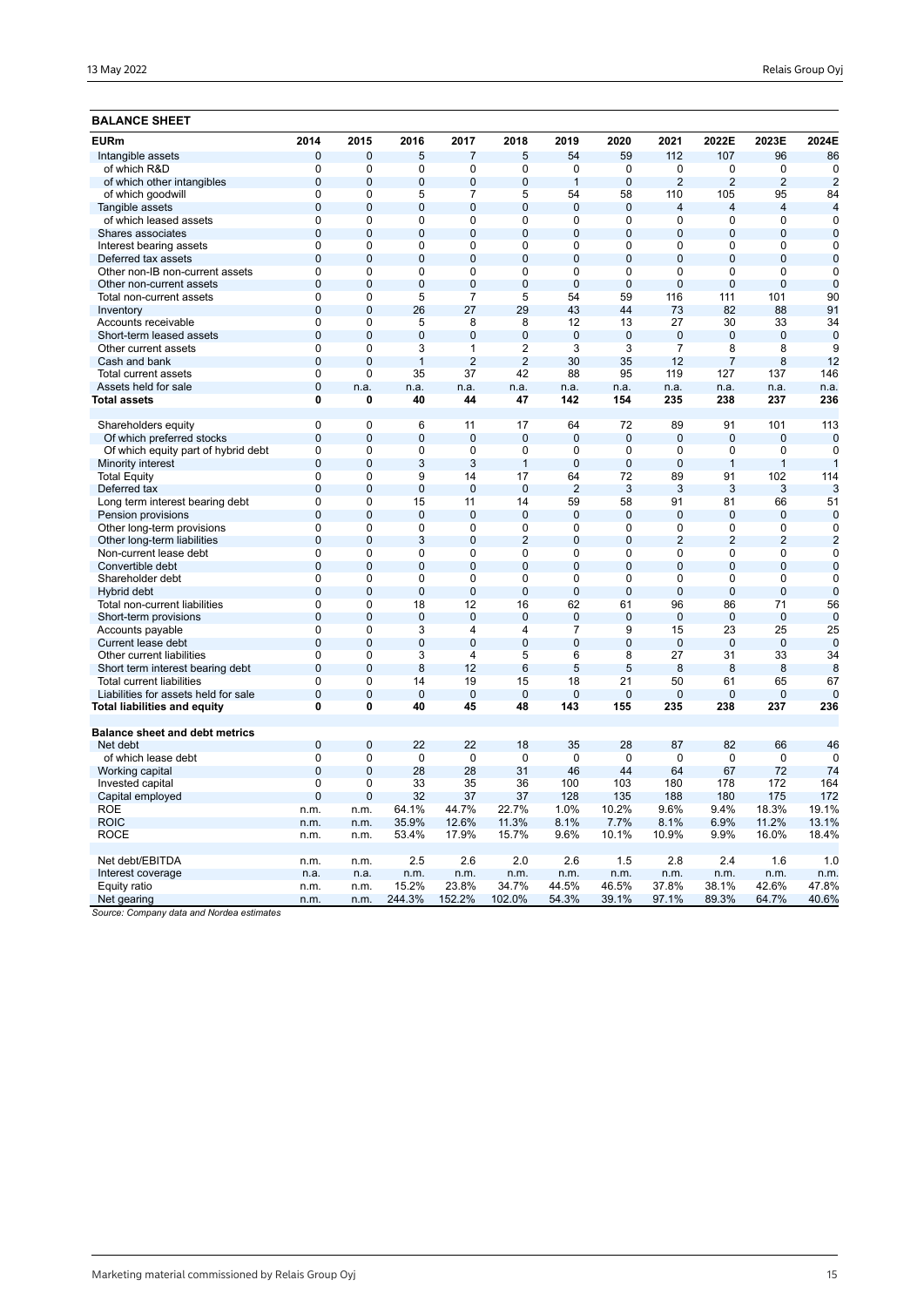## **CASH FLOW STATEMENT**

| <b>EURm</b>                         | 2014           | 2015           | 2016           | 2017           | 2018           | 2019           | 2020        | 2021           | 2022E          | 2023E          | 2024E          |
|-------------------------------------|----------------|----------------|----------------|----------------|----------------|----------------|-------------|----------------|----------------|----------------|----------------|
| <b>EBITDA (adj) for associates</b>  | 0              | 0              | 9              | 8              | 9              | 13             | 19          | 31             | 34             | 40             | 44             |
| Paid taxes                          | $\Omega$       | 0              | 0              | 0              | $-2$           | $-2$           | $-3$        | $-5$           | $-6$           | $-7$           | $-8$           |
| Net financials                      | $\mathbf{0}$   | 0              | $\mathbf{0}$   | $\overline{0}$ | $-1$           | $-6$           | $-1$        | $-3$           | $-3$           | $-3$           | $-3$           |
| Change in provisions                | $\mathbf 0$    | 0              | 0              | 0              | 0              | 0              | 0           | 0              | 0              | 0              | 0              |
| Change in other LT non-IB           | $\overline{0}$ | $\Omega$       | 3              | $-3$           | $\overline{2}$ | $-2$           | $\Omega$    | $\overline{1}$ | $\overline{0}$ | $\overline{0}$ | $\bf{0}$       |
| Cash flow to/from associates        | $\Omega$       | 0              | 0              | 0              | $\Omega$       | $\mathbf 0$    | $\Omega$    | $\Omega$       | $\Omega$       | $\Omega$       | 0              |
| Dividends paid to minorities        | $\overline{0}$ | $\overline{0}$ | $\overline{0}$ | $\mathbf 0$    | $\mathbf{0}$   | $\mathbf 0$    | $\Omega$    | $\overline{0}$ | $\Omega$       | 0              | $\overline{0}$ |
| Other adj to reconcile to cash flow | $\Omega$       | 0              | $-11$          | $-6$           | $-2$           | 1              | $\Omega$    | $-1$           | $\Omega$       | $\Omega$       | $\Omega$       |
| <b>Funds from operations (FFO)</b>  | $\bf{0}$       | 0              | $\bf{0}$       | $\bf{0}$       | 6              | 5              | 15          | 22             | 25             | 30             | 33             |
| Change in NWC                       | $\Omega$       | 0              | 0              | 0              | $-2$           | -3             | 1           | $-20$          | $-2$           | $-5$           | $-3$           |
| Cash flow from operations (CFO)     | $\bf{0}$       | $\bf{0}$       | 0              | 0              | 3              | $\overline{2}$ | 16          | $\overline{2}$ | 23             | 25             | 30             |
| Capital expenditure                 | $\Omega$       | 0              | $\Omega$       | 0              | $\Omega$       | $\Omega$       | $\Omega$    | $\Omega$       | $-2$           | $-2$           | $-2$           |
| Free cash flow before A&D           | $\bf{0}$       | $\bf{0}$       | 0              | 0              | 3              | 1              | 16          | $\overline{2}$ | 21             | 23             | 28             |
| Proceeds from sale of assets        | $\Omega$       | $\Omega$       | $\Omega$       | 0              | $\Omega$       | 1              | 1           | $\Omega$       | $\Omega$       | $\Omega$       | $\mathbf 0$    |
| Acquisitions                        | $\Omega$       | $\overline{0}$ | $\mathbf 0$    | $\overline{0}$ | $-1$           | $-65$          | $-9$        | $\overline{0}$ | $-10$          | $\mathbf{0}$   | $\overline{0}$ |
| Free cash flow                      | $\Omega$       | $\Omega$       | $\Omega$       | 0              | $\overline{2}$ | $-63$          | 8           | 2              | 11             | 23             | 28             |
| Free cash flow bef A&D, lease adj   | $\Omega$       | $\Omega$       | $\mathbf 0$    | 0              | $\overline{3}$ | $\mathbf{1}$   | 16          | $\overline{2}$ | 21             | 23             | 28             |
|                                     |                |                |                |                |                |                |             |                |                |                |                |
| Dividends paid                      | $\mathbf 0$    | $\overline{0}$ | $\mathbf 0$    | 0              | $\overline{0}$ | $\mathbf{0}$   | $-2$        | $\mathbf 0$    | $-6$           | $-7$           | $-8$           |
| Equity issues / buybacks            | $\mathbf 0$    | 0              | 0              | 0              | $\mathbf 0$    | 44             | $\Omega$    | 1              | $\Omega$       | $\Omega$       | $\Omega$       |
| Net change in debt                  | $\overline{0}$ | $\mathbf{0}$   | $\mathbf 0$    | 0              | $\mathbf{0}$   | 42             | $-1$        | $\overline{0}$ | $-10$          | $-15$          | $-15$          |
| Other financing adjustments         | $\mathbf 0$    | 0              | $\Omega$       | 0              | $\mathbf 0$    | 0              | 0           | $\Omega$       | $\Omega$       | 0              | $\Omega$       |
| Other non-cash adjustments          | $\mathbf 0$    | $\overline{0}$ | 1              | $\mathbf{1}$   | $-2$           | 4              | $\mathbf 0$ | $-26$          | $\overline{0}$ | 0              | $\mathbf 0$    |
| Change in cash                      | $\Omega$       | $\Omega$       | 1              | 1              | $\mathbf{1}$   | 27             | 5           | $-23$          | $-5$           | 1              | 5              |
|                                     |                |                |                |                |                |                |             |                |                |                |                |
| <b>Cash flow metrics</b>            |                |                |                |                |                |                |             |                |                |                |                |
| Capex/D&A                           | n.m.           | n.m.           | 0.0%           | 0.0%           | 6.9%           | 7.3%           | 0.0%        | 0.0%           | 12.5%          | 17.4%          | 18.2%          |
| Capex/Sales                         | 0.0%           | 0.0%           | 0.0%           | 0.0%           | 0.3%           | 0.4%           | 0.0%        | 0.0%           | 0.8%           | 0.8%           | 0.8%           |
|                                     |                |                |                |                |                |                |             |                |                |                |                |
| Key information                     |                |                |                |                |                |                |             |                |                |                |                |
| Share price year end (/current)     | n.a.           | n.a.           | n.a.           | n.a.           | n.a.           | 8              | 15          | 26             | 18             | 18             | 18             |
| Market cap.                         | n.a.           | n.a.           | n.a.           | n.a.           | n.a.           | 101            | 263         | 492            | 336            | 336            | 336            |
| Enterprise value                    | n.a.           | n.a.           | n.a.           | n.a.           | n.a.           | 136            | 292         | 579            | 419            | 403            | 383            |
| Diluted no. of shares, year-end (m) | 0.0            | 0.0            | 9.1            | 9.1            | 9.1            | 12.3           | 17.9        | 18.7           | 18.7           | 18.7           | 18.7           |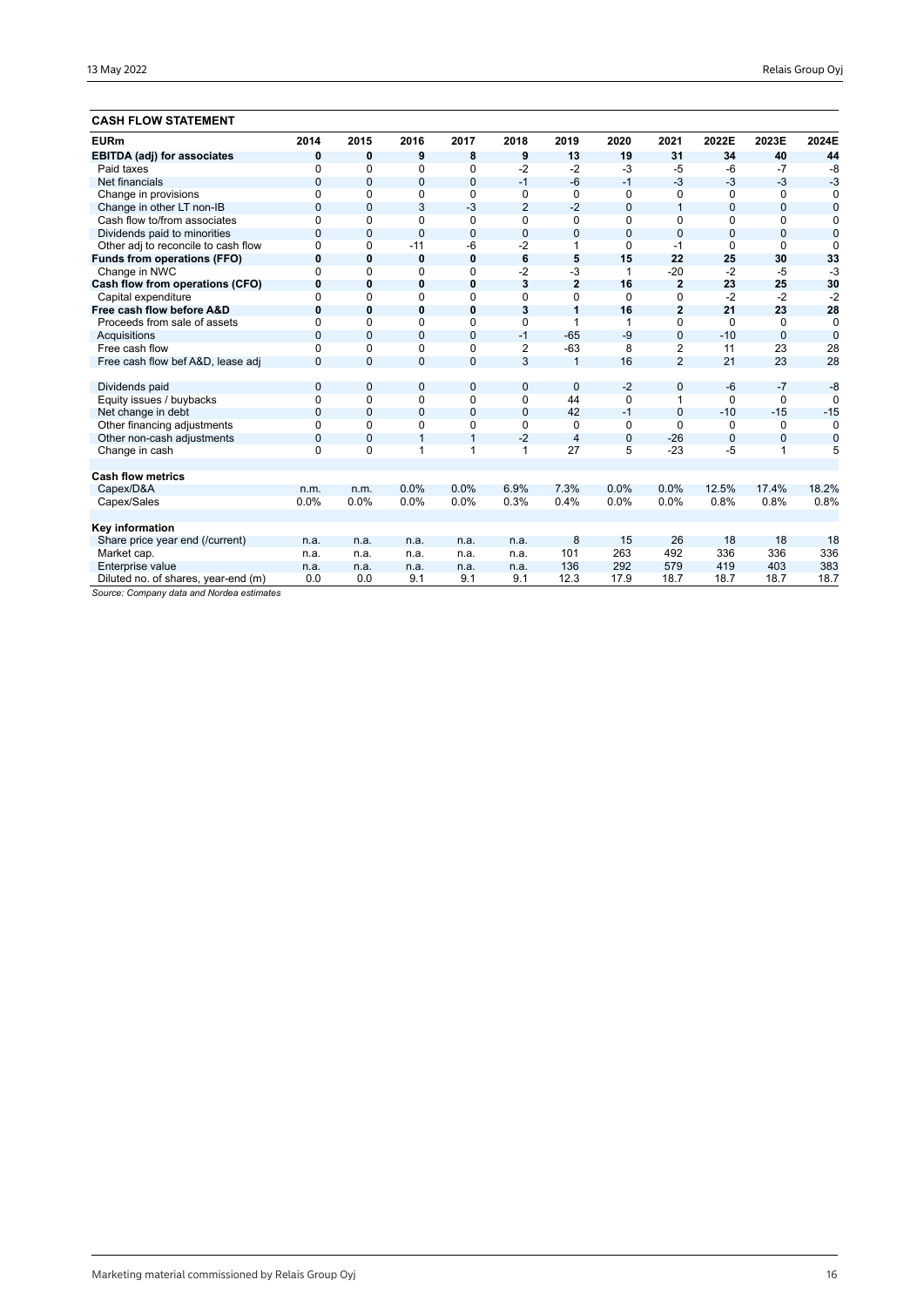# **Disclaimer and legal disclosures**

**Origin of the report**<br>This publication or report originates from: Nordea Bank Abp, including its branches Nordea Danmark, Filial af Nordea Bank Abp, Mordea Bank Abp, filial i Norge and<br>Nordea Bank Abp, filial i Sverige (t

Nordea Bank Abp is supervised by the European Central Bank and the Finnish Financial Supervisory Authority and the branches are supervised by the European Central<br>Bank and the Finnish Financial Supervisory Authority and th

#### **Content of report**

This report has been prepared solely by Nordea Markets or Equity Sales & Research.

Opinions or suggestions from Nordea Markets credit and equity research may deviate from one another or from opinions presented by other departments in Nordea. This may typically be the result of differing time horizons, methodologies, contexts or other factors.

The information provided herein is not intended to constitute and does not constitute investment advice nor is the information intended as an offer or solicitation for the purchase or sale of any financial instrument. The information contained herein has no regard to the specific investment objectives, the financial situation or particular needs of any particular recipient. Relevant and specific professional advice should always be obtained before making any investment or credit decision

Opinions or ratings are based on one or more methods of valuation, for instance cash flow analysis, use of multiples, behavioural technical analyses of underlying market movements in combination with considerations of the market situation and the time horizon. Key assumptions of forecasts or ratings in research cited or reproduced appear<br>in the research material from the named sources. The subsequent versions of the report, provided that the relevant company/issuer is treated anew in such later versions of the report.

### **Validity of the report**

All opinions and estimates in this report are, regardless of source, given in good faith, and may only be valid as of the stated date of this report and are subject to change without notice.

#### **No individual investment or tax advice**

The report is intended only to provide general and preliminary information to investors and shall not be construed as the basis for any investment decision. This report has<br>been prepared by Nordea Markets or Equity Sales & into account the individual investor's particular financial situation, existing holdings or liabilities, investment knowledge and experience, investment objective and horizon or<br>risk profile and preferences. The investor m The investor bears the risk of losses in connection with an investment.

Before acting on any information in this report, it is recommendable to consult (without being limited to) one's financial, legal, tax, accounting, or regulatory advisor in any relevant jurisdiction.

The information contained in this report does not constitute advice on the tax consequences of making any particular investment decision. Each investor shall make his/her own appraisal of the tax and other financial merits of his/her investment.

#### **Sources**

This report may be based on or contain information, such as opinions, estimates and valuations which emanate from: Nordea Markets' or Equity Sales & Research analysts or representatives, publicly available information, information from other units of Nordea, or other named sources.

To the extent this publication or report is based on or contain information emanating from other sources ("Other Sources") than Nordea Markets or Equity Sales & Research<br>("External Information"), Nordea Markets or Equity S Nordea nor any other person, do guarantee the accuracy, adequacy or completeness of the External Information.

### **Limitation of liability**

Nordea or other associated and affiliated companies assume no liability as regards to any investment, divestment or retention decision taken by the investor on the basis of<br>this report. In no event will Nordea or other ass whether being considered as foreseeable or not) resulting from the information in this report.

#### **Risk information**

The risk of investing in certain financial instruments, including those mentioned in this report, is generally high, as their market value is exposed to a lot of different factors<br>such as the operational and financial cond exchange rates, shifts in market sentiments etc. Where an investment or security is denominated in a different currency to the investor's currency of reference, changes in<br>rates of exchange may have an adverse effect on th Estimates of future performance are based on assumptions that may not be realized. When investing in individual shares, the investor may lose all or part of the investments.

#### **Conflicts of interest**

Readers of this document should note that Nordea Markets or Equity Sales & Research has received remuneration from the company mentioned in this document for the<br>production of the report. The remuneration is not dependent

Nordea, affiliates or staff in Nordea, may perform services for, solicit business from, hold long or short positions in, or otherwise be interested in the investments (including derivatives) of any company mentioned in the report.

To limit possible conflicts of interest and counter the abuse of inside knowledge, the analysts of Nordea Markets and Equity Sales & Research are subject to internal rules on sound ethical conduct, the management of inside information, handling of unpublished research material, contact with other units of Nordea and personal account dealing.<br>The internal rules have been prepared in accordance w individual analyst remuneration. Nordea and the branches are members of national stockbrokers' associations in each of the countries in which Nordea has head offices.<br>Internal rules have been developed in accordance with r Conflict of Interest Policy, which may be viewed at www.nordea.com/mifid.

Please find a list of all recommendations disseminated by Nordea Equities during the preceding 12-month period here: https://research.nordea.com/compliance

#### **Distribution restrictions**

The securities referred to in this report may not be eligible for sale in some jurisdictions. This report is not intended for, and must not be distributed to private customers in the<br>UK or the US or to customers in any oth

This publication or report may be distributed in the UK to institutional investors by Nordea Bank Abp London Branch of 6th Floor, 5 Aldermanbury Square, London, EC2V<br>7AZ, which is under supervision of the European Central Conduct Authority and Prudential Regulation Authority in the United Kingdom. Details about the extent of our regulation by the Financial Conduct Authority and Prudential Regulation Authority are available from us on request.

Nordea Bank Abp ("Nordea") research is not "globally branded" research. Nordea research reports are intended for distribution in the United States solely to "major U.S.<br>institutional investors," as defined in Rule 15a-6 un employ research analysts and has no contractual relationship with Nordea that is reasonably likely to inform the content of Nordea research reports. Nordea makes all research content determinations without any input from Nordea Securities.

The research analyst(s) named on this report are not registered/qualified as research analysts with FINRA. Such research analyst(s) are also not registered with Nordea Securities and therefore may not be subject to FINRA Rule 2241 or FINRA Rule 2242 restrictions on communications with a subject company, public appearances and trading securities held by a research analyst account.

This report may not be mechanically duplicated, photocopied or otherwise reproduced, in full or in part, under applicable copyright laws.